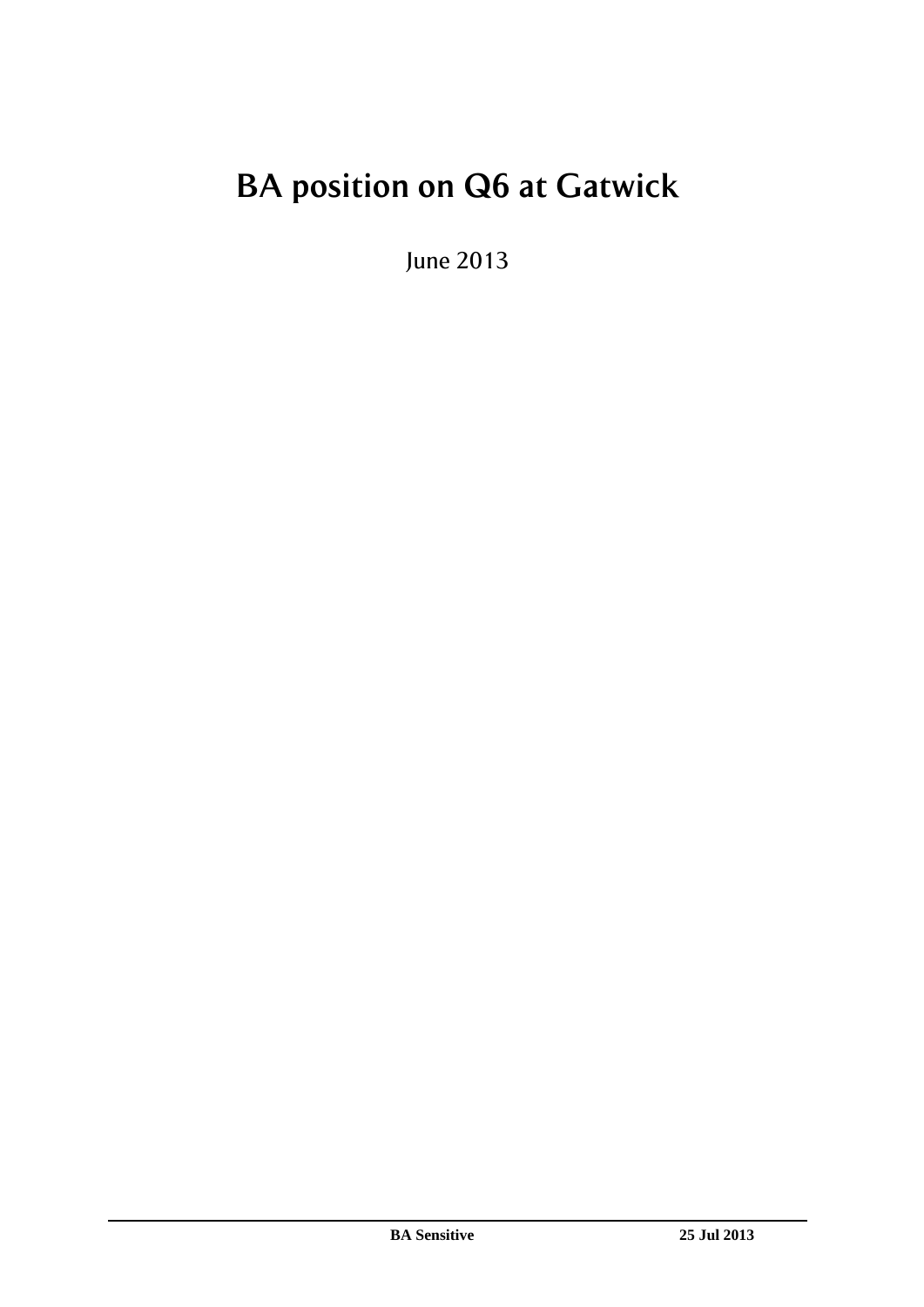# Foreword

# Keith Williams, CEO British Airways

It is a basic tenet of economics that where markets work and there is effective competition, the outcome is the best deal for customers and the best allocation of resources for society. It is also a truism that the "white heat" of competition burns and destroys businesses that do not meet their customers' needs.

Where companies, such as airports, operate in markets that are not competitive, regulation replaces market forces, to protect and serve consumers. The purpose of regulation is to replicate market pressures, ensuring that companies with market power are run efficiently, deliver for customers and do not earn excessive returns.

The airline business is highly competitive and British Airways (BA) must deliver the quality product that our customers expect from us, at a price they are willing to pay. New competition has changed expectations and no airline can afford to stand still. BA has been listening hard to what our customers want from us. We have radically changed our Gatwick operation, delivering a much lower cost base, offering new routes and a highly competitive customer product, all under a dedicated management team. This has required painful actions, including a major redundancy programme and pension changes. Our new vision for Gatwick, including new low lead in fares of £39, is proving to be popular with passengers and is delivering improving results for our business.

We have no doubt that Gatwick passengers demand the lowest possible prices, quality products and an efficient service. Gatwick Airport Limited (GAL) can and must respond to this and provide an efficient base, if BA is to grow its Gatwick operation.

At the end of Q4 Gatwick charges were £5.61 per passenger, but at the end of Q5 they are £8.78: a 56% increase. This price increase took place during a severe recession when APD and fuel costs increased significantly and airlines were fighting for survival. The airport continued to price to the cap.

GAL now wishes to increase prices substantially in Q6, whether through regulation or deregulated "Commitments". This would enrich their shareholders, to the detriment of passengers using Gatwick now and in future. The CAA"s current proposal for a settlement of RPI+1% would take an airport that is currently inefficient and ensure that five years later it is over-priced, over-rewarded and still inefficient. This is not in our passengers' interests or consistent with the CAA's statutory duties.

The CAA"s Q6 decision will have far reaching consequences for passengers. While the CAA proposals would deliver prices less than GAL"s demands, the proposals still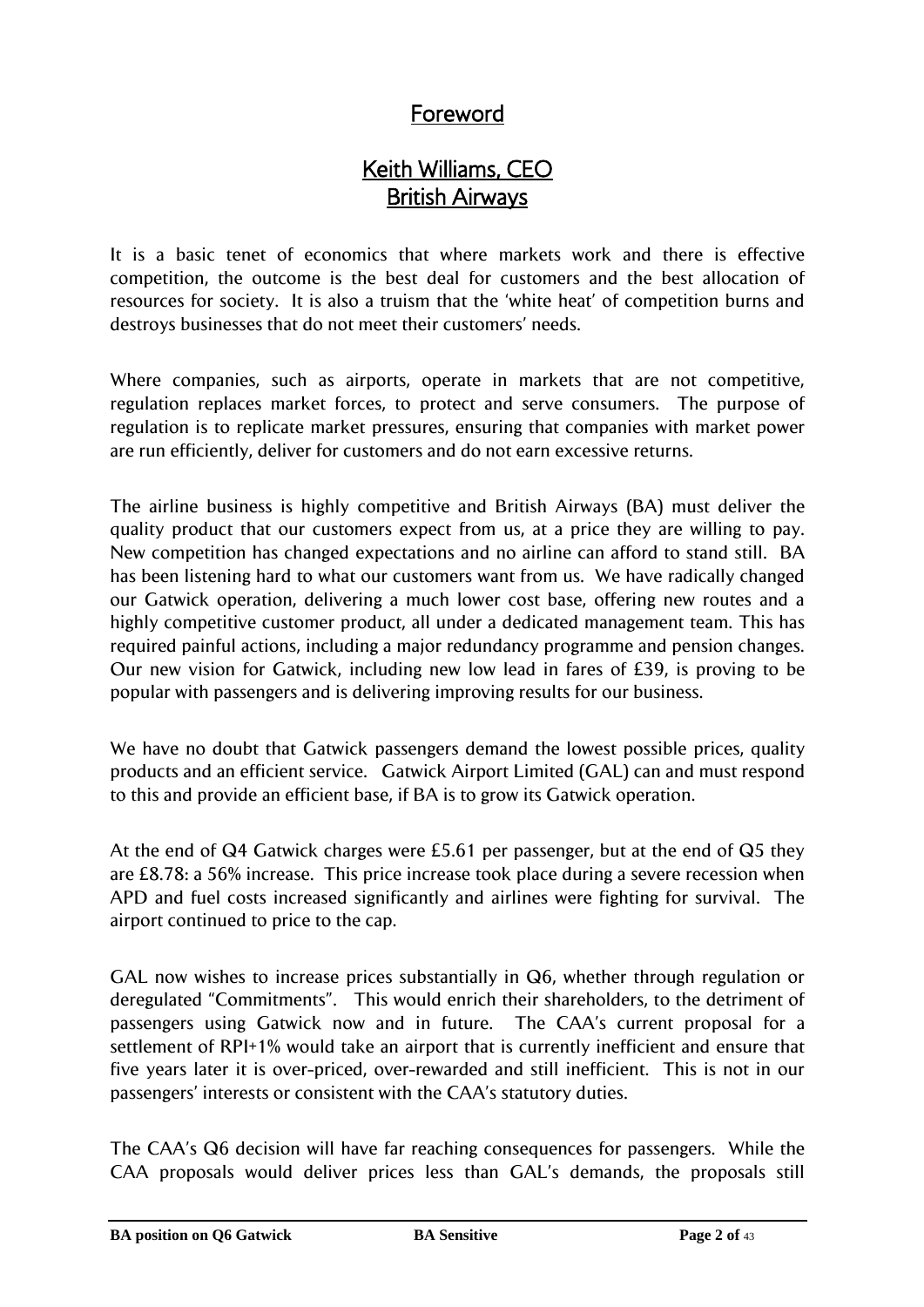represent a 1% increase in addition to inflation. We show in this response, how Gatwick Airport could be made a much more efficient airport, without undermining development of the airport, or creating detriment to passengers, with prices of RPI-10%.

The "Commitments" offered by Gatwick do not constrain the airport"s market power and offer no net benefits for passengers or over a RAB based approach. Even if accompanied by a "light" licence, the legal framework of commitments is flawed and vital safeguards in the Airports Act would be removed, and passenger"s interest would not be protected. We understand that the CAA would like to encourage bilateral contracts and BA did explore the scope for this. However, the terms offered by GAL could not possibly be described as commercial or competitive. There is already scope within a RAB based approach for GAL and individual airlines to agree contracts, for example to incentivise new services, growth or to provide premium services if required.

BA therefore looks to the CAA to put in place an effective, efficient RAB based regulatory settlement that protects passenger interests. Passenger interests are straightforward.

BA is proud of our heritage and proud to represent and serve our passengers. We have found that what has worked well in the past needs constantly to adapt to new realities. Dynamic market pressures on airlines also demand a response from airports and the CAA. The new regulatory regime and Q6 represent an opportunity to put the passenger first, and challenge the out-dated assumption that prices should rise if service improves. It is an opportunity that we simply cannot afford to miss if we are to continue to fly, to serve.

lah Ulian

Keith Williams **CEO, British Airways**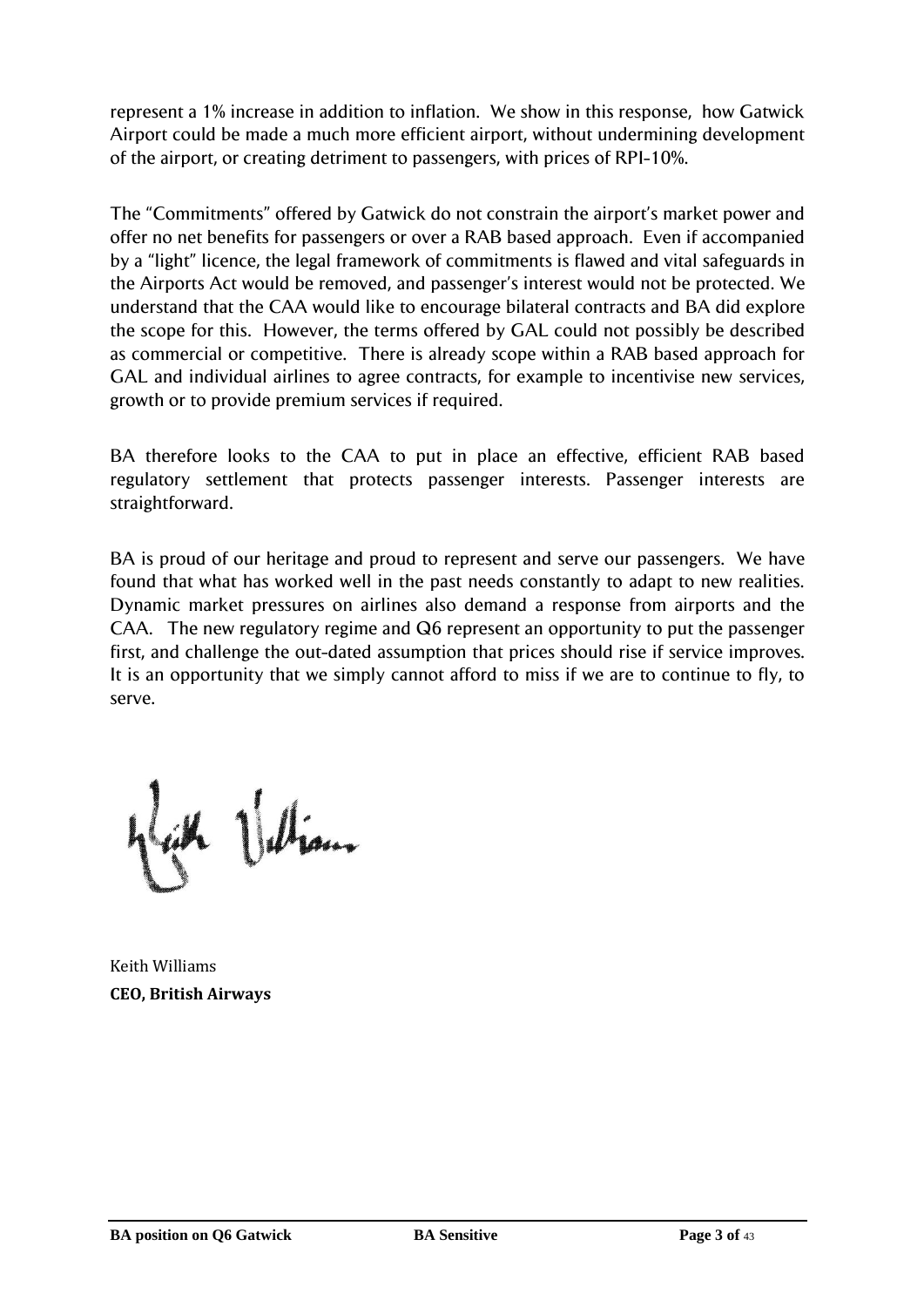# **Table of Contents**

| 1.  |                                                                                |
|-----|--------------------------------------------------------------------------------|
| 2.  | Short haul is a low margin business and airport costs are material  15<br>2.1. |
| 3.  |                                                                                |
| 4.  |                                                                                |
| 5.  |                                                                                |
| 6.  |                                                                                |
| 7.  |                                                                                |
| 8.  |                                                                                |
| 9.  |                                                                                |
| 10. |                                                                                |
| 11. |                                                                                |
| 12. |                                                                                |
| 13. |                                                                                |
| 14. |                                                                                |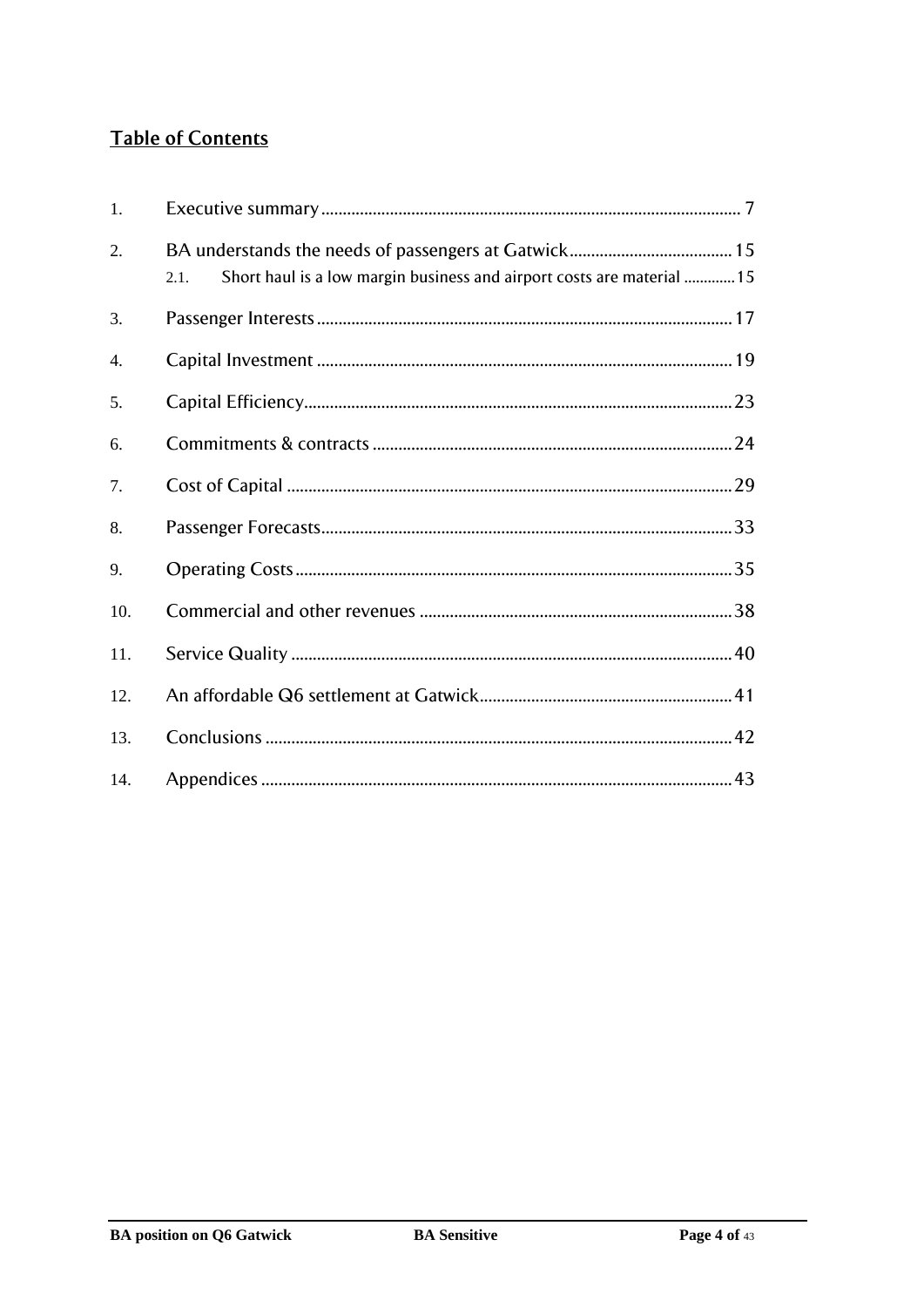# **Introduction and background**

Gatwick Airport is the second largest operating base for BA and BA is the second largest customer of GAL, carrying over 5 million passengers per year. We are the only airline at Gatwick who combines short-haul and long-haul scheduled operations, operating regular flights to 4 continents.

BA has a long history of operating a base from Gatwick and has adapted its strategy to meet the changing requirements of the market. The 80"s and 90"s were a period of growth with long haul departures reaching their peak in 2000. The terrorist attacks on September 11<sup>th</sup> saw long haul services cut by two-thirds, as the airline recognised that it could not operate a second hub at Gatwick; the strategy changed to focus primarily on point-to-point traffic.

A further reduction in long haul services was made in 2008 with the EU-US open skies, when services to three key US routes were moved to Heathrow.

In 2011 BA installed a dedicated management team to focus on Gatwick strategy; many difficult decisions have been taken including outsourcing ramp operations, rationalising customer service and management support roles and reducing our fleet of aircraft. This has enabled BA to provide lower value fares to our customers and compete in a highly competitive market place. BA has built a platform for growth and our long haul network and fleet has grown at Gatwick from 7 to 9 aircraft. BA now flies 20 aircraft on short haul routes during the summer, with 17 flying in the winter.

BA competes with a mix of low cost, charter and full service airlines across this broad range of routes.

# **Delivering a Fair and Efficient Q6 Settlement**

In the sections that follow, we take each of the regulatory building blocks and explain the scale of the problem shown by the evidence; and how the problem can be addressed.

In many cases we refer to the ACC response, rather than repeat the arguments at length. BA has worked hard with the other airlines to find as much common ground as possible,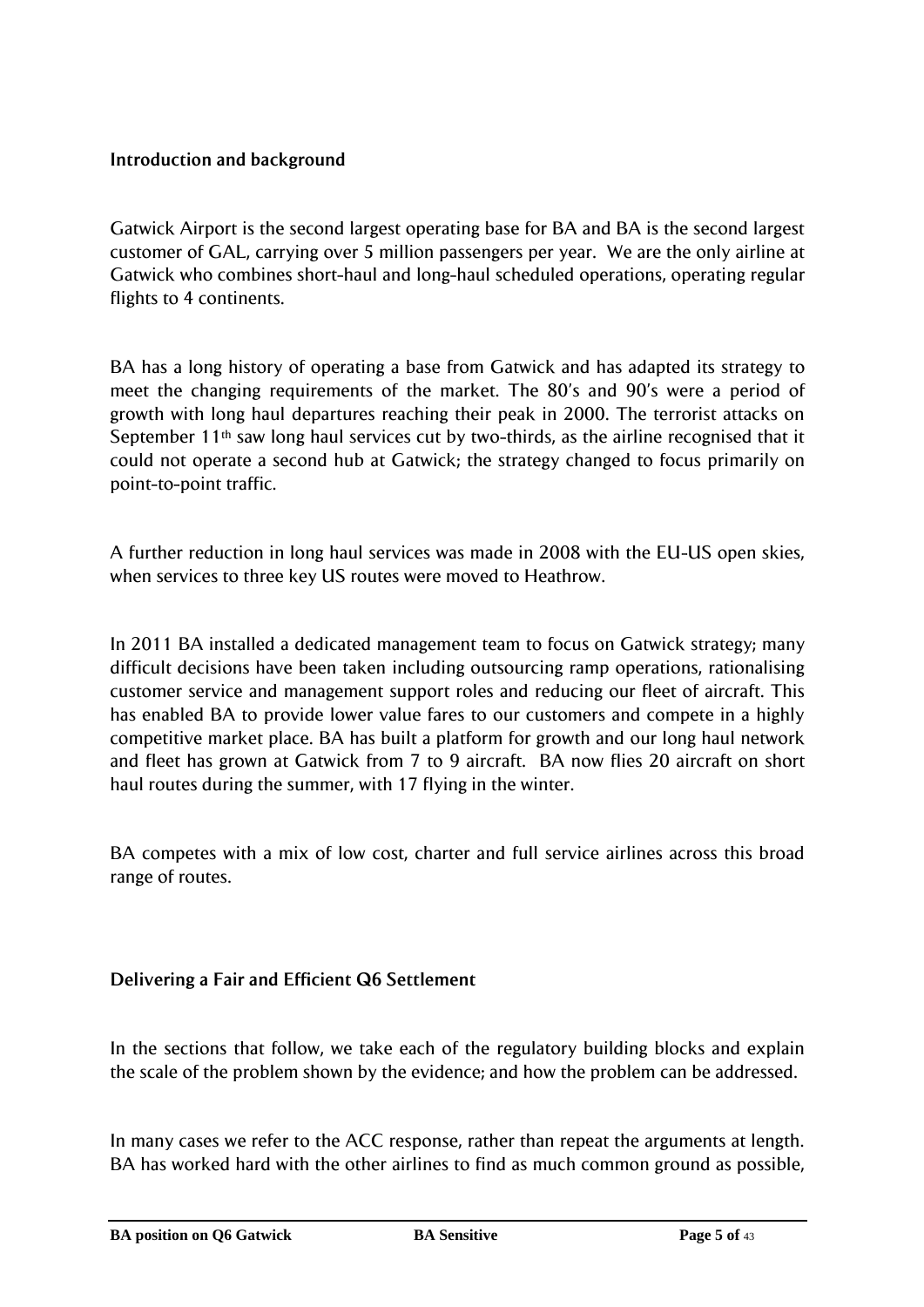sharing material and coordinating positions where we can. Naturally, there are some areas where airlines disagree. The CAA might be surprised to see that disagreements are relatively few compared to the vast areas of agreement. This reflects the common desire of Gatwick"s airlines to ensure the airport provides an efficient airport experience for our customers, and that our flights can depart and arrive punctually. Airport charges largely cover areas where airlines do not differentiate their products. We also operate similar aircraft types.

For the avoidance of doubt, and for the sake of absolute clarity, BA does not see the Q6 regulatory settlement as a zero sum game. We do not believe that taking money from GAL"s shareholders will benefit our own. Our position is not driven by malice or greed, but out of an acute understanding of what our passengers want, and what is in their long term interests.

We share GAL's vision and desire to grow, but we do not agree that they compete, except perhaps in a very limited way. We want and need to see a sustainable Gatwick with a long term future. In order to do that, we want to invest in Gatwick and we want to see a fairly rewarded airport operator. However, it must be done in a sustainable way. GAL must become efficient as a business, it must earn only fair returns and it must invest efficiently.

If it cannot do so, then ultimately it is the passenger that must pay (either directly or indirectly) for their inefficiency and excess returns. If this is the case, then we do not believe that such a state of affairs is in the passengers' interests. Consequently, GAL must be offered a choice – to become an efficient and fairly rewarded business, or to surrender the licence to run Gatwick to a business that can do it efficiently.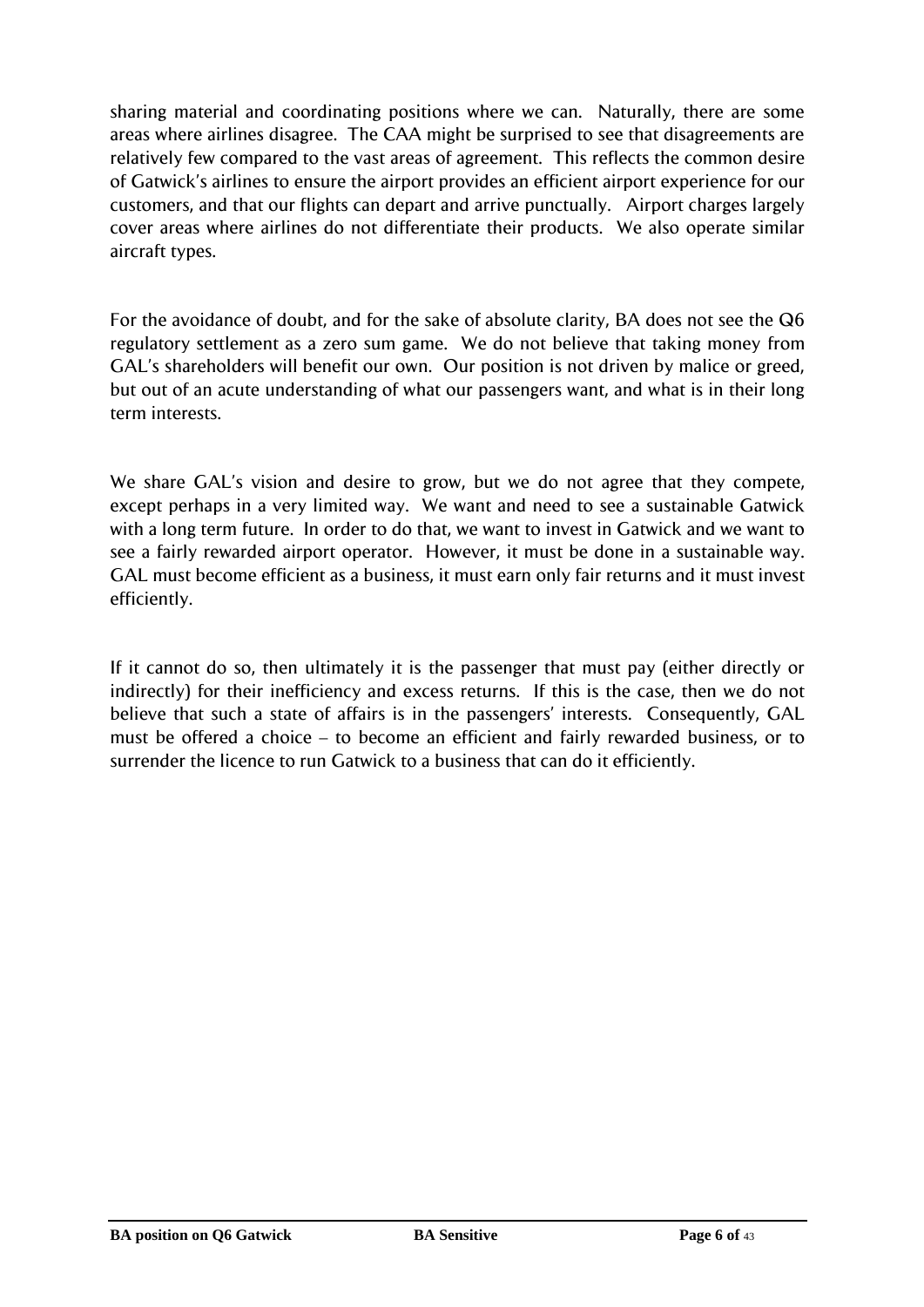# <span id="page-6-0"></span>**1. Executive summary**

BA would like to see a Q6 settlement that incentivises efficiency improvements and necessary capital investment, while maintaining service consistency. We have considered each of the RAB based building blocks and concluded that a price settlement of RPI-10% is readily achievable, allowing GAL to make a fair return on its current and future assets and furthering the clear interests of passengers. This proposal is not inconsistent with the ACC consensus position of RPI-9%, but reflects some minor differences in the capital programme, as well as a less conservative approach to WACC and Opex projections. BA"s position is summarised in the following table:

| Q6 totals  | Passengers       | Capex | Opex    | <b>WACC</b> | Other<br>revenues | Overall        |
|------------|------------------|-------|---------|-------------|-------------------|----------------|
| <b>BA</b>  | 191m             | £434m | £1,282m | 4.8%        | £1,352m           | <b>RPI-10%</b> |
| <b>ACC</b> | 191m             | £434m | £1,323m | 4.9%        | £1,352m           | $RPI-9%$       |
| <b>CAA</b> | 181 <sub>m</sub> | £794m | £1,385m | 5.65%       | £1,257m           | $RPI+1%$       |

The table below shows the price path changes between the CAA and BA proposals



We also set out a strong preference for continuing RAB-based regulation in a new licence. Despite the CAA"s efforts to improve, we set out major concerns with the framework of GAL"s proposed Commitments, and identify issues with some of the detailed terms and conditions. We do consider that a RAB based approach could deliver lower regulatory costs and more flexible and commercial relationships between GAL and the airlines.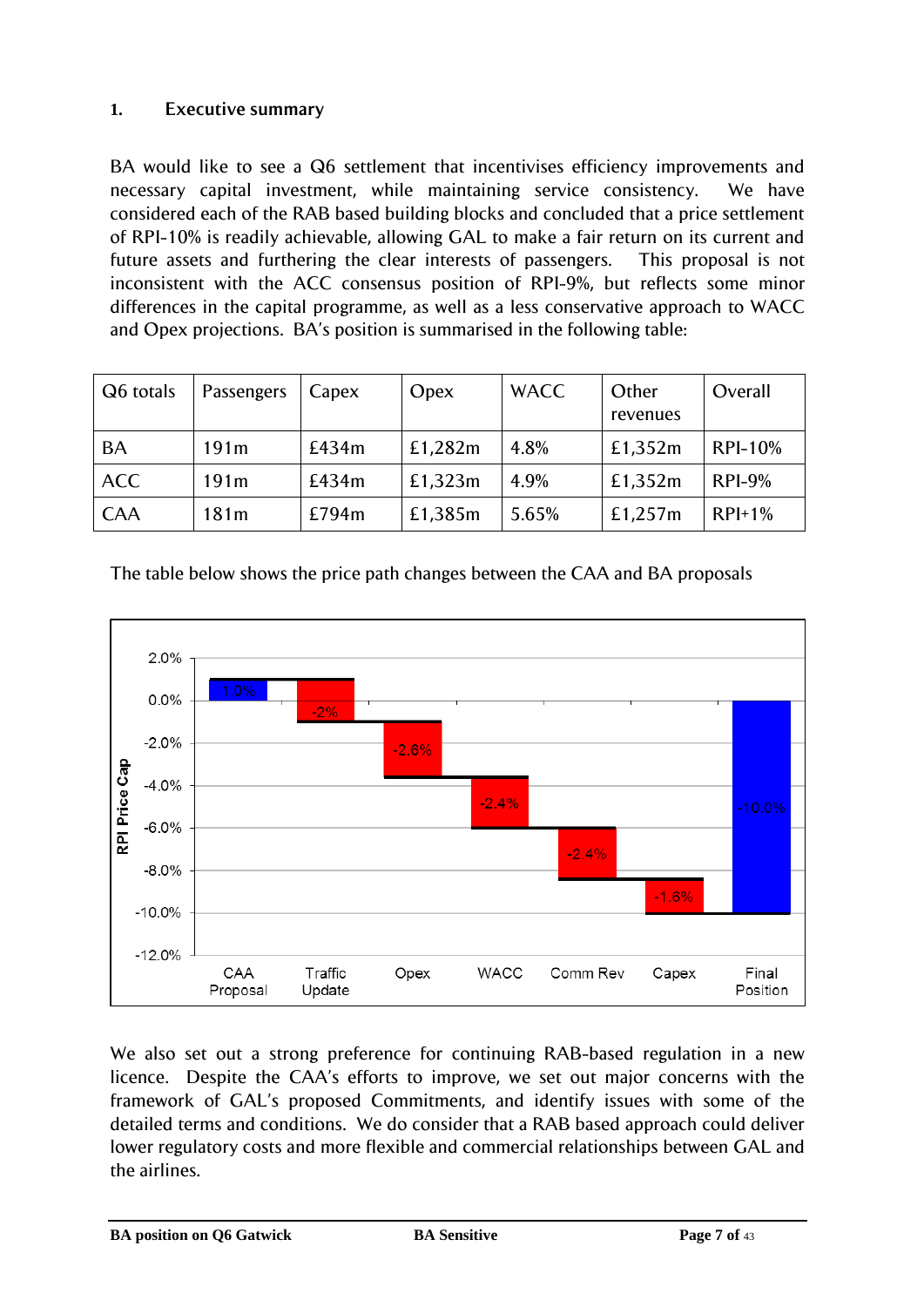# **Passenger interests**

The success of BA depends wholly on our ability to understand our passengers and to deliver services that meet their needs at least as well as our competitors. Nowhere is this more true than at Gatwick where BA has had to adapt its operating model and restructure in response to passenger feedback about what they are and are not prepared to pay for.

GAL"s Revised Business Plan recognises that domestic and short haul passengers will continue to account for the bulk of passenger's right through  $Q6$  (89% at the end of  $Q6$ ). These passengers, predominantly flying point-to point, focus strongly on price. Competition between airlines reflects this.



BA"s new £39 lead in fare reflects clear passenger priorities and ensures we can compete. But low fares result in low margins. Gatwick currently charges £17 per passenger. Even a small increase in nominal terms could undermine the viability of marginal and off-peak services.

The CAA"s passenger research, for example on the drivers behind airport choice, largely reflects BA's own research. The implications are clear. Passengers want low fares based on efficient costs, and this requires airports to play their part. Passengers will be happy to see improvements at the airport, but they are already largely satisfied now, so improvements would not change their decisions. Most would not be prepared to pay more, but simply expect that innovation and efficiency will result in better services, for less cost.

# **Capital investment**

Airlines compete strongly with each other, but we generally want the same things from an airport, at least as far as the core regulated product is concerned. We also recognise that the airport must develop in a way that meets the needs of its diverse airline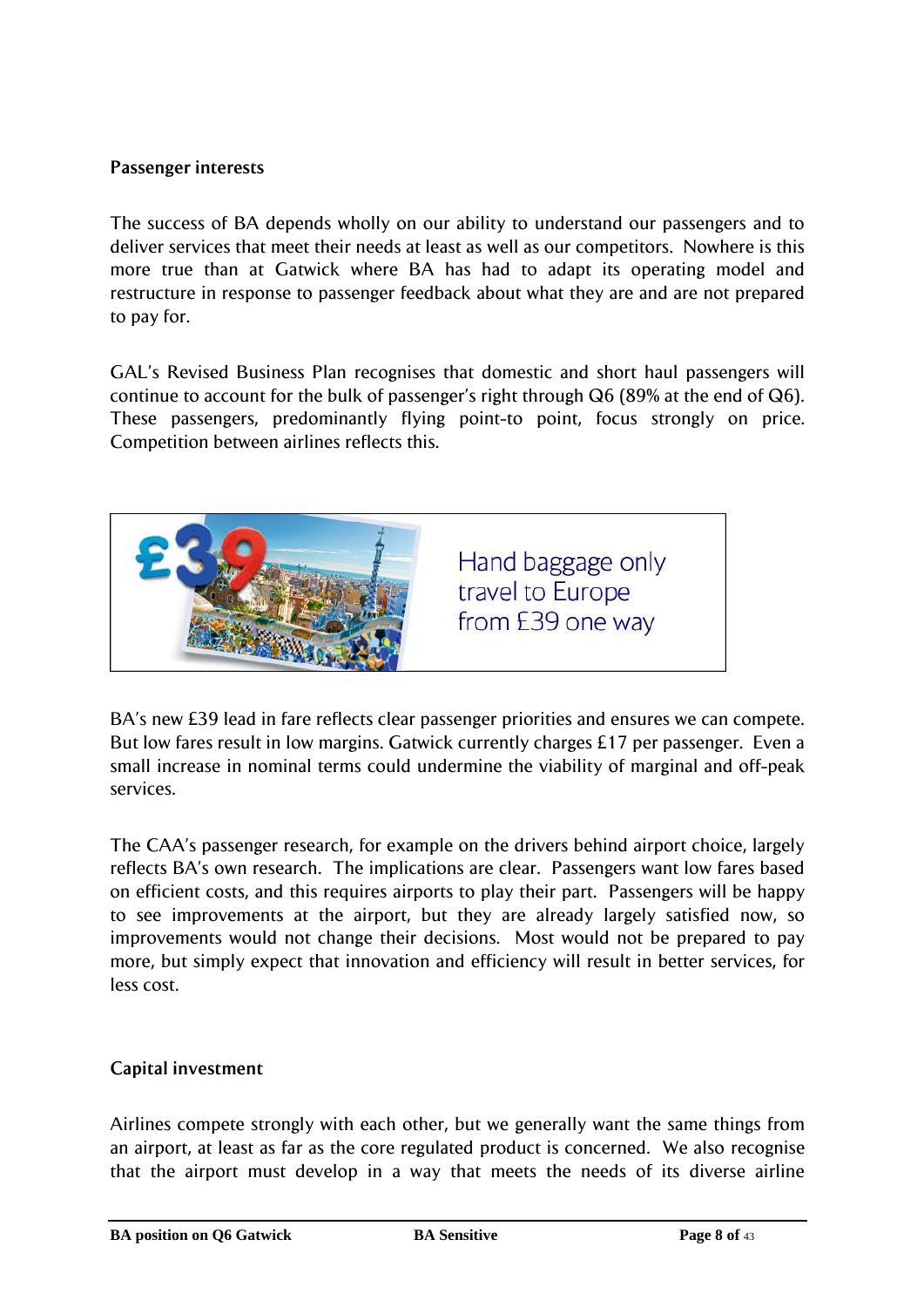customers and that competition is blurring some of the sharp distinctions between airline operating models.

Therefore it has been relatively easy to coordinate our views with other airlines on capital, as on most other matters. The ACC reflects all types of operator and accounts for over 90% of passengers. BA endorses the ACC response to this consultation and deals here only with differences in substance or emphasis.

BA supports capital development of £434m (2011/12 prices) over Q6, including £277m for asset stewardship.

We are currently unable to support the North Terminal international departure lounge, because it fails to exploit the potential commercial benefits. Javelin has pointed out many areas where opportunities can be realised by GAL. BA therefore considers that passengers are entitled to benefit properly from the revenues that could be generated if there is to be investment in this area.

BA does support part of the upgrade check-in and baggage drop project but believes that much of the investment is unnecessary.

BA has considered carefully the arguments for extending Pier 6. Modelling shows that pier service can be delivered at 95% for most of Q6, though we acknowledge the risk of a small drop at the end of Q6. BA puts a particular priority on pier service, to ensure efficiency and to meet passenger expectations, but we cannot see that such a large investment is justified by relatively small benefits.

We do not currently support the Hold Baggage screening project because this late inclusion has not been subjected to proper scrutiny and significant uncertainties therefore remain over necessary costs. We understand the need for investment, but GAL needs time to develop an efficient solution. Therefore BA is in agreement with GAL that it is premature to include this project in the capital plan and further discussion is required before taking a position on this project.

| Capex | 2014/15   2015/16   2016/17   2017/18   2018/19   Total                                     |  |  |
|-------|---------------------------------------------------------------------------------------------|--|--|
| l BA  | $\vert$ £134.1m $\vert$ £85.0m $\vert$ £69.3m $\vert$ £73.8m $\vert$ £71.5m $\vert$ £433.7m |  |  |

# **Capital Spend by year**

# **Capital efficiency**

BA would like to see a more efficient and effective way of dealing with uncertainties and change in the capital programme. We also consider that GAL needs incentives to invest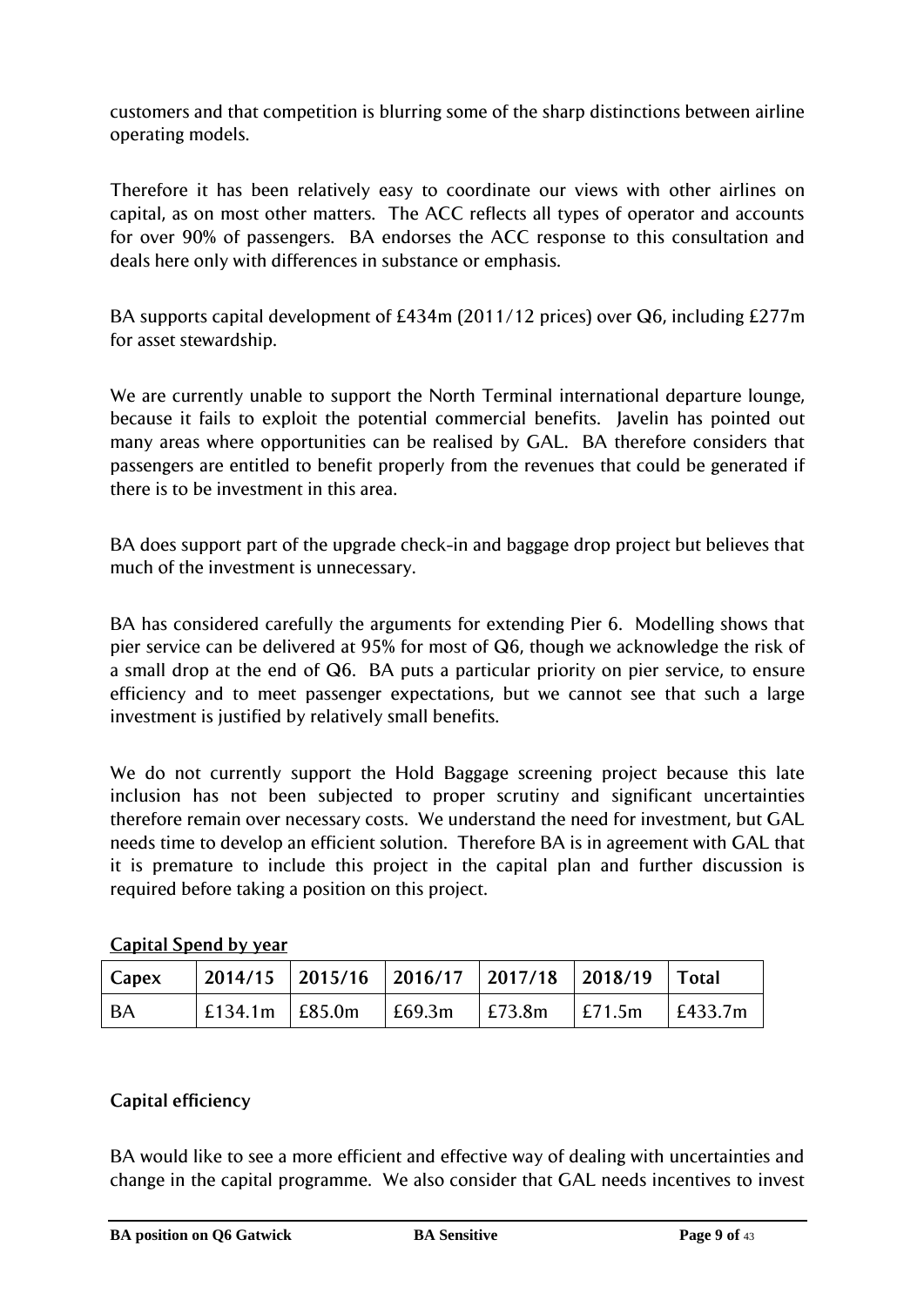efficiently. We explain in the section on WACC that part of the problem in the past has been that generous WACC settlements have incentivised airports to add to the RAB, undermining efficiency incentives. A fair WACC would go a long way to removing the perverse incentive to over-invest.

We welcome the removal of the 3 month buffer to trigger dates but do not support incentives to deliver early, as benefits may be small and this could cause problems.

The core and development proposal is of great interest, but there is no consensus on this at Gatwick. We have some concerns about the practical operation of applying the Heathrow model without change at Gatwick, given its resource requirements (and the dependence on having a good governance framework). However, we are attempting to see how the core ideas and some of the features of the Heathrow approach, such as employing a cost surveyor, can be adapted.

# **Cost of capital**

BA considers that setting the right WACC is important. In past decisions, the CAA has erred deliberately on the side of generosity because the judgement then was that the cost of setting it too low was greater than the cost of setting it too high. This has resulted in structural inefficiency and perverse incentives to over-invest. We also consider that incentives to improve in other areas are dampened by the fact that it is so easy to outperform against the WACC.

This now needs to be addressed because it is the main area in which regulation has distorted normal commercial behaviour. We acknowledge that GAL needs to earn a fair cost of capital, if they perform well, but there is excessive headroom in the CAA"s current proposed WACC of 5.65%.

CEPA have considered the main areas of uncertainty in PWC"s analysis: airport riskiness (and its consequences for equity beta and gearing); the cost of debt; and which point in the likely range should be selected. BA also used airline data to assess key changes in Gatwick"s traffic and to draw conclusions on the causes of variability. This has been incorporated into the CEPA work.

This work has concluded with recommendations to adopt an equity beta of 1 and to retain 60% gearing without a small company uplift in the cost of debt. Given the uncertainties in the future cost of debt, we present an indexation approach, with an initial value of 2.5% (real), being the trailing 10 year average of a mix of bonds. Automatic adjustments could be made annually or at the end of Q6.

This analysis results in an initial WACC of 4.8%, which is well within PWC"s range.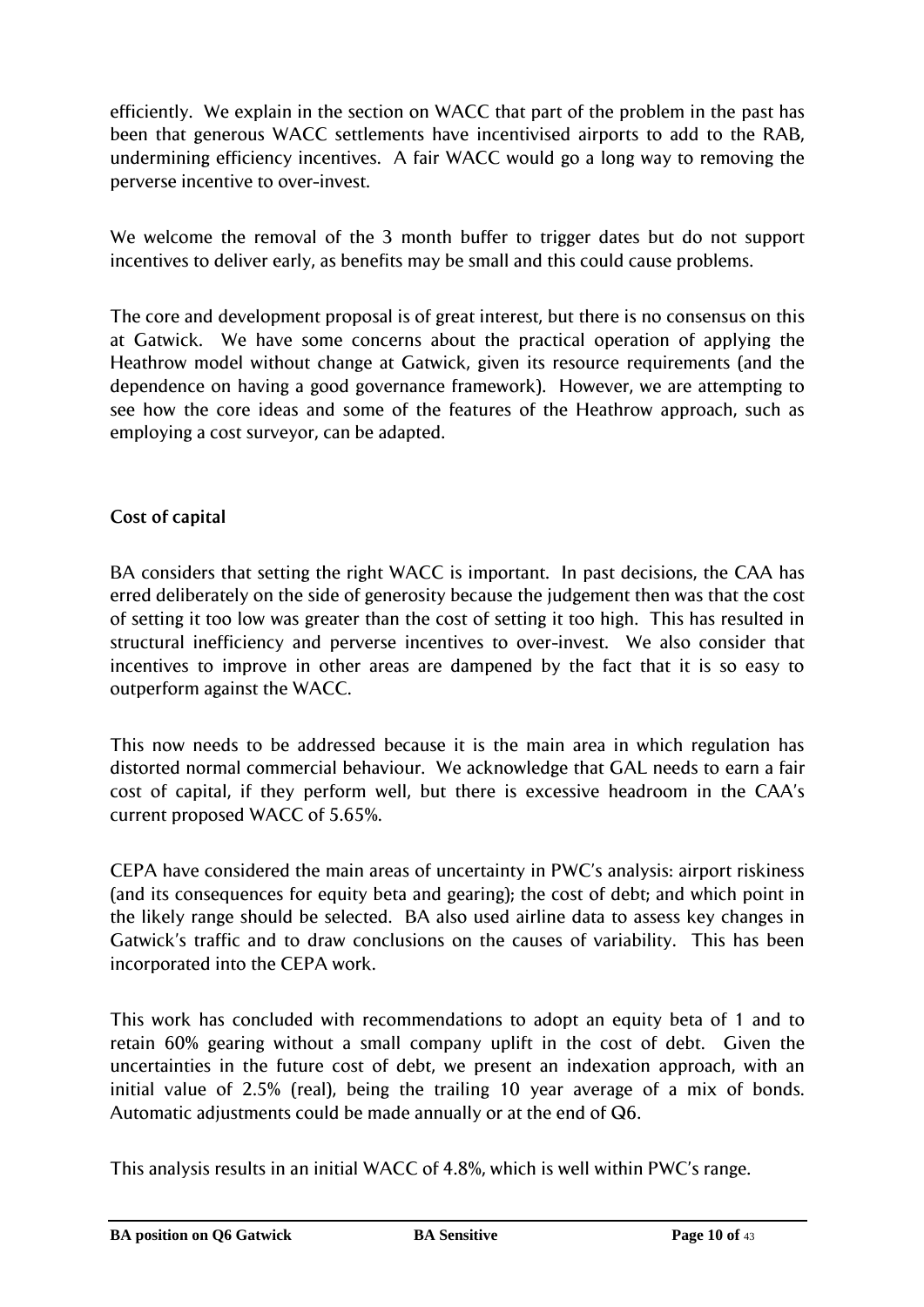# **Passenger forecasts**

BA supports the work done by the Gatwick ACC on traffic forecasts. We agree with the CAA"s April forecasts, but have made adjustments to take account of recent improvements in baseline traffic and future GDP projections and we have also estimated the uplift expected from the transfer of Flybe slots to easyJet. This assessment results in the following forecasts for Q6.

|            | $\vert$ Pax (m) $\vert$ 2014/15 $\vert$ 2015/16 $\vert$ 2016/17 $\vert$ 2017/18 $\vert$ 2018/19 $\vert$ Total |      |      |      |              |       |
|------------|---------------------------------------------------------------------------------------------------------------|------|------|------|--------------|-------|
| <b>ACC</b> | 36.8                                                                                                          | 37.3 | 38.1 | 38.8 | $\vert$ 39.6 | 190.6 |

CEPA also assessed traffic volatility as part of the WACC work and demonstrated resilient growth at Gatwick, especially of short haul traffic. That paper should provide additional confidence that these forecasts are realistic and achievable.

Much of the growth results from the transfer of Flybe slots to easyJet.

# **Operating costs**

BA found it difficult to review the CAA's Opex projections because much of the data was redacted at GAL"s insistence. We are therefore concerned that the airport has been given a significant advantage in its dealings with the CAA on an issue that has great bearing on the Q6 price.

A particular issue was that GAL"s projections for Q5+1 (2013/14) are irrationally and unreasonably high. For this reason, they should not be used as a base year for the Q6 projections.

We also consider that the CAA has been unduly cautious in assessing the scope for improvement based on the evidence available, selecting a low point in the range.

BA fully supports the ACC Opex assessment which has identified significant scope for efficiencies. There are a number of areas where the CAA has been clear in its April paper that it is choosing not to require GAL to make the full efficiencies put forward by its own consultants. BA believes strongly that this is not in the passenger interest and has therefore shown within this paper how the CAA could build upon the ACC Opex proposals and put the passenger at the forefront of the Q6 plan.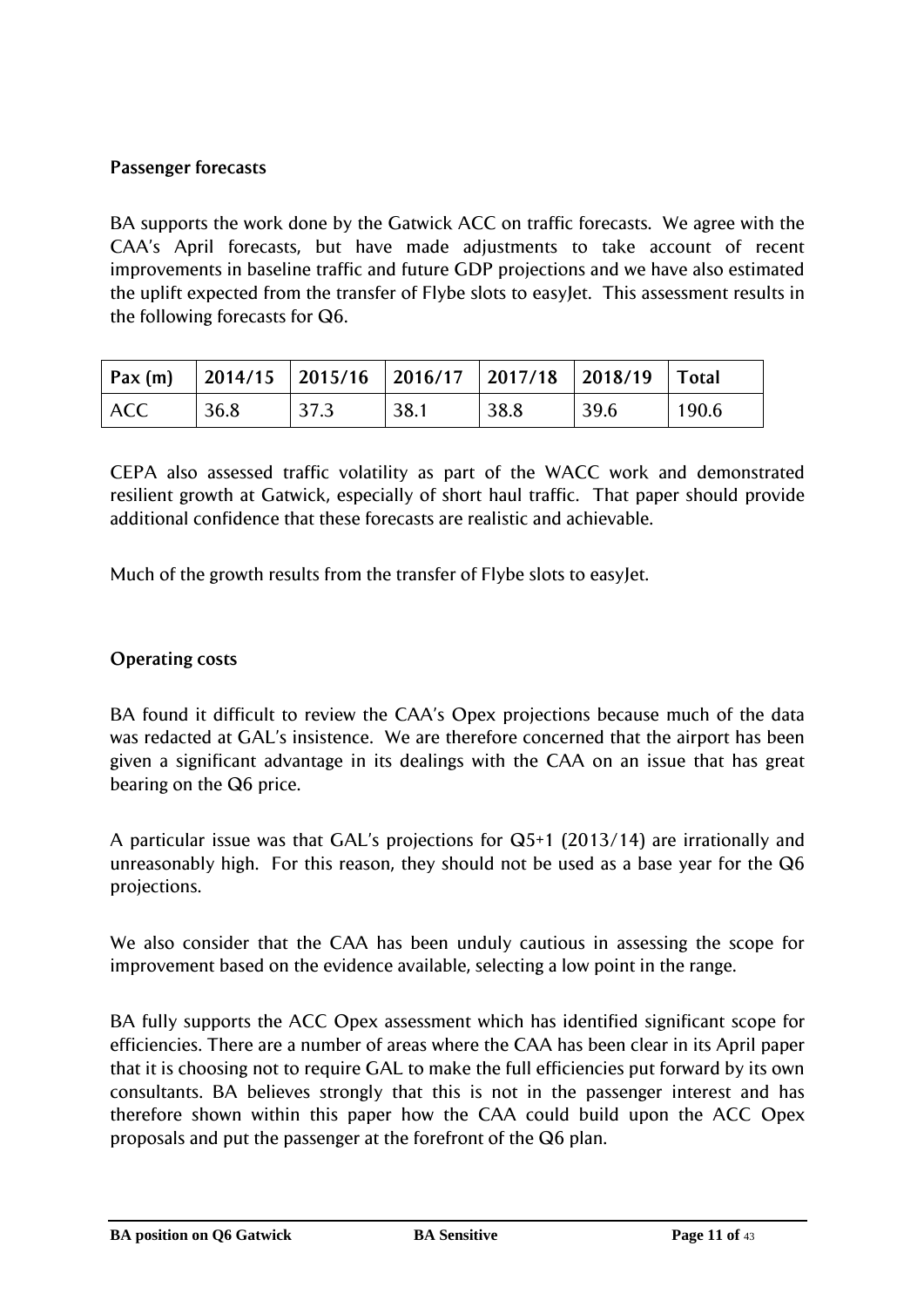The CAA can put particular weight on the airline assessment because of the proven expertise of airlines in delivering significant cost efficiencies in a commercial environment. Many issues are similar, and BA has first-hand knowledge of the practicalities of achieving pension"s reform and outsourcing.

#### **Commercial revenues**

BA has worked closely with the ACC to review the CAA's commercial revenue projections. The ACC drew on the independent expertise of a leading retail specialist, Javelin, to review their earlier advice in the light of recent information and the CAA"s projections. Javelin brought in car parking experts ACTM to consider the car parking revenues. BA is confident that the Javelin and ACTM assessments provide a very strong basis for the CAA"s Q6 projections and we would urge the CAA to adopt them.

#### Javelin/ACTM assessment

| 2011/12 prices            | 2014/15 | $\vert$ 2015/16 $\vert$ 2016/17 $\vert$ 2017/18 |       |       | 12018/19 |
|---------------------------|---------|-------------------------------------------------|-------|-------|----------|
| Javelin retail income/pax | £3.92   | £3.82                                           | £3.76 | £3.88 | £4.02    |
| ACTM car parking/pax      | £1.09   | £1.09                                           | £1.09 | £1.09 | £1.09    |

BA supports the CAA"s property and non-regulated charges projections but believes it is important that the existing protections for non-regulated charges should continue as this should prevent future difficulties and does not provide a regulatory burden for GAL.

The following Q6 projections for commercial and other revenues result from applying the ACC passenger forecasts to the Javelin/ACTM retail & car park income per passenger, plus the CAA property and non-regulated charges income.

| £ '000       | 2014/15 | $\vert$ 2015/16 $\vert$ 2016/17 $\vert$ 2017/18      | 2018/19 |
|--------------|---------|------------------------------------------------------|---------|
| ACC forecast |         | £259,847   £261,087   £265,238   £277,863   £287,855 |         |

# **Service quality**

Service quality standards are important and have been one factor driving improved performance at Gatwick. BA endorses the ACC position, which is built on the proposed CAA approach. This can be summarised as follows: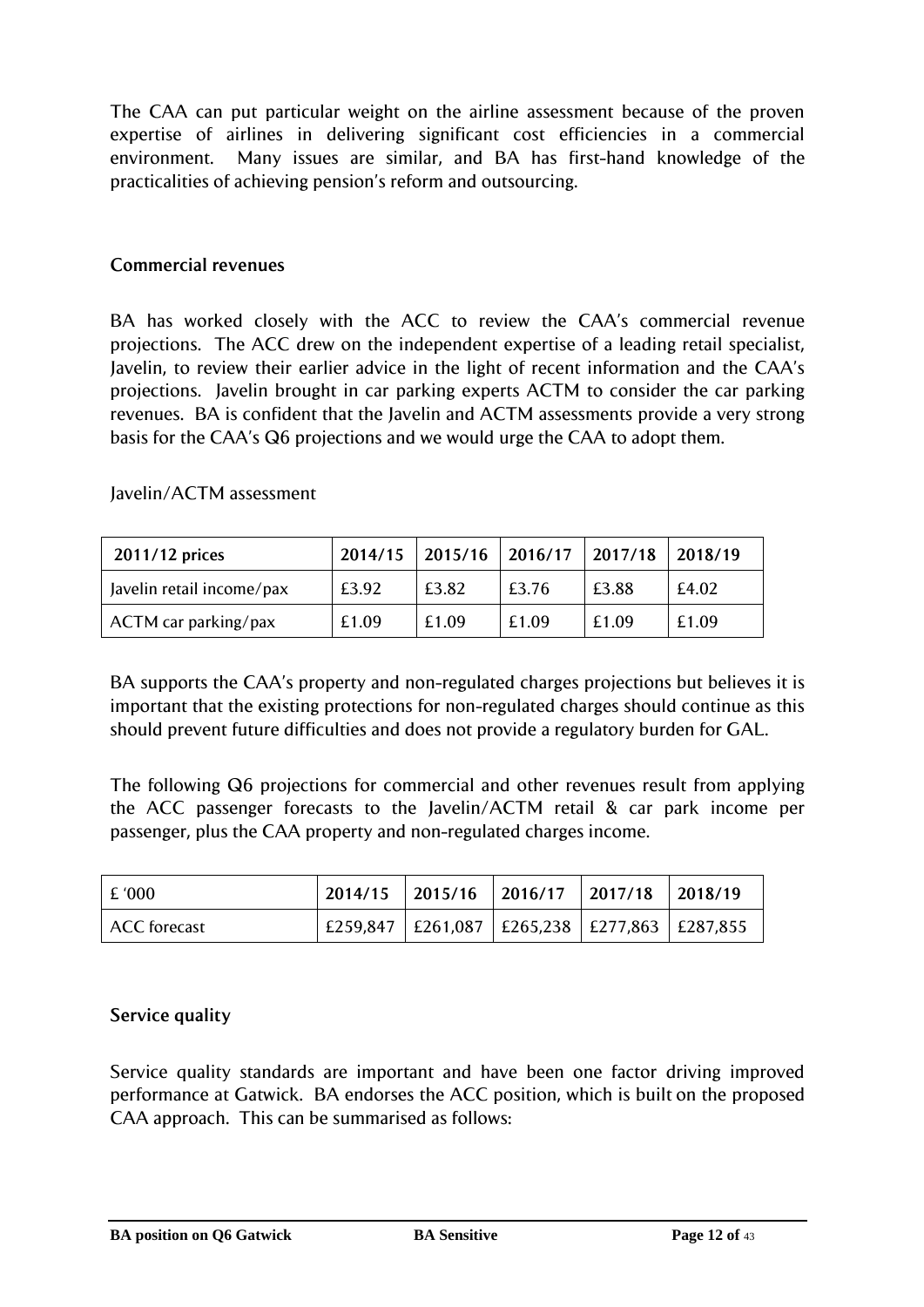Rebates should be increased to a maximum of 14% of airport charges to ensure the airport has real incentives to deliver service standards (but this does not increase the airport's risk compared with  $Q5$ );

 We strongly oppose mandatory bonuses and believe that airlines and the airport should be left to negotiate these by agreement if and when they are appropriate and beneficial to both parties;

 The existing standards remain appropriate in most areas except where there has been investment and sustained performance improvements;

 We support new event-based measures for outbound baggage, 30 minute queues at central search and loss of airfield facilities;

 The weighting of different elements within the scheme should be varied to better reflect passenger interests.

Further work is needed to develop the detail, especially the definition of the new measures and measurement/time of day issues. We hope to continue this work during the summer in cooperation with GAL.

# **Q6 prices**

The assessments contained in this document result in a Q6 price path of RPI-10%.

While this may seem challenging, we consider that it is a fair reflection of the genuine scope for improved efficiency across many areas. In assessing the scope for improvement, we have deliberately avoided taking the bottom end of ranges, so there would still be a realistic opportunity for GAL to outperform.

We also consider that there is a strong imperative from passengers to deliver much greater efficiency, innovation and lower prices. The CAA should be looking to replicate the forces that would operate if GAL operated in a competitive market, where reasonable profits are not guaranteed, but result only from great skill, endeavour, commitment and many unpalatable decisions.

# **Commitments and contracts**

BA understands and supports the CAA's desire to reduce regulatory burdens where possible. We also acknowledge that the CAA has attempted to address the serious concerns raised earlier by airlines.

However, the whole approach is legally questionable given the new framework of the Civil Aviation Act 2012. This is especially true if GAL do not fully accept the CAA"s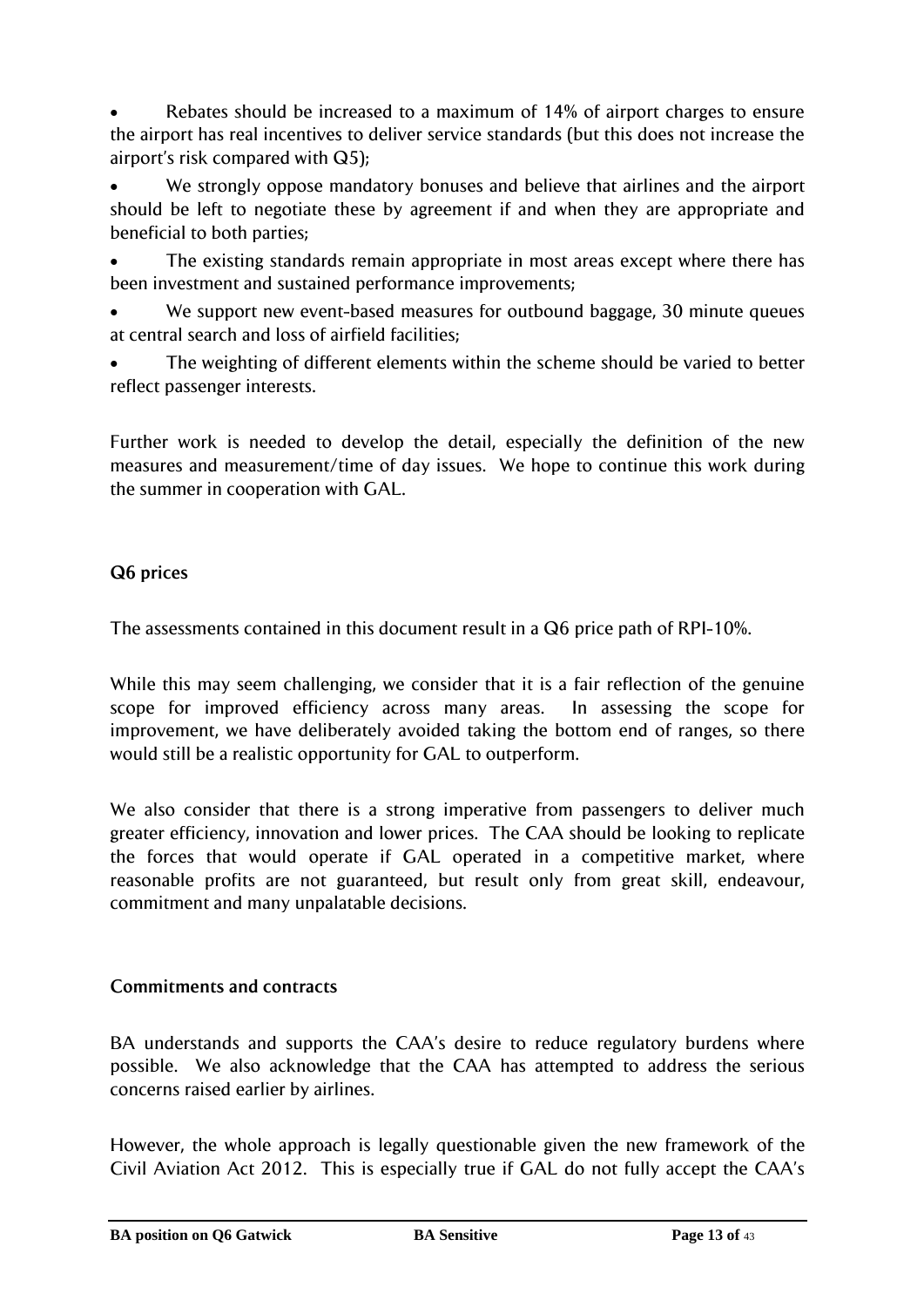proposed changes (which we believe to be the case) because the CAA would not be able to impose their decision. The approach also undermines key protections in the Act, including the right to appeal the terms of the initial Commitments, and any subsequent changes, to the Competition Commission.

We also have concerns that the four proposed licence conditions would not work as the CAA intends. We make recommendations for improvement but conclude that the only effective way to address the problems would be to include the Commitments in a licence. We also comment on some of the terms and conditions proposed which we consider to be unbalanced.

We understand that the CAA considers that the new Commitments might result in commercial contracts being developed between airlines and the airport. BA has discussed this with GAL, but the terms offered could not be considered commercial or competitive and we have concluded that GAL is not serious.

The Commitments approach, while superficially attractive, is therefore unable to substitute for RAB based regulation and deliver an effective remedy to constrain the airport's market power and cannot support this.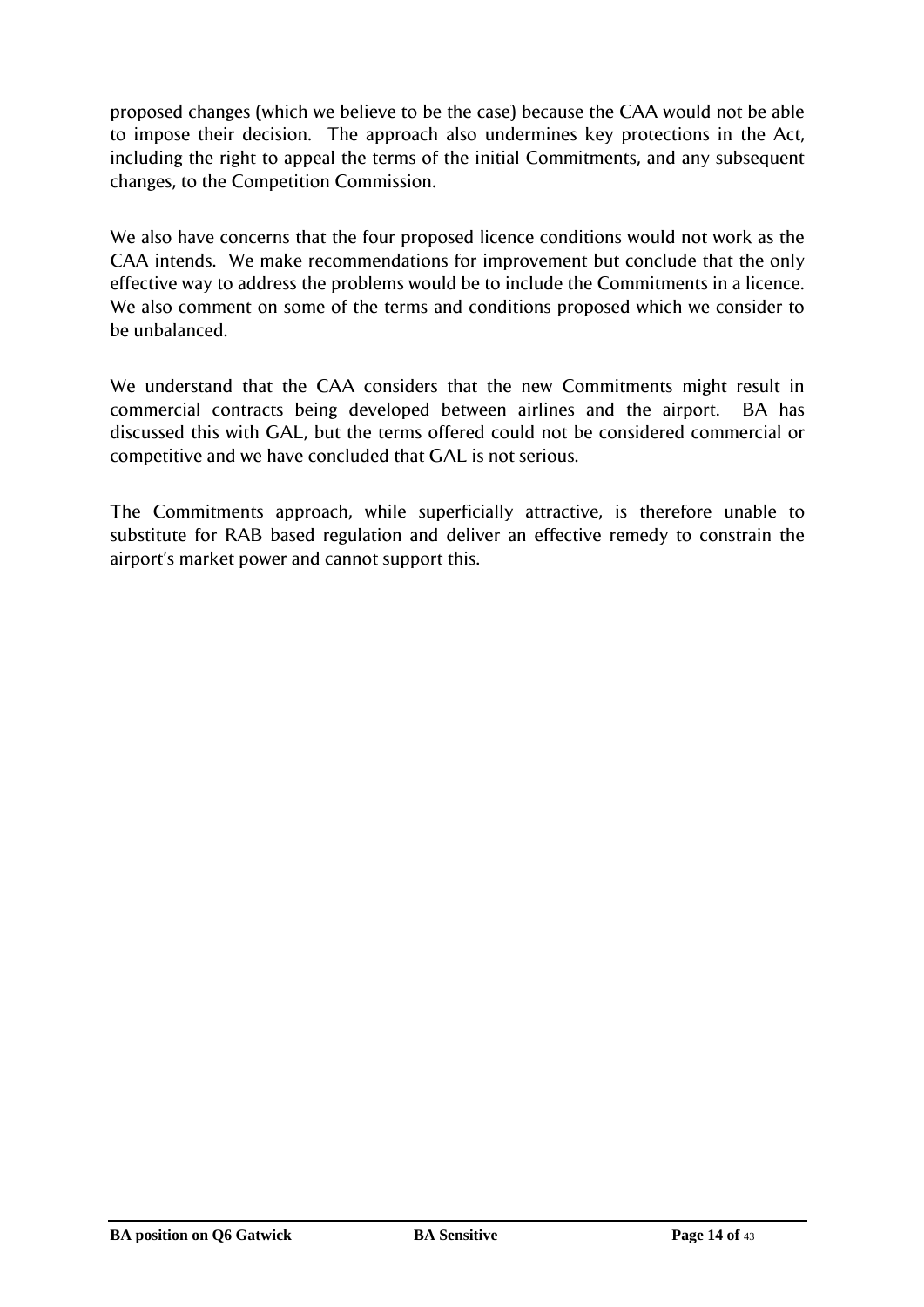# <span id="page-14-0"></span>**2. BA understands the needs of passengers at Gatwick**

BA is a well-established carrier at Gatwick, operating in a highly competitive environment and understands that it must deliver a product that customers want at a price they are willing to pay. The GAL Business plan clearly highlights that Gatwick will remain a predominantly short-haul and point to point airport in the future. Short-haul passengers at Gatwick focus on cost/price when making their decisions and therefore market conditions drive airlines to offer the most competitive fares possible. At the recent Moscow Scarce Capacity Hearing easyJet highlighted the importance of having the lowest fares on a route and the decision to award the route to easyJet was based primarily on the benefit to passengers of lower fares. A greater level of detail on passenger priorities at Gatwick and how BA has adapted its business to meet these priorities can be found in the BA Q6 January submission<sup>1</sup>.

BA talks to over 400,000 customers every year. It works with experts to carefully analyse this feedback and uses this to improve products and services and develop new services that customers are willing to pay for. To summarize, the key elements are:

 BA"s "Think Customer Survey", which captures customers key priorities and concerns throughout the journey experience including elements not directly in BA"s control such as finding your way round the airport, security and immigration

 BA"s customer relations teams, its account management teams and colleagues serving our customers across the world

- 2.8 million Executive Club members
- BA"s Travel Advisory Board comprised of key influencers and stakeholders across a range of sectors

# <span id="page-14-1"></span>**2.1. Short haul is a low margin business and airport costs are material**

Since BA"s January Q6 paper, where BA was offering low lead-in fares from Gatwick to Europe starting at £47 one-way, BA has launched an even lower short-haul hand baggage only fare at Gatwick with lead-in fares starting from £39 one-way. BA introduced this new fare type as a direct response to large amounts of consumer testing carried out which clearly showed customers wanted lower fares to Europe, especially for the times when they didn't need to check a suitcase in. This new fare is allowing BA to compete aggressively in the highly price sensitive short haul market at Gatwick

l

<sup>1</sup> British Airways Interim Q6 Submission January 2013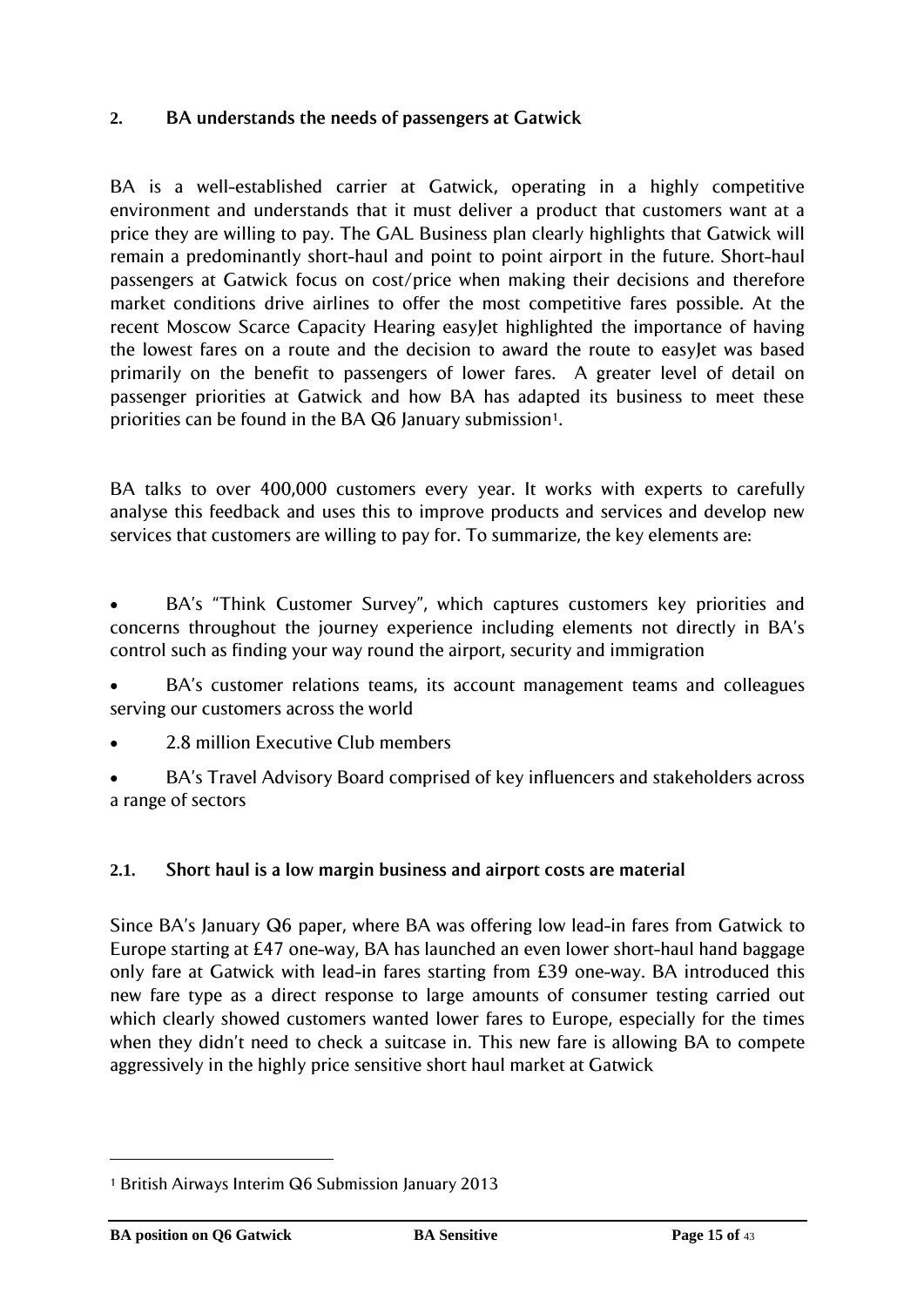International PSC for a departing passenger at Gatwick is £12.27 with landing and parking fees likely to account for a further £5 per passenger (airport charges are also incurred at the other end of route). Airport charges account for close to half of the fare the passenger pays on lead in fares with APD accounting for a further 30%; this has a significant impact on the fares that BA is able to provide for our passengers.

High airport charges can present a barrier to new entrants, make marginal and new routes unviable and threaten off-peak services. This reduces the range of flight timings, routes, competition amongst airlines and therefore choice to the customer.

Low airport charges mean that airlines can offer low fares. Low fares help make off-peak services viable and would increase volumes across the board. By growing off-peak the airlines and the airport can be more efficient with the result that costs are reduced and a virtuous circle established which has the effect of increasing choice to the customer.

It is in the passenger interest for the CAA to ensure that Gatwick addresses its efficiency and therefore the overall level of its charges in order to make them more affordable for passengers.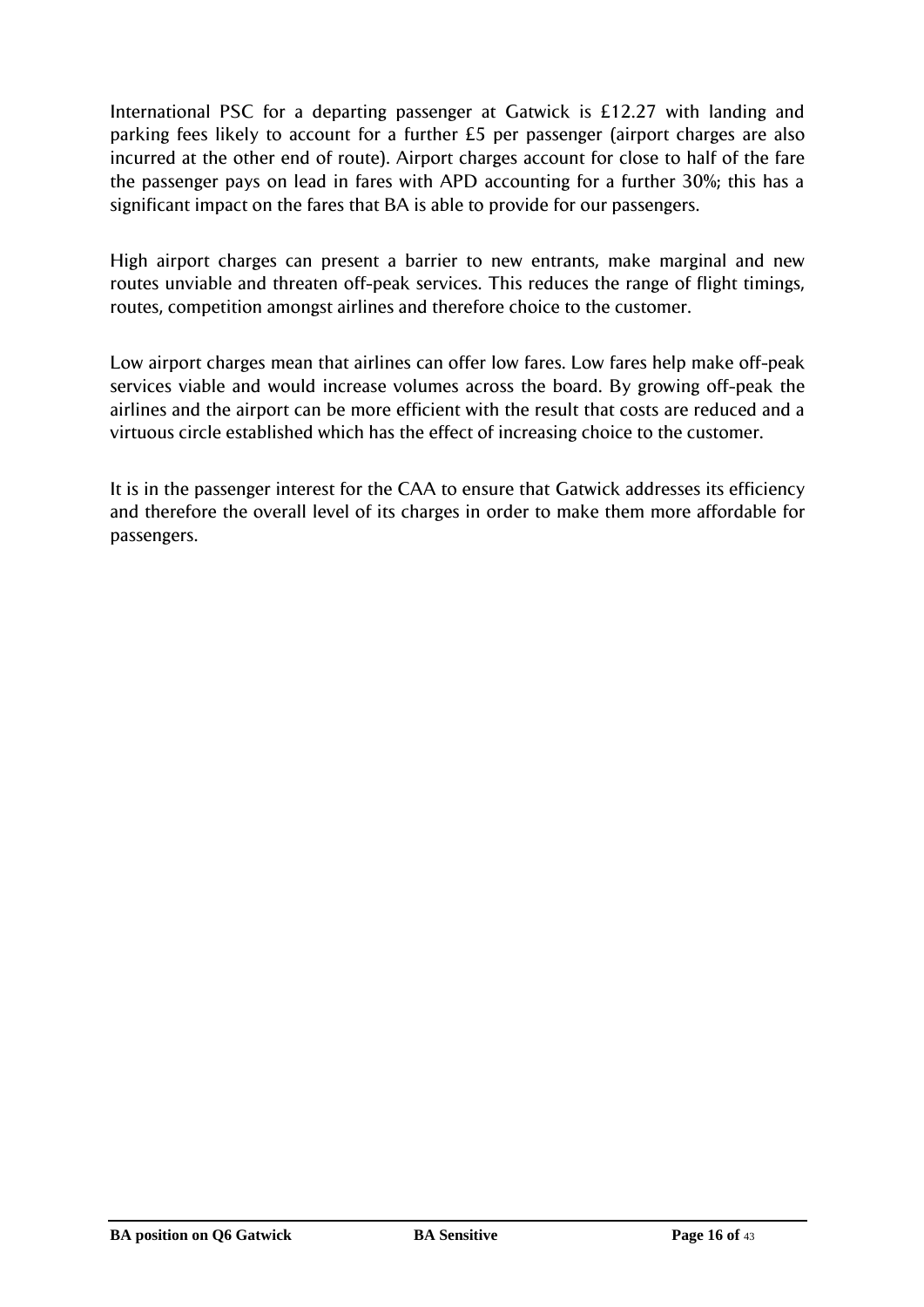# <span id="page-16-0"></span>**3. Passenger Interests**

BA read with great interest the `Economic regulation at Gatwick from April 2014: initial proposals` paper and particularly Chapter 3: Passengers" Interest. Within this section of the paper the CAA highlighted a number of areas that support numerous pieces of research BA has carried out on consumer drivers of air travel purchase, which concludes the importance on price and lack of importance on airport facilities for customers in driving airport choice.

The table below highlights key findings from the CAA within Chapter 3: Passengers" Interest, along with BA" recommendation on how the CAA should respond to this insight:

| Key findings from CAP 1029 - Chapter 3:           | The conclusion that the CAA should draw for         |
|---------------------------------------------------|-----------------------------------------------------|
| Passengers' Interest                              | Q6 at Gatwick                                       |
| 3.1 the CAA has a strategic objective of          | The CAA would meet its objective by ensuring        |
| improving the choice, value and fair treatment    | that GAL operates in an efficient and cost          |
| for consumers                                     | effective manner. Lower prices create choice,       |
|                                                   | value and ensure the fair treatment of              |
|                                                   | passengers.                                         |
| 3.9 the CAA places a substantial weight on the    | The CAA should put more weight on the<br>$\bullet$  |
| airlines' understanding of passengers' priorities | airline view than they have done to date            |
| And 3.43 Looks to the market (and therefore to    | The airlines do not support the level of            |
| airline views) to integrate the preferences of    | investment that GAL have proposed                   |
| different kinds of passengers                     | The CAA should reduce that Capital                  |
|                                                   | Expenditure Programme, removing unnecessary         |
|                                                   | investment GAL proposes creating lower charges      |
|                                                   | for passengers                                      |
|                                                   |                                                     |
| 3.14 airport service quality is not a key driver  | The CAA should reduce that Capital Expenditure      |
| behind airport choice                             | Programme, removing unnecessary investment          |
|                                                   | that GAL proposes will create lower charges for     |
|                                                   | passengers                                          |
| 3.14 at the airport, the overriding concern for   | The CAA should promote projects that promote        |
| the departing passenger is that they depart on    | passenger process efficiencies at costs             |
| time, and for arriving passengers that they leave | passengers are willing to pay. The improvements     |
| the airport promptly once arrived                 | to NT Security are an example of this, Pier 6       |
|                                                   | South is an example where this does not happen      |
| Fig 3.1 Drivers of airport choice                 | Price and airport location are the two              |
|                                                   | key drivers, representing >50% of the total         |
|                                                   | The CAA should ensure GAL charges are               |
|                                                   | lowered                                             |
| Fig 3.2 Passenger satisfaction at Gatwick, 2012   | The CAA should remove unnecessary                   |
| 3.16 CAA passenger survey results showing that    | Capital Expenditure that GAL proposes and           |
| for the second half of 2012 86% of customers in   | ensure GAL charges are lowered                      |
| the North Terminal rated their experience as      |                                                     |
| 'good' or 'excellent                              |                                                     |
| 3.25 and figure 3.4 (YouGov Reasons for Airport   | "Convenience -distance" is the key                  |
| Choice) the relatively lower importance of the    | driver in this survey, the airport is well situated |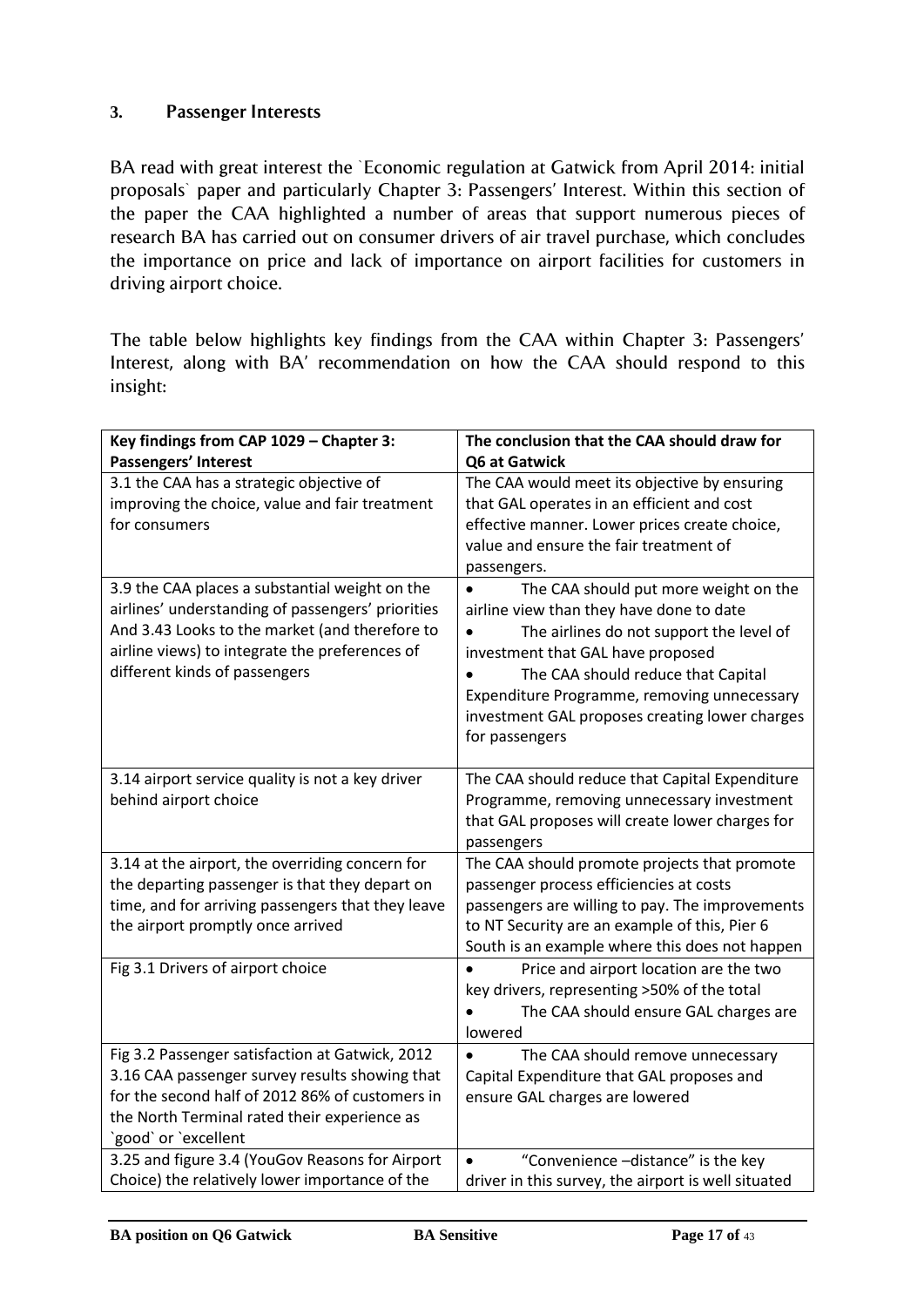| airport facilities in the passenger decision                                                                                                                                                                                                                                                                                                                                        | with good access to major centres of demand<br>The CAA should remove unnecessary<br>Capital Expenditure that GAL proposes and<br>ensure GAL charges are lowered                                                                                                                                                                                                                                                                                                                                                  |
|-------------------------------------------------------------------------------------------------------------------------------------------------------------------------------------------------------------------------------------------------------------------------------------------------------------------------------------------------------------------------------------|------------------------------------------------------------------------------------------------------------------------------------------------------------------------------------------------------------------------------------------------------------------------------------------------------------------------------------------------------------------------------------------------------------------------------------------------------------------------------------------------------------------|
| 3.26 (YouGov Reasons for Airport Choice) "past<br>good experience" of an airport is second on the<br>list                                                                                                                                                                                                                                                                           | As the CAA points out, it is not clear what the<br>good experience relates to, and we would<br>suggest it could relate to good customer service<br>from the airline they used, it should also be<br>viewed in context of for the second half of 2012<br>86% of customers in the North Terminal rated<br>their experience as `good` or `excellent                                                                                                                                                                 |
| 3.28 (CAA Q6 Gatwick research) 60% responded<br>with "no improvements required"                                                                                                                                                                                                                                                                                                     | The CAA should remove unnecessary Capital<br>Expenditure that GAL proposes and ensure GAL<br>charges are lowered                                                                                                                                                                                                                                                                                                                                                                                                 |
| 3.35 Accent research, commissioned by GAL<br>showed around 90% of passengers would only<br>pay £1 extra for improvements tested that had<br>an average value of £11.94.<br>3.42 (Impact Research) the results indicate<br>average WTP levels of £1.45 for departing<br>passengers and £1.12 for arriving passengers to<br>bring service levels up to a "middle" level of<br>service | Willingness to Pay (WTP) results are<br>skewed by outliers<br>Whilst passengers gave an average value<br>of £11.94 for improvements they would only be<br>prepared to pay £1 extra to achieve what would<br>be a substantial change programme<br>The reason people visit an airport is to<br>catch a flight. If GAL believes there is a market<br>for people to visit their building and spend time<br>there then they should use their own money to<br>develop this business and not ask the airlines to<br>pay |
| 3.42 It is notable that three quarters of those<br>surveyed believe Gatwick is already at this level<br>and therefore presumably would not be willing<br>to pay any extra                                                                                                                                                                                                           | The majority of passengers are not<br>willing to pay for improvements<br>The CAA should reduce that Capital<br>Expenditure Programme, removing unnecessary<br>investment GAL proposes and ensure GAL<br>charges are lowered                                                                                                                                                                                                                                                                                      |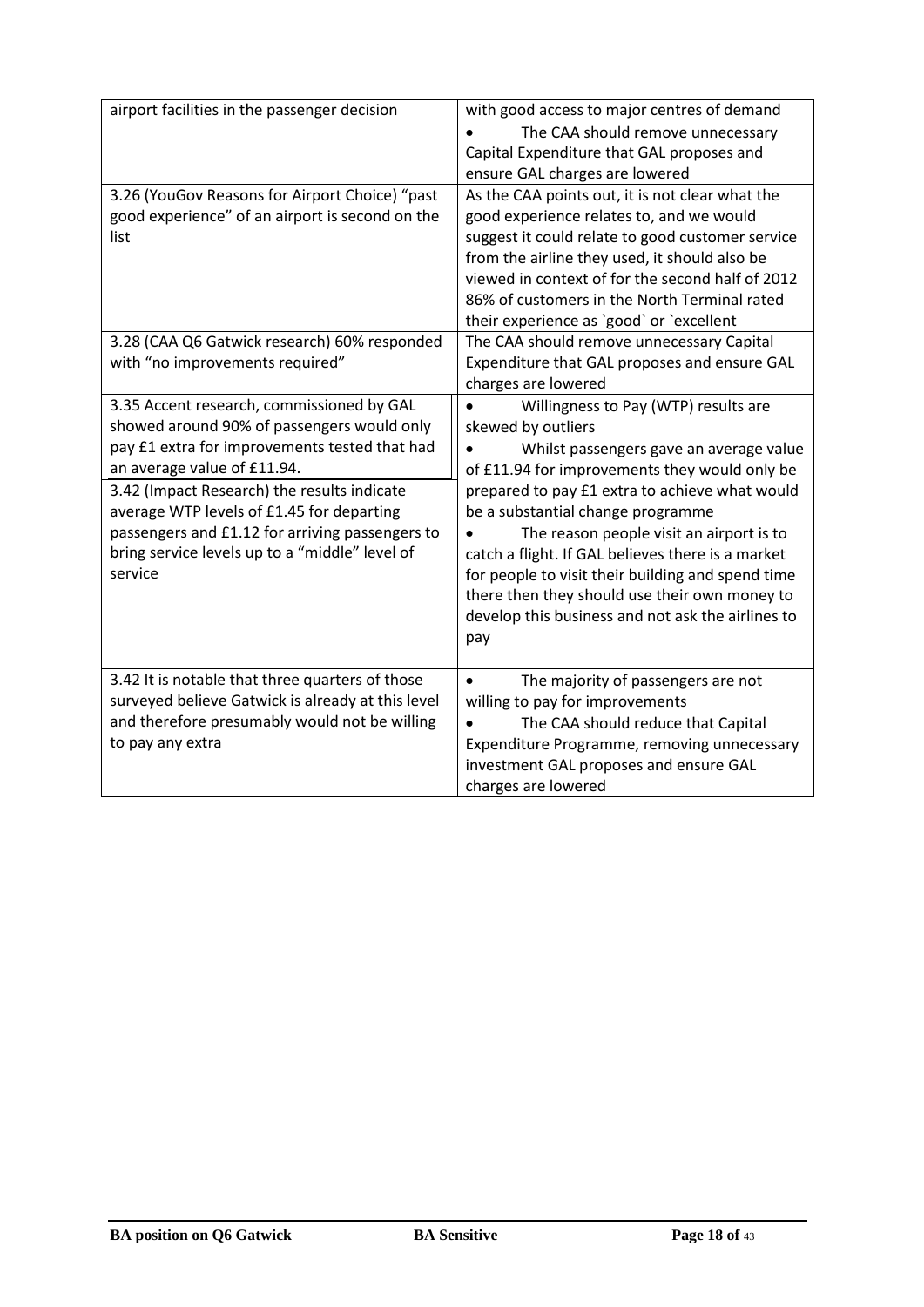# <span id="page-18-0"></span>**4. Capital Investment**

BA recognises that Gatwick has a broader range of airline models than many comparator airports, and in order to find capital solutions that work for passengers at acceptable costs it is important that the airlines work together in an effective manner. The ACC represents approximately 90% of the passengers and all of the airline models using the airport. BA has worked together with the ACC airlines to ensure it has put forward a capital plan that benefits the majority of passengers focusing on efficiency within the passenger journey and value for money. Due to the success of the work undertaken at an airline community level BA and the ACC has been able to agree a vast majority of the capital plan with its airline partners.

The detailed explanation of projects supported or otherwise where the ACC has a common position is in the ACC Q6 submission and therefore this paper is limited to areas where there is not a common position or BA wishes to provide further information. For ease a copy of the supported capital plan is also included.

BA supports a capital development programme of £434m (2011/12 pricing) over Q6 on the basis that efficiencies and improvements outlined in this paper will be delivered.

| 2011/12 Pricing                   | <b>ACC</b> | <b>Reason For Support</b>                                             |
|-----------------------------------|------------|-----------------------------------------------------------------------|
| Asset stewardship                 | £276.6     | Maintains an efficient and safe airport, value based on Atkins report |
| <b>Consol Car Rental</b>          | £4.7       | <b>Improves Passenger Proposition</b>                                 |
| Bridge +Car Parking Prod Dev      | £4.5       | <b>Improves Passenger Proposition</b>                                 |
| <b>NT Security</b>                | £17.9      | Improves Passenger Proposition                                        |
| Landside NT Coach Bays            | E2.2       | <b>Improves Passenger Proposition</b>                                 |
| Upgrade check in & bag drop       | £12.0      | <b>Improves Passenger Proposition</b>                                 |
| <b>STIDL Reconfiguration Ph1</b>  | £6.8       | Passenger Proposition & Reduces Passenger Charges                     |
| <b>CIP Arrivals</b>               | £1.8       | Passenger Proposition & Reduces Passenger Charges                     |
| <b>CIP Departures</b>             | £1.9       | Passenger Proposition & Reduces Passenger Charges                     |
| <b>ST Public Access &amp; DDA</b> | £7.6       | Health & Safety Compliance                                            |
| Digital Media                     | £4.5       | <b>Reduces Passenger Charges</b>                                      |
| <b>Stand Reconfiguration</b>      | £8.9       | Cost effective Stand Creation                                         |
| STB& P1 (Carry Over)              | £83.6      | Carry Over Project                                                    |
| Pier 5 (Carry over)               | £0.7       | Carry Over Project                                                    |
|                                   | £433.7     |                                                                       |

# *Summary table of BA's position on capital development projects in Q6*

# **The Capital Plan**

# NT IDL Extension

BA is unable to support the NT IDL reconfiguration and expansion project within the Q6 capital plan put forward by GAL. Whilst BA is pleased that GAL has improved the business case we believe that GAL has failed to maximise the commercial revenue opportunities that already exist and the same level of passenger benefits could have been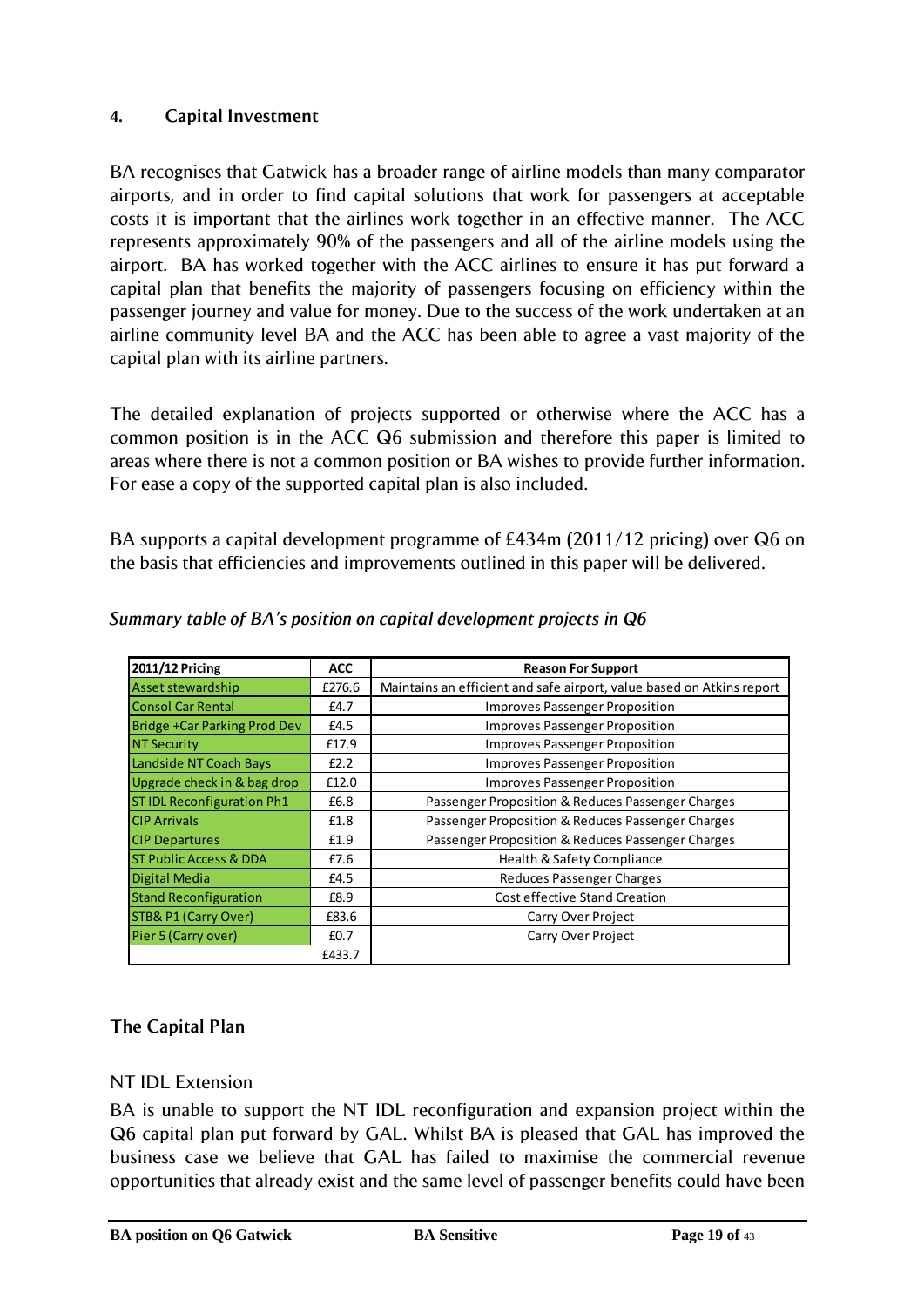achieved within GAL"s current estate, without the need for an expensive extension. The ACC consultants have already identified that the NT IDL offers equivalent space per passenger to its comparator airports and therefore there is no requirement to build an extension to the current facility. By concentrating on maximising the retail incomes from the existing footprint GAL would be able to reduce capital spend and reduce charges for passengers. GAL should focus their management time on maximising commercial revenues that currently under perform. CAA survey data supports BA"s position when it states that for the second half of 2012 86% of customers in the North Terminal rated their experience as `good` or `excellent` (section 3.16)

# Upgrade Check In and Baggage Drop

BA supports the inclusion of new technologies in the Q6 capital plan that will improve the passenger experience in the future. BA and four other airlines have worked extensively with GAL to prove that this innovation can work and that it can be implemented in a way that is intuitive for passengers and improves their experience. BA has learnt from the trials that extensive IT connectivity is required to ensure that the self-bag drop machines are able to work alongside airline systems. IT connectivity requires an airline to invest time and money in setting up the required infrastructure and networks to support this. For this reason BA believes that GAL"s assessment of 240 selfbag units at the airport is over ambitious and would be an unnecessary investment.

Therefore BA's support for this project extends to the implementation of 165 self-bag drop machines. The project also includes extensive upgrades to floors, ceilings and mezzanine areas that are not required as a result of the implementation of the self-bag machines. BA is not supportive of these changes as they represent only ambience and do not offer passenger benefits, they have not been identified in any of the passenger research undertaken by BA, EZY, GAL or the CAA.

GAL has put forward the concept of using machines in a common user environment where passengers of multiple airlines would use the same machines. BA are working with GAL to understand if this will enhance our passengers experience and or improve operational performance, at this time this requires further work. BA offers differentiated products to other airlines at Gatwick therefore common user processing is unlikely to benefit our passengers.

# Pier 6 South

CAA passenger survey data highlights that "for the second half of 2012 86% of customers in the North Terminal rated their experience as `good` or `excellent" yet GAL is seeking to spend £152m on an asset that as the CAA showed in their initial proposal will only benefit circa 9% off passengers at the airport, this cannot be in the interests of anyone except the airport who will earn a guaranteed return on the investment. Unlike Heathrow where there is a consistent volume of traffic throughout the day, Gatwick has a very peaky operation and therefore infrastructure build costs need to be weighed against the benefits that these would provide. Where significant infrastructure costs only benefit a disproportionately small number of users then operational processes should be used to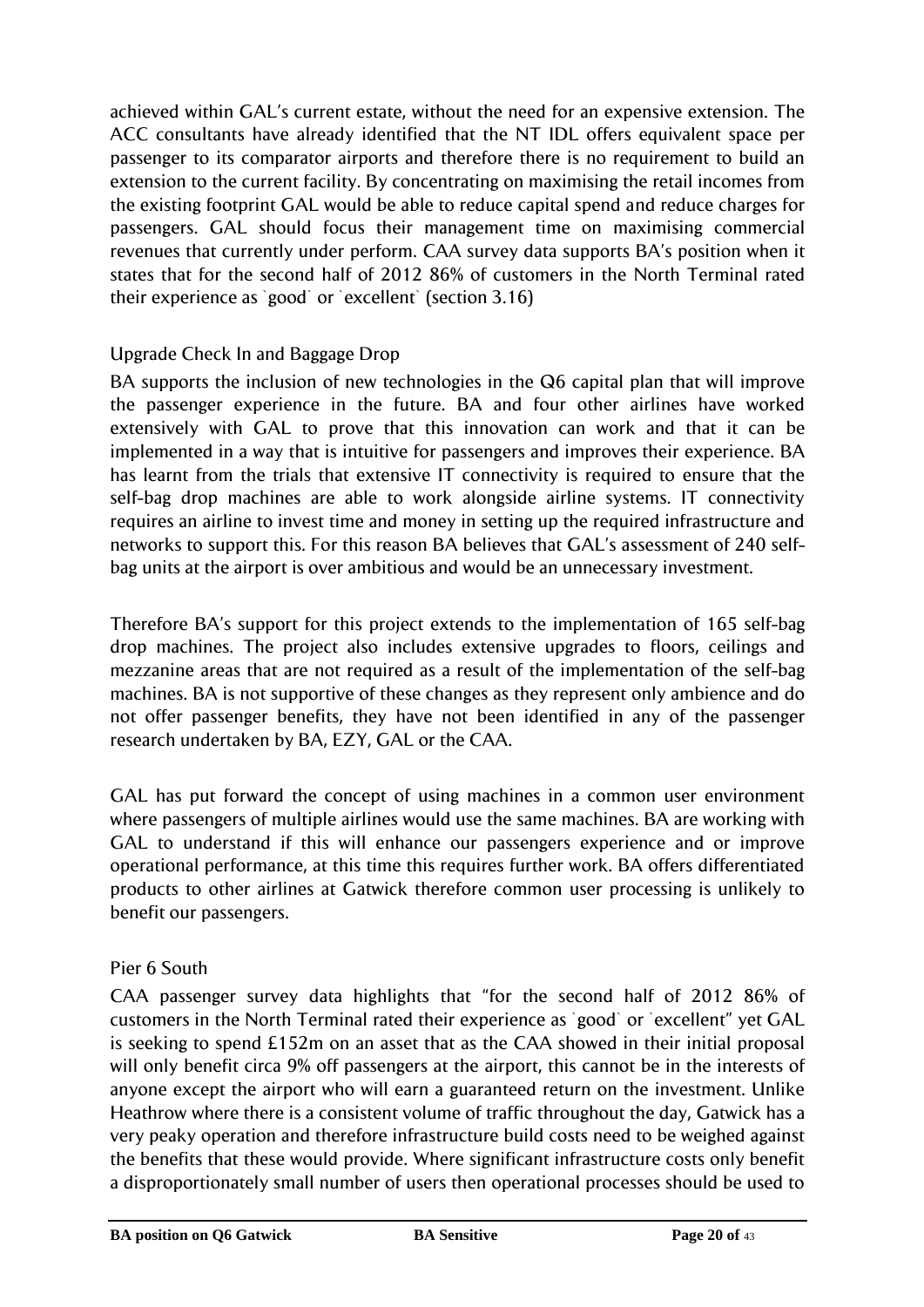provide an improved passenger experience. It is pleasing to see that the CAA is aware of the limited benefits associated to this project.

In order to understand pier service levels forecast for Q6 BA has worked extensively with GAL and the other ACC airlines. This has included reviews using the current pier infrastructure, adding Pier 6 South and a range of alternative options. As this process developed it was clear that GAL"s methodology for calculating pier service was flawed leading to lower levels of forecast pier service than would be achievable. After much debate agreement was reached between GAL and the airlines on a calculation method and also a schedule to be used. BA does not agree that the high case forecasts should be used to calculate pier service however to ensure that progress could be made it was agreed to use the high case schedule GAL provided for S18. During constructive engagement easyJet put forward a request to have their operation combined into a single terminal (south) and this has increased the range of options that required modelling.

Airlines asked GAL to model a range of scenarios to ensure they were as well informed as possible before taking a decision and whilst GAL were unable to satisfy all requests due to the workload required, a suitable range of information was provided. The key elements are shown in the table below and these all relate to pier service for passengers in the North Terminal under the scenarios shown, for the purposes of pier service calculation GAL have advised that that South Terminal passengers continue to achieve 95% or greater.

|                  | Option 1   | Option 2                        | Option 3              |
|------------------|------------|---------------------------------|-----------------------|
|                  | <b>PSL</b> | Plus stand<br>reconfigurations* | Increased<br>towing** |
| <b>EZY Split</b> | 92.4%      | 93.0%                           | 95.9%                 |
| <b>EZY North</b> | 92.0%      | 93.5%                           | 96.7%                 |
| <b>EZY South</b> | 92.9%      | 92.9%                           | 94.4%                 |

Based upon High Case S18, peak day, peak week schedule

- Uplift for 12 month rolling average would be additional
- Operational improvements would be additional

The results in the table clearly identify in option 3 that 95% is achievable even based upon the high case, peak week schedule and do not reflect that PSL is calculated using a rolling twelve month average. Historic data shows that the twelve month pier service average can increase by up to 1% versus the peak summer week.

This would lead to PSL in the peak scenario's reaching close to the 95% threshold in all scenarios and is above the current North Terminal baseline in Q5. It was also agreed,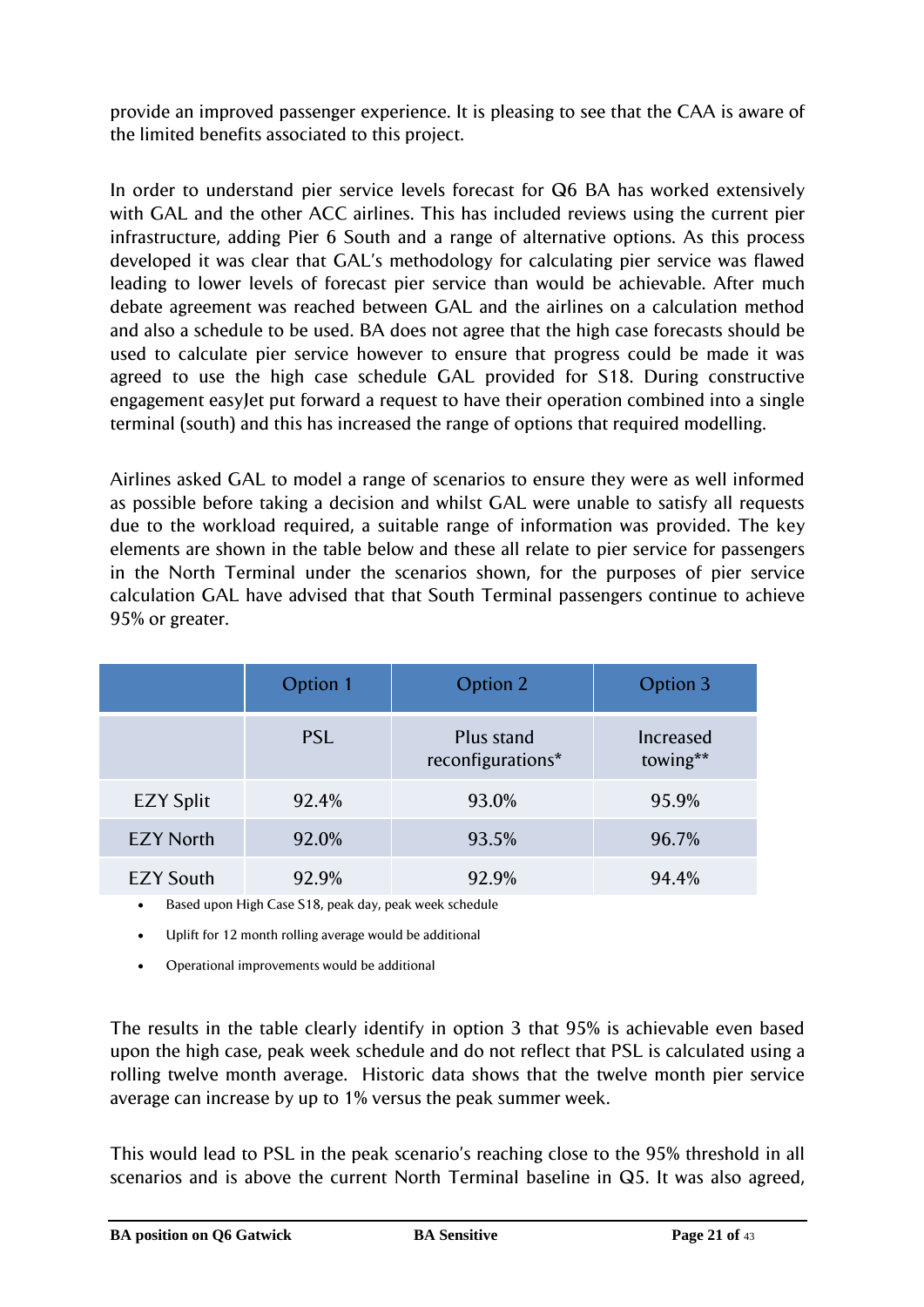post internal analysis presented by GAL, that an expectation of process improvements across all areas of the airport was appropriate to consider and would have an impact on PSL of up to 1% by 2018. Therefore looking at the forecast data and using the high case schedule it shows that 95% PSL is achievable without the need for costly infrastructure that would not be required in the early years of Q6 and would most likely not be needed at all. The BA position is that Pier 6 is an unnecessary and expensive infrastructure project that would benefit only a small number of airports users and therefore BA does not recommend this project going into the Q6 capital plan. Should the CAA accept GAL"s assertion that PSL will dip below 95% late in Q6 then BA would propose a small adjustment to the PSL target in the North Terminal; as raising charges for the majority of passengers creates an unnecessary burden and is not in their interest?

# Hold Baggage Screening

A project to improve the level of Hold Baggage Screening from standard 2 to standard 3 was brought into the capital consultation very late. Therefore there has not been sufficient time for either the airport or the airlines to understand the exact requirements and costs attached. Moving to standard 3 screening is a DfT compliance requirement that must be implemented currently by 2018. BA is supportive of standard 3 however not enough is currently known about how an optimal solution could be made to work within Gatwick's existing infrastructure. Therefore BA is in agreement with GAL that at this time it would be premature to include this project in the capital plan and further discussion is required before taking a position on this project.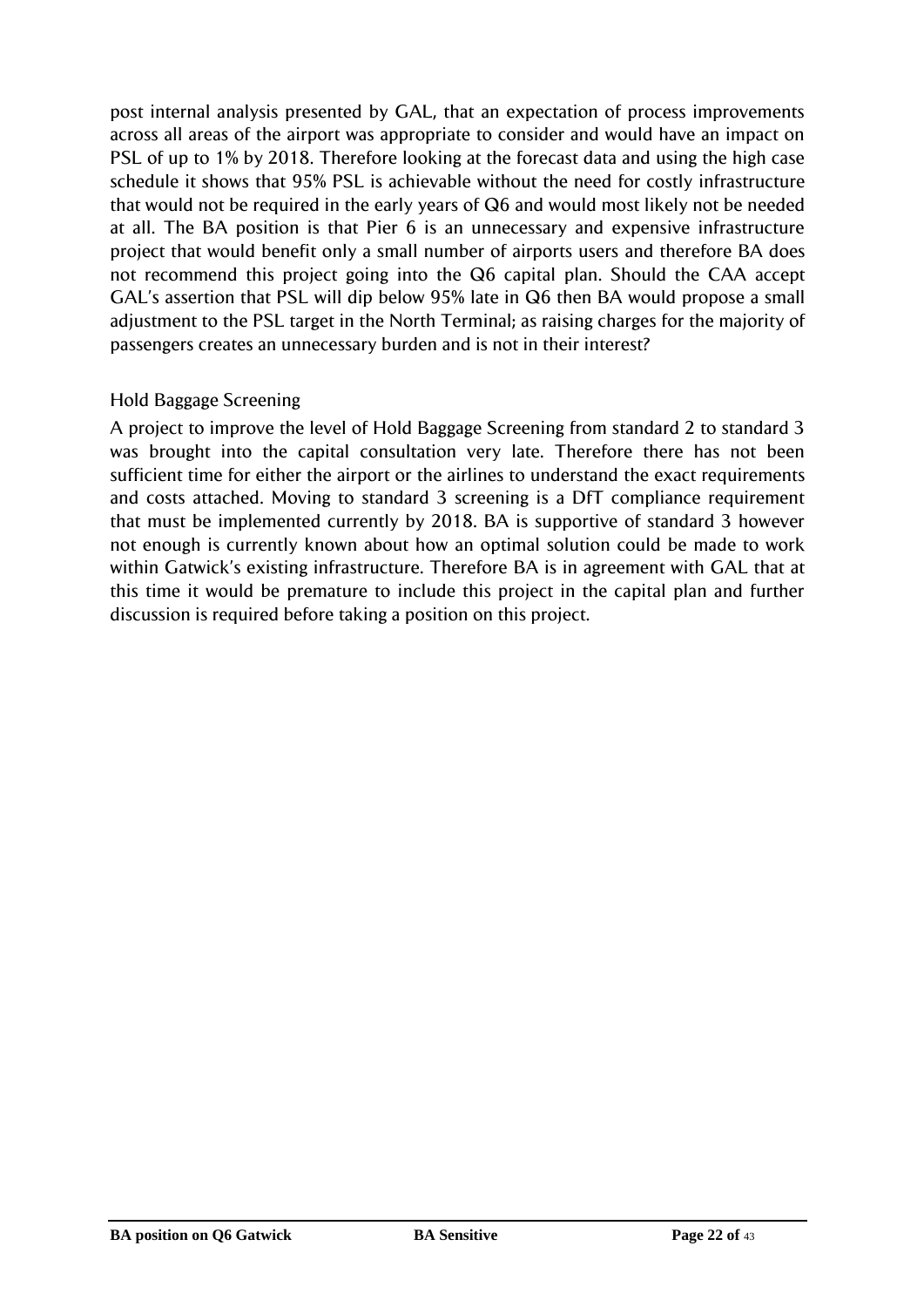# <span id="page-22-0"></span>**5. Capital Efficiency**

BA has put forward its initial views on how capital efficiency could be taken forward in Q6. However to date GAL have not entered into any meaningful dialogue on how this could be developed. BA agrees that the current process of constructive engagement needs to evolve in Q6 but does not believe that wholesale change is required. In order to find an effective consultation process moving forward GAL and the ACC airlines should engage in this process as soon as possible. BA welcomes the CAA proposal to remove three month lagging on triggers and also not having a pre-determined ceiling on the proportion of capital subject to triggers. The CAA proposals to adjust late delivery of projects with a cash flow mechanism making GAL inter-temporally indifferent is a positive move that will ensure passengers benefits are not effectively "gamed" and will also ease the CE process in Q6. BA does not support this mechanism being symmetrical as this would create an opportunity for GAL to play the system and also promote an alternative form of RAB grab.

BA is supportive of the inclusion of support from capital development expertise in Q6 as currently the airlines rely on GAL pricing projects correctly, supported by a review process from the CAA that may not be undertaken until years after the project has been completed. A process whereby any capital expertise is neutral would need to be assured otherwise this would undermine the consultation process.

# Core and Development

BA is supportive of developing a core and development approach to capital projects for Q6 as we believe it could provide a platform to establish a capital plan that is flexible and can accommodate the needs of passengers, airlines and the airport operator. The CAA has proposed that airlines at Gatwick use the same approach as agreed at Heathrow and this has some merit. However BA believes that a similar but alternative approach needs to be found as the capital plan at Gatwick is far smaller than Heathrow and therefore the requirements are different. BA is not yet ready to put forward a detailed proposal and believes that this consultation should be held at a community level.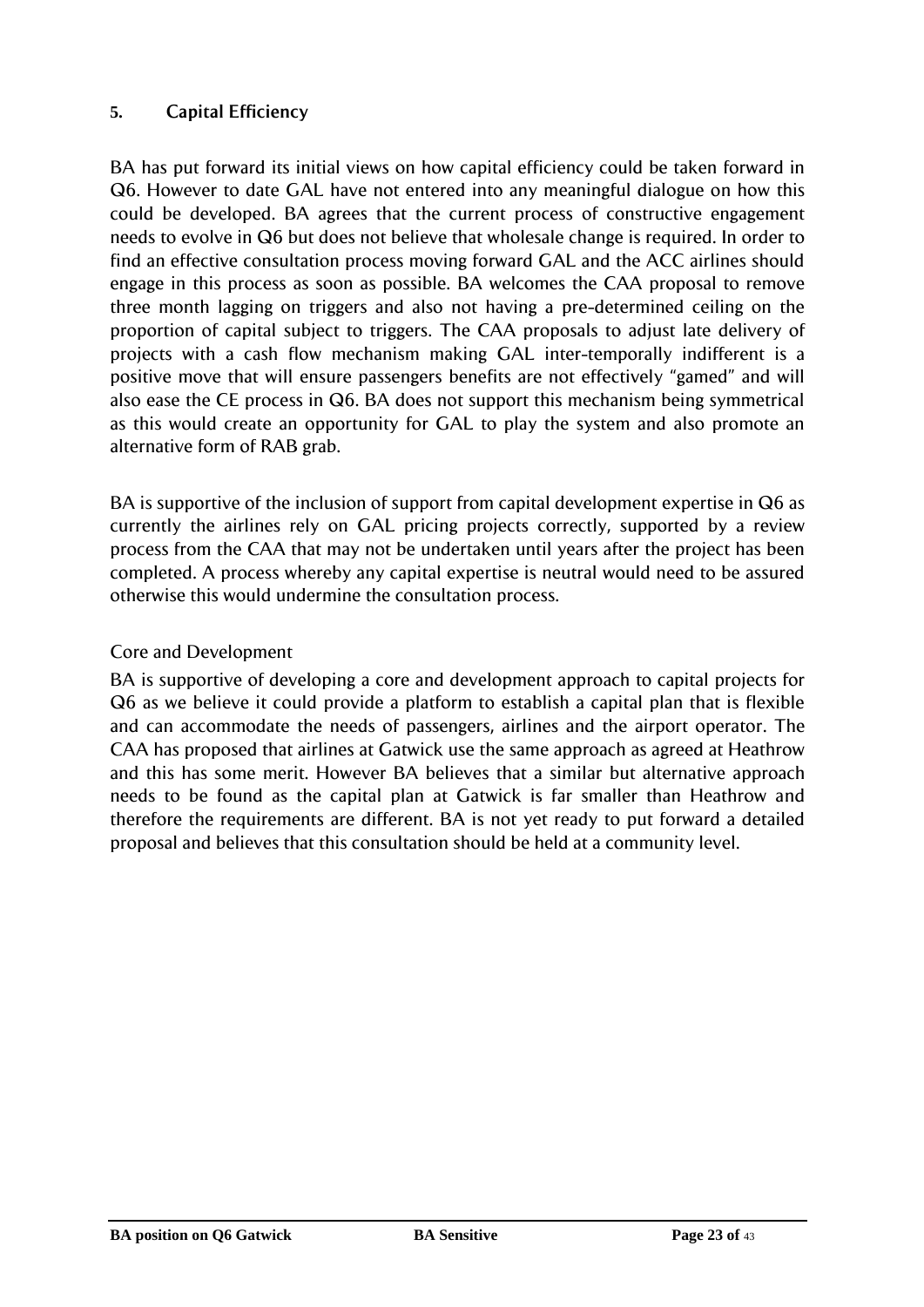# <span id="page-23-0"></span>**6. Commitments & contracts**

BA understands and shares the CAA"s wish to reduce regulatory burdens where possible and to facilitate a move towards more normal commercial arrangements, as competition develops. We have therefore considered the CAA"s position and GAL"s proposed Commitments to see whether they can be made to work and whether they would meet these objectives.

However, a serious weakness with GAL"s Commitments regime is that it was designed by GAL, on the basis that they have little or no market power and the constraints are merely precautionary. BA believes that GAL does have significant market power. Therefore, the Commitments need to be much more than a precautionary back-stop.

We understand that the Civil Aviation Authority shares our broad concerns about the weaknesses of GAL"s initial proposal and we appreciate their attempts to address BA's and the ACC"s earlier comments on the framework and terms of the Commitments. However, as we explain below, and more fully in Appendix 1 which includes the advice of our lawyers, even with the CAA's proposed changes to the structure and substance of the Commitments they remain unsatisfactory and would continue to provide GAL with too much opportunity to benefit improperly from its market power.

We cannot see how further changes could be made to overcome these problems in a way that would provide benefits over a RAB based approach. We have also considered the changes proposed by GAL to the ACC on  $7<sup>th</sup>$  June, which respond to some of the CAA's proposed changes. Disappointingly, GAL has not proposed a new Commitments price and remains of the view that a licence is unnecessary. In short, there is nothing in the GAL Revisions that fundamentally alters our view that the Commitments are an inappropriate way to proceed.

In this section, we summarise our concerns with the proposed framework and the proposed licence conditions. Appendix 1 contains further information on these points and also explores the terms of the Commitments more fully. BA's concerns are also reflected in the ACC paper.

We conclude that the CAA"s proposed half-way house of Commitments backed up by four licence conditions suffers from significant problems, even it were to be acceptable to GAL, which it seems not to be. It is unlikely that these problems can be overcome in a way that would provide any real advantages over a traditional RAB-based price control.

#### **The proposed framework**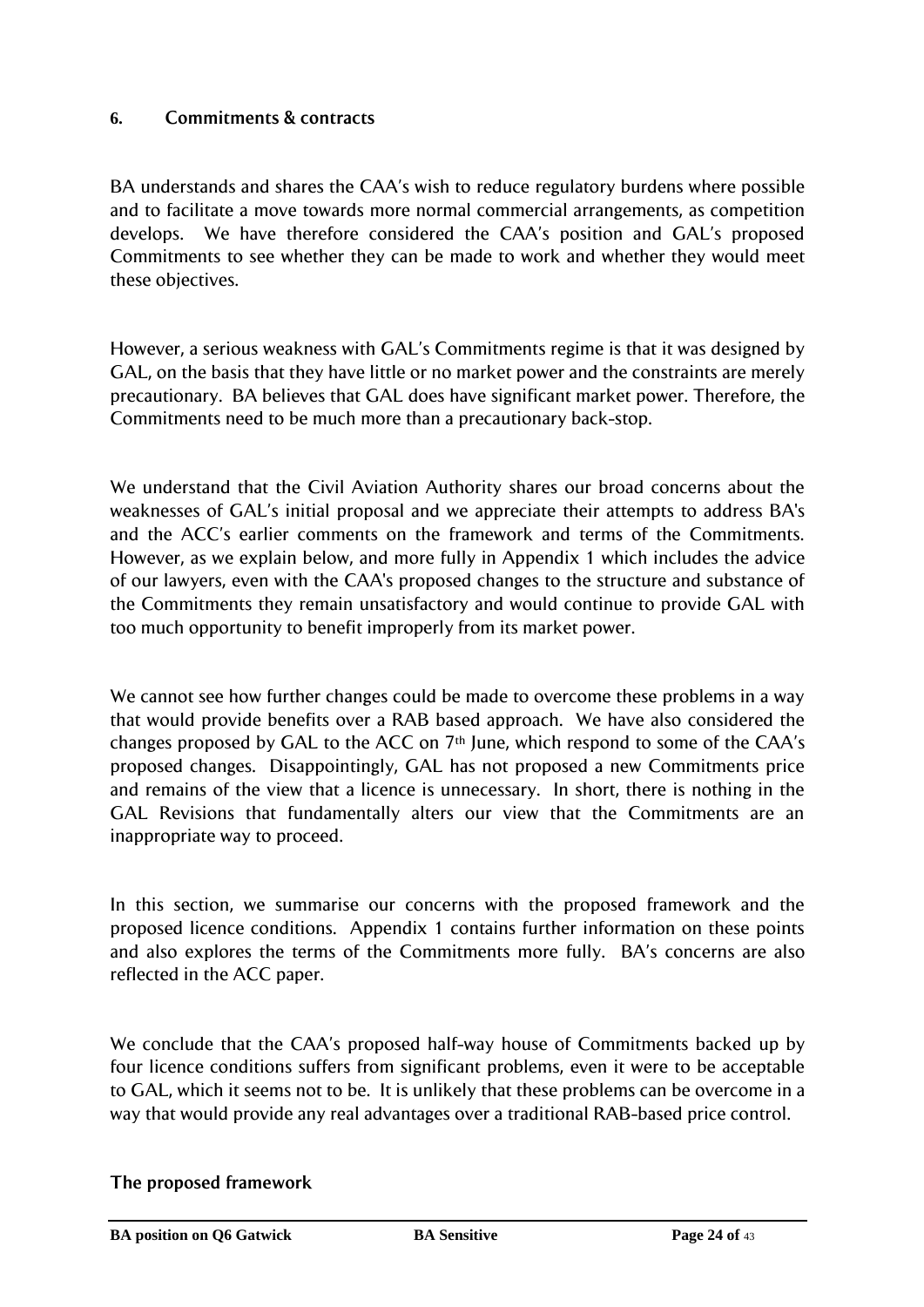The CAA proposed that GAL"s commitments would be supported by a licence. This licence would contain only four conditions, to give reassurance that the terms would be enforced by the CAA and could not be changed or withdrawn easily by GAL. However, we have identified significant problems with this approach and consider that the whole approach of having the Commitments backed by a licence is questionable as a matter of law. The CAA acknowledges in the Initial Proposals that:

"*Given the lack of an express statutory power to accept voluntary commitments, the CAA would need to be satisfied that accepting commitments was a suitable exercise of its discretion under the Act."*

The first problem is how the CAA will ensure the initial terms of the Commitments adequately address the airport"s market power and deliver outcomes in the passenger interest. The CAA has a number of duties under the Airports Act that would need to be satisfied before it could accept that the terms of the Commitments were adequate. It is clear to BA that the terms currently proposed by GAL are inadequate. BA"s main concerns are summarised below and explored more fully in the attached paper and in the ACC paper. If GAL is not prepared to offer reasonable terms, it is difficult to see how the CAA could either impose terms or agree to GAL"s proposal.

The second main problem is that by not including the Commitments themselves in the licence, the CAA would remove vital protections available under the Civil Aviation Act 2012:

- the CAA might forego some its enforcement powers under the Act; and
- the process for varying the terms (whether at GAL's behest, at the behest of third parties or on the CAA's own initiative) differ from those provided under the Act, removing for example the essential airline right of appeal to the Competition Commission.

The CAA must exercise its discretion consistent with the policy and objectives of the Act. It cannot have been the intention of Parliament that price controls are implemented in a way that avoid or render obsolete important processes and protections afforded by the Act. Yet it seems to us that this is what the hybrid approach is liable to do.

These problems could be overcome in theory if the Commitments were included in the licence, or if the licence conditions replicated all the key safeguards provided in the Act. We cannot see how it would benefit the users of air transport services to go to the effort however of constructing alternative processes to replace those established by the Act.

**The licence conditions**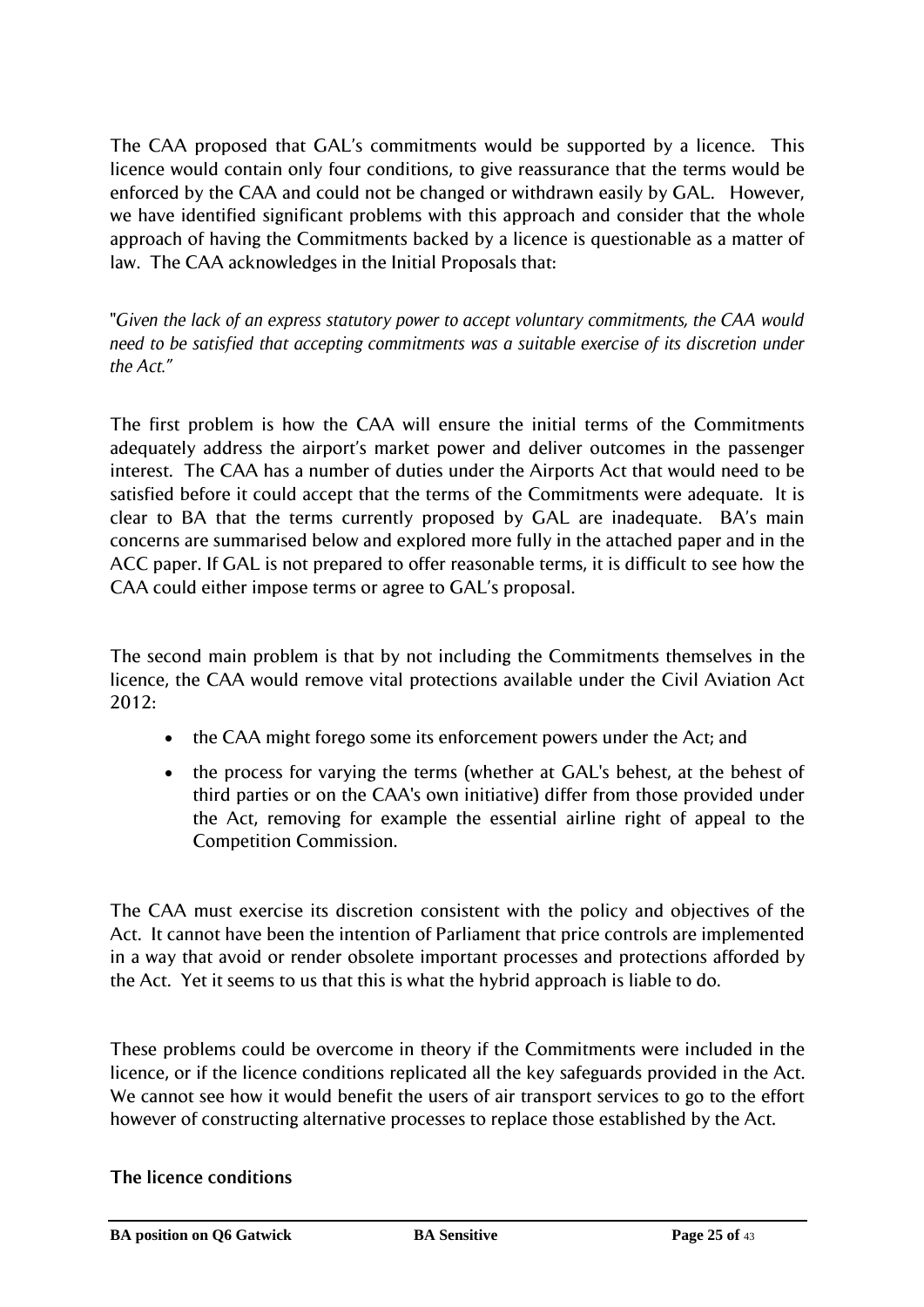In addition to the structural problems and the absence of the Commitments within the licence, we have specific concerns on the proposed conditions themselves as summarised below and detailed in Appendix 1.

*The enforceability condition* suggests that the CAA would be able to enforce the Commitments, but it is unclear how this would work. BA believes the condition should simply require GAL to comply with the terms of the Commitments. Such a formulation would provide the CAA with the full range of enforcement powers available under the Act. Anything less would reduce confidence that the terms would be enforced or could undermine the CAA"s ability to deal properly with any breaches.

*A condition preventing GAL from altering the Commitments without good reason and from withdrawing the Commitments.* This unfortunately does not provide adequate protection because GAL could still make changes unilaterally if it could prove "good reason" and this term would be open to interpretation. As discussed above, any changes – even if the reasons are very good, would then not be subject to important Airports Act safeguards, including the right of airlines to appeal, which we consider to be an essential safeguard to support passenger interests.

In the GAL Revisions, new suggested wording for the Conditions of Use would exclude unilateral variations to the clauses on Indicative Price Yield and Service Standards. However GAL's suggestion does not provide a satisfactory response as it would still permit them to unilaterally vary or withdraw the Commitments in other respects and the drafting also assumes some ability to vary the Indicative Price Yield and Service Standards clauses in certain unspecified circumstances. Further, GAL could, at least theoretically, vary the provision preventing variation to the clauses on Indicative Price Yield and Service Standards.

# *A condition allowing the CAA to direct changes to the Commitments in response to a dispute where the Commitments are operating against the user interest*

This would permit the CAA to make licence changes without having to follow the statutory license modification procedure and removing the airlines (or GAL"s) right of appeal to the CC. This also refers to a dispute resolution power for the CAA without clarifying the process or circumstances under which it would operate. We have several concerns about how an effective remedy would be delivered in practice under such an informal approach and we remain unclear about the scope limitations that would be imposed.

The GAL Revisions introduce a new dispute resolution mechanism in terms of a temporarily binding expert determination. This would not allow disputes to be referred over the terms of the Commitments, only over compliance with them. Further, it is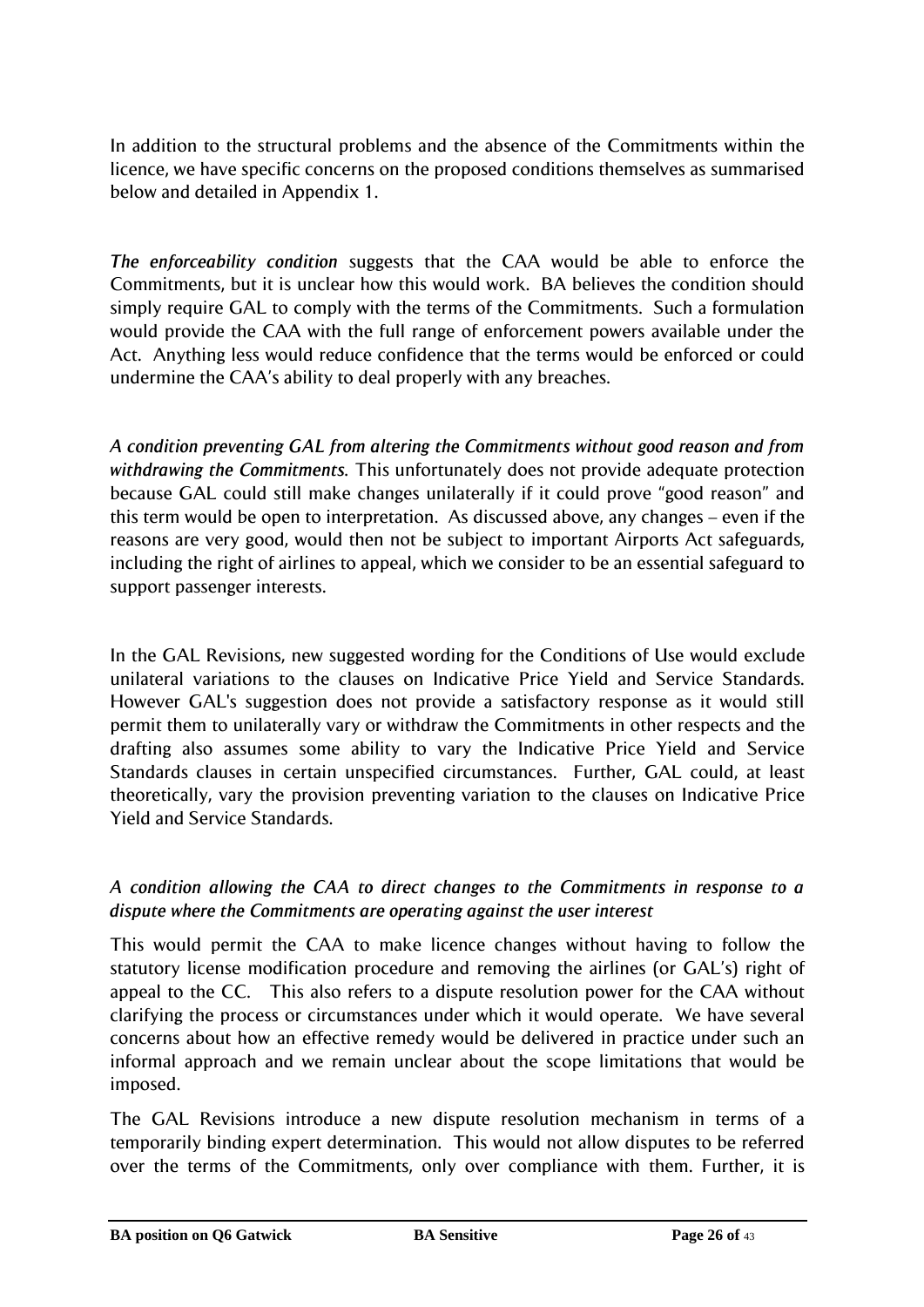unsatisfactory since it leaves matters in the matters of a private expert rather than a statutorily appointed regulator with duties to the wider public

*A condition allowing the CAA to introduce a freeze on charges if it is undertaking an investigation*

This power would be necessary but the CAA would also need the power to order a lower charge especially if prices had risen above the Commitments price or if there was a significant shortfall in outputs. Merely freezing current charges may not be enough. The temporarily binding expert determination proposed by GAL in the GAL Revisions could potentially go further but we also have concerns that there would be no guarantee the outcome would be quick or in the interests of passengers.

# **The benefits of Commitments**

Finally, it seems that there would be no price or other advantage to consumers from Commitments, other than the advantage arising from a longer control period (but this option is equally available under a RAB based approach). This is because for the commitments to be workable they must largely take the form and character of a full licensing regime and the obligations would therefore closely resemble the RAB approach. This would be coupled with the uncertainty and risk of adopting a new unfamiliar regime. GAL"s January proposals do appear to offer a cost advantage, in that their Commitments price is lower than their RAB price, but as neither of these prices are credible or remotely efficient, it is difficult to understand what the realistic price would be on a comparable basis. GAL has not, for example, offered to reduce the RAB based price by Y% or £Zm to reflect lower regulatory costs.

BA does not think it is any more likely that the Commitments approach would lead to bilateral contracts, judging by our own experience, which is discussed below. This approach would therefore offer significant disadvantages and no real benefits over a RAB based approach.

# **Terms of the Commitments**

The commitments themselves contain a number of unacceptable features, even after GAL's latest revisions of  $7<sup>th</sup>$  June (which we have not had time to study in depth). Our most serious concerns are that:

- The price offered is unacceptable, exacerbated by an initial price jump, excessive bonuses and no obligations to improve efficiency;
- There is too much opportunity for GAL to vary prices unilaterally, for example via the cumulative revenue difference mechanism and cost pass throughs;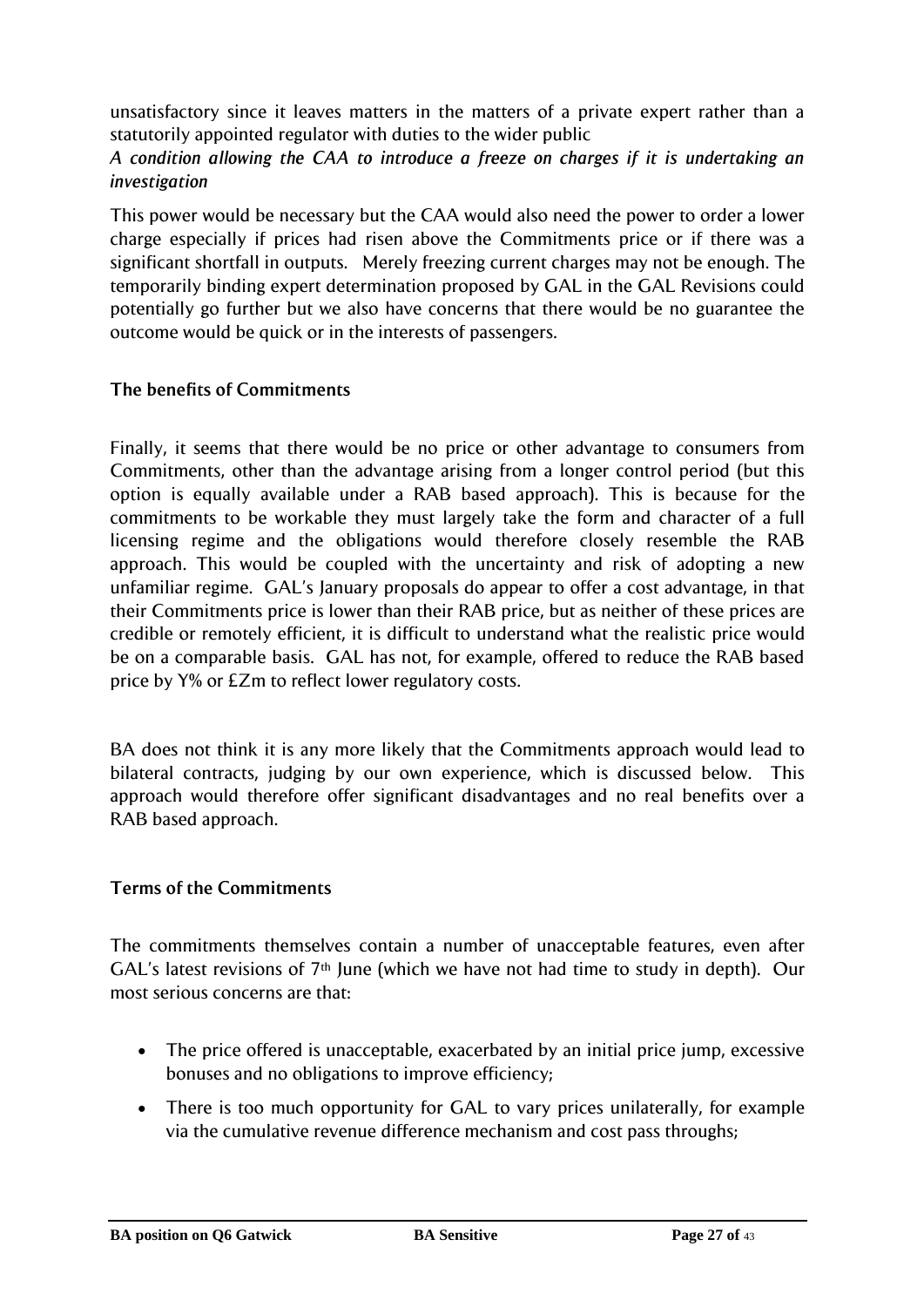- There are no guarantees of outputs, creating a risk that desirable capital investment, that customers believed they are paying for when prices were set, will not take place;
- The service quality regime on its own is not strong enough to compensate for the loss of investment incentives in a RAB based approach;
- None of the benefits of the reduced regulatory costs would be passed on to consumers;
- GAL"s dispute resolution mechanism might not deliver results consistent with the CAA"s duty to passengers.

# **Contracts**

Through the constructive engagement process, and bilaterally, BA have discussed with GAL potential alternatives to the regulated environment.

GAL have proposed a contractual framework, where they publish a rack rate of fees & charges applicable to all airlines, with the opportunity for the airline to agree a discount from those rates.  $\mathsf{\ge}$ 

 $\times$ 

 $\chi$ 

 $\chi$ 

It is clear that GAL already has considerable scope within the current regulated approach to incentivise airlines to grow by publishing discounts or by varying the structure of charges. Equally, there is nothing to stop GAL from tailoring airport services for individual airlines under bilateral contracts. It is therefore not evident that a RAB based approach prevents the transition to more normal commercial relations between airports and airlines or that adopting Commitments would facilitate this.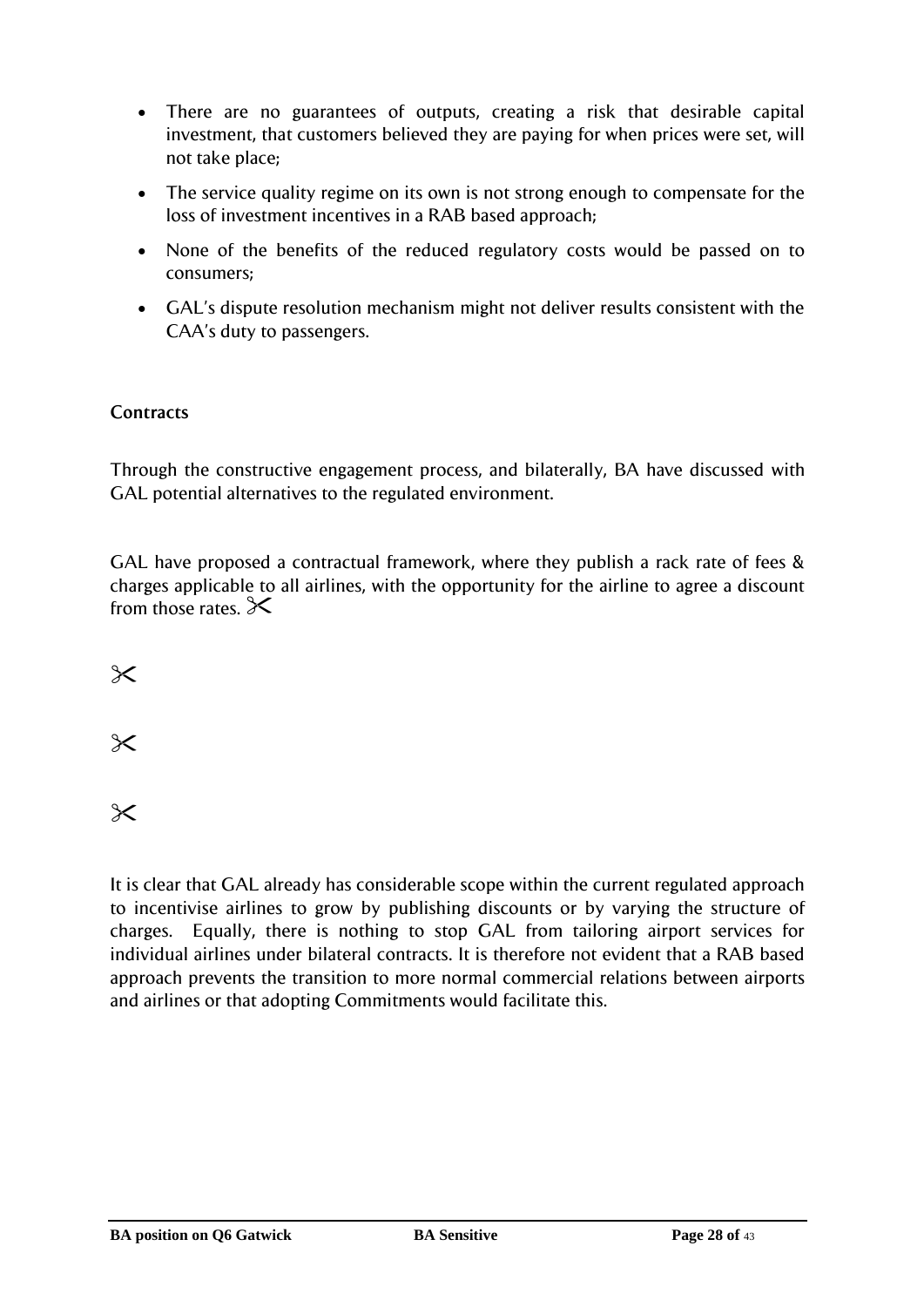# <span id="page-28-0"></span>**7. Cost of Capital**

In this section, BA makes the case for WACC to be set at 4.8% in Q6. This draws heavily on further work done for us by CEPA which are described in more detail in the annexes.

BA has also worked with other ACC airlines to develop a coordinated position. We are aware that the ACC position is to support a cost of capital of 4.9%. This is not inconsistent with BA"s position but merely reflects a slightly more conservative approach based on the fact that other airlines have considered this topic in less detail.

# **Policy issues in setting the WACC**

WACC is an important component in the CAA's price decision for Q6, with relatively small changes having a large impact on price. While calculating the WACC is an inexact science and a degree of regulatory judgement is required, it is also important to ensure the calculation is as objective as possible, based on a clear methodology (the CAPM model) and market evidence.

The ACC acknowledges the importance to the airport of being able to earn an adequate return on necessary and efficiently incurred investments, past and future. However, it is equally important that the CAA promotes economy and efficiency in investment and addresses the major risk of RAB based regulation; that of inefficient and overinvestment.

We do not accept the CAA's assumption in the Q6 proposals that there is a greater risk from under estimating WACC than from over estimating it, certainly to the extreme extent proposed. This needs to be examined to ensure that regulatory discretion furthers the passenger interest.

Capital investment at airports rarely delivers new capacity and very little of the Q6 investment at LGW will increase capacity. While most projects will have benefits to passengers, these may not be sufficient to justify the costs. There is therefore a risk if a generous WACC is allowed, that the airport will over-invest, especially in low risk areas, as a means of increasing the RAB, and thereby returns to shareholders. In this way, long term structural inefficiencies will build up in the RAB.

Structural inefficiencies are passed on to airlines in higher airport charges, increasing airfares, reducing profits and thereby reducing investment in new aircraft, new routes and additional frequencies. Therefore there is significant potential for detriment to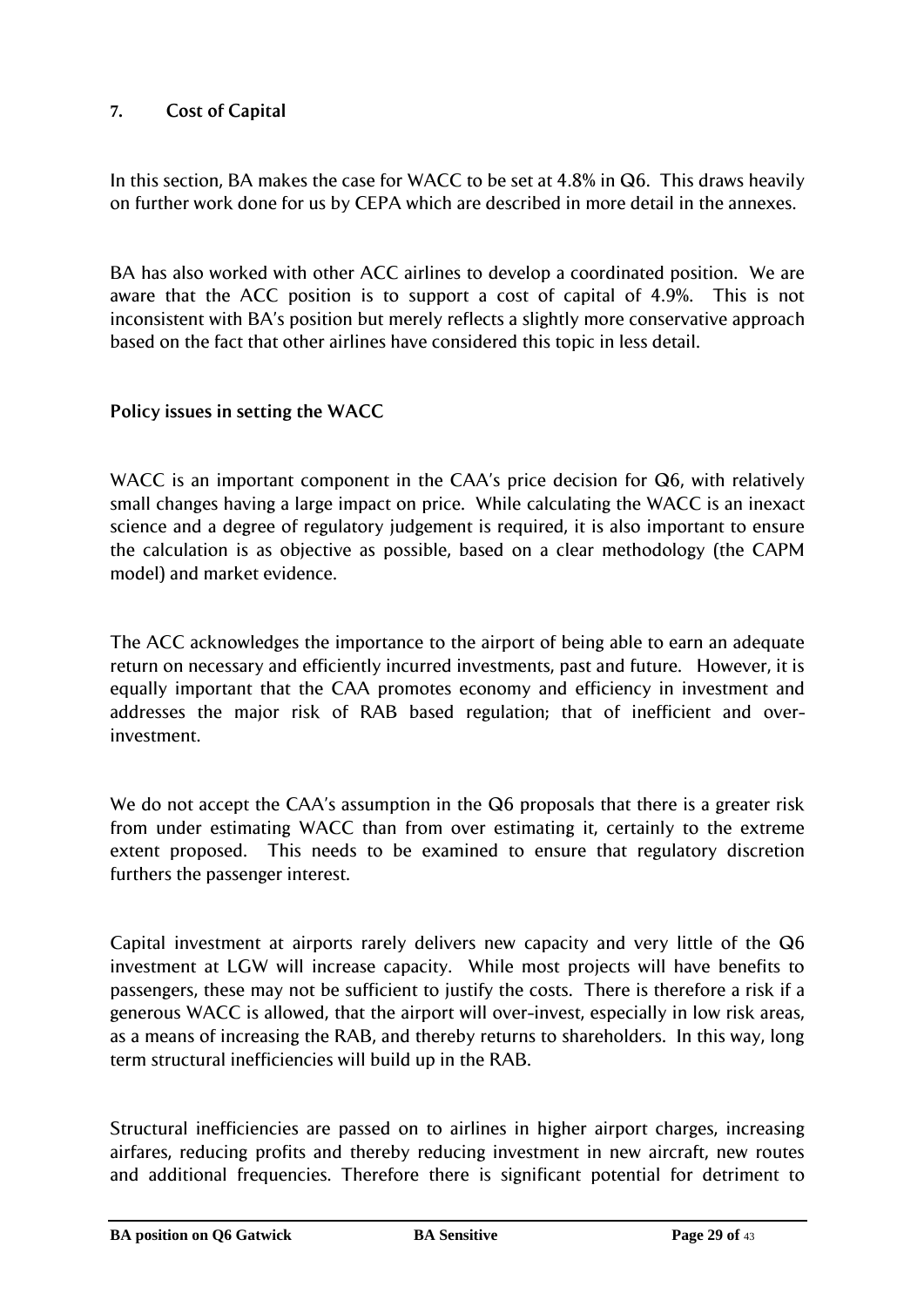passengers from over-remunerating Capex via the impact on airlines operating in a competitive market. The CAA needs to balance and minimise risks of both over and under investment in order to further passenger interests.

GAL themselves confirm that inefficient Capex investment can result from a RAB based price control. Their comments below assume, of course, that the previous generous regulatory approach to setting the WACC would continue.

*The generic dangers of a RAB based framework are well documented and include:….*

*"3. Dulled incentives to deliver outputs cost efficiently, with skewed incentives to substitute operating expenditure with capital expenditure;* 

*4. Mixed incentives on Capex with, on the one hand, RAB-based returns potentially encouraging airports to build bigger and earlier than required but, on the other, the lack of a long term framework (given periodic reviews of returns) meaning that there may in practice be more focus on lower risk, incremental investments;"*

*…..Without a RAB, shareholders would have to consider investment without guarantees of the recovery of sunk costs. The removal of regulation would not take away the investment risk to shareholders who, if anything, would be even more interested in capital planning and effective programme management. ……The detailed scrutiny of projects will shift largely to the airport management and its shareholders, as in other competitive sectors…..*

*As we have outlined earlier, RAB based regulation provides mixed incentives on Capex with, on the one hand, RAB-based returns potentially encouraging airports to build bigger and earlier than required but, on the other, the lack of a long term framework (given periodic reviews of returns) meaning that there may in practice be more focus on lower risk, incremental investments.*<sup>2</sup>

The ACC agrees with GAL that the current regulatory approach leads to significant overinvestment problems and that this needs to be addressed by the CAA. However, unlike GAL, we do not think these problems are inherent in a RAB based approach, but rather that the main problems result from a lack of appreciation of the risks of overincentivisation. Two particular policy approaches adopted in past reviews have exacerbated the RAB incentive problems:

1. The assumption that WACC should be estimated generously (to guard against the greater perceived consequences of under-investment); and

 $\overline{a}$ 

<sup>&</sup>lt;sup>2</sup> "Assessing the Adverse Effects and Benefits of Regulation" GAL Oct 2012 (GAL website)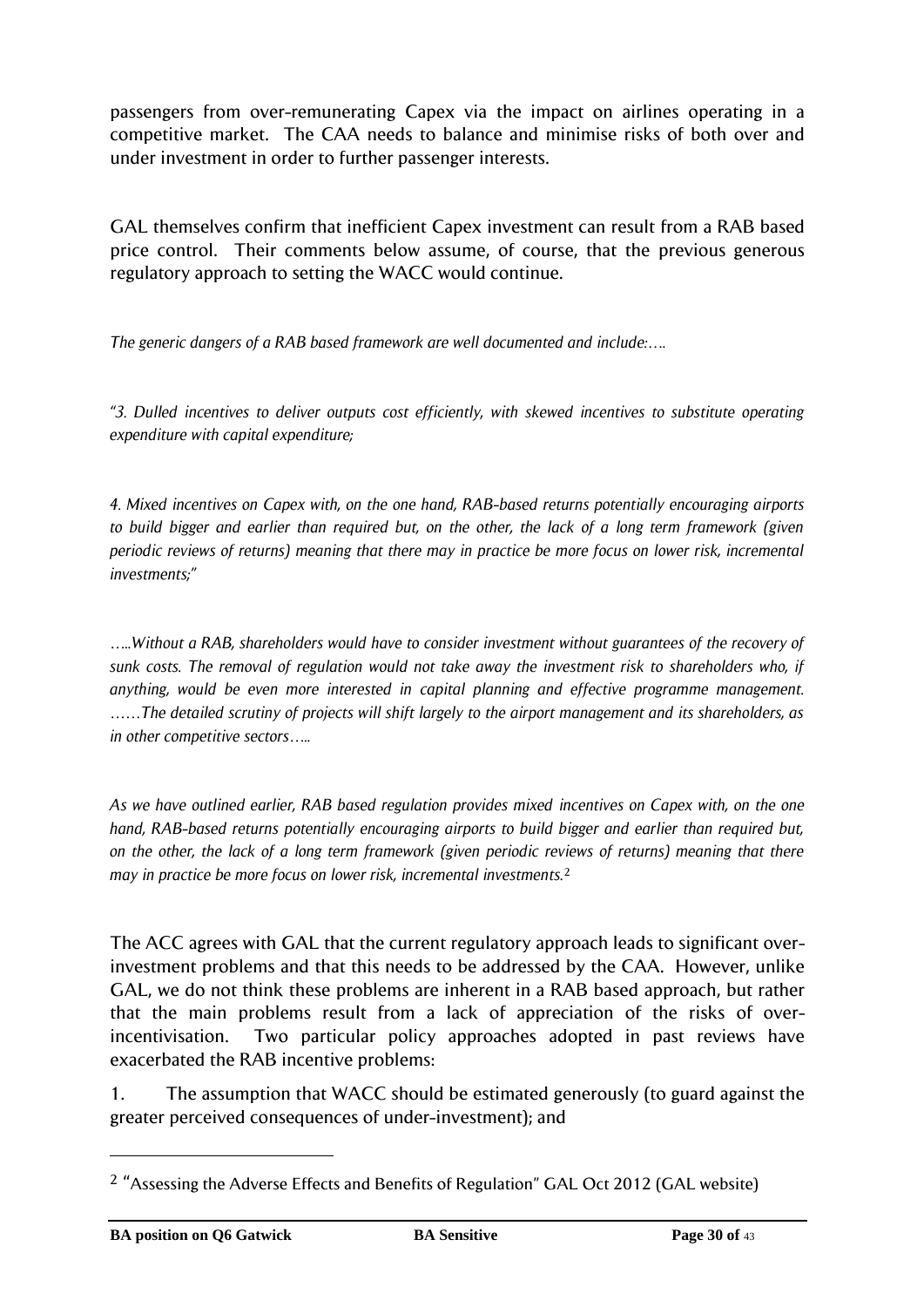2. The policy of adding all investment into the RAB without serious scrutiny by the CAA, subject only to bureaucratic procedural consultation requirements and a limited review of a few sample projects.

The main disadvantages of a RAB based approach identified by GAL and others could be addressed by balancing the risks of over-investment with those of under-investment and by rejecting the previous practice of adding headroom to all variables and then selecting a number high in the range.<sup>3</sup>

# **Overall estimate of WACC at LGW**

BA previously submitted evidence that the cost of capital at Gatwick should be in the range 4.5%-5.5%. BA strongly disagrees with the CAA"s proposal to apply an effective rate of 5.65% at Gatwick (compared the effective rate of 6.3% in Q5). We consider this would be excessive and unbalanced, and would harm passenger interests by reducing airport efficiency incentives, increasing air fares and harming airline growth and investment in new aircraft, routes and frequencies.

British Airways has considered the CAA"s basis for selecting this number, along with the PWC report and we are grateful to the CAA for providing BA, and our advisers CEPA, with the opportunity to meet the CAA and PWC to review this assessment in more detail.

BA commissioned further work from CEPA to consider some specific issues in order to narrow the uncertainties identified by PWC and the CAA and to take account of recent market evidence. They have provided papers on:

- Indexation and the cost of debt;
- Equity betas at Heathrow and Gatwick;
- The use of estimation points in the upper quartile of the WACC range; and
- Gatwick specific issues.

CEPA has also written an overall summary paper which draws together the conclusions of their work. The five CEPA papers are attached to this response<sup>4</sup>:

 $\overline{a}$ 

<sup>&</sup>lt;sup>3</sup> We also consider that the costs of regulation can be reduced for GAL and the airlines by moving away from procedural requirements to determine what is added to the RAB

<sup>4</sup> All but one of the CEPA papers are relevant to Heathrow and Gatwick and have therefore also been included in our separate LHR submission.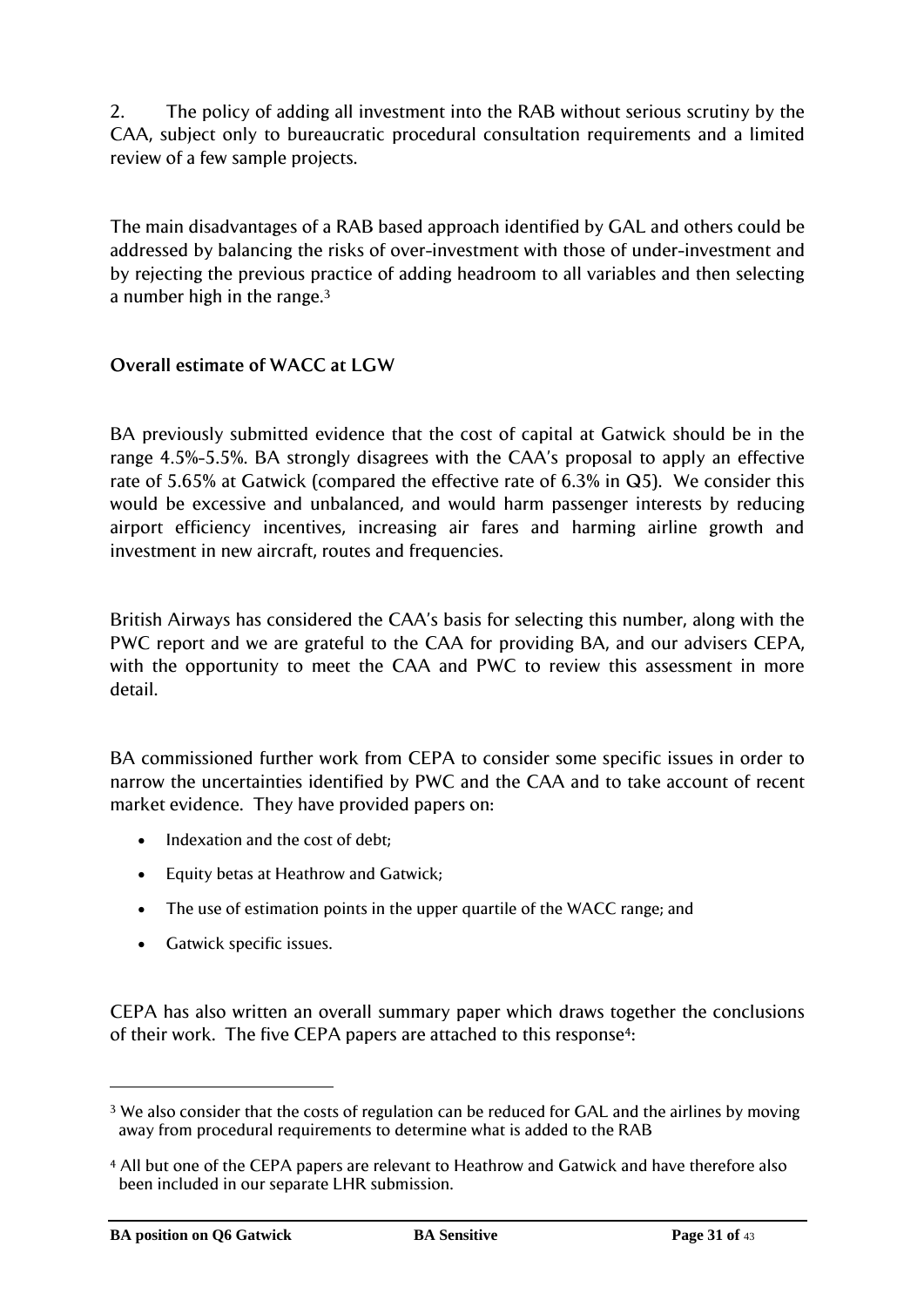The key conclusions can be summarised as follows:

- Cost of debt can be subject to indexation, based on a 10 year trailing average of market rates, to remove excessive headroom in a way that remains fair to the airport. This would give an initial value of 2.5%;
- CEPA estimates that the equity beta for Gatwick is 1, reflecting reduced risks in Q6;
- The basis for reducing gearing from 60% to 55% and adding a premium to the cost of debt is unsound and there is no basis for taking a different approach at Gatwick;
- The CAA should select the midpoint of the range where there are uncertainties, consistent with approaches taken by other regulators and taking account of the actual risks and consequences.

# **Calculation of LGW WACC:**

| Element                      | Q6            |
|------------------------------|---------------|
| Airport beta                 | 1             |
| Equity risk premium          | 5.00%         |
| Risk free rate               | 1.50-1.75%    |
| Post tax real cost of equity | $6.5 - 6.75%$ |
| Corporate tax rate           | 20.20%        |
| Pre-tax real cost of equity  | 8.15-8.46%    |
| <b>Equity gearing</b>        | 40.00%        |
| Debt gearing                 | 60.00%        |
| Pre-tax real cost of debt    | 2.50%         |
| WACC                         | 4.76-4.88%    |

# **WACC midpoint: 4.8%**

(NB while the ERP & the RFR differ from PWC"s assessment, the total is the same and we agree that it is the total rather than the individual elements that are important.)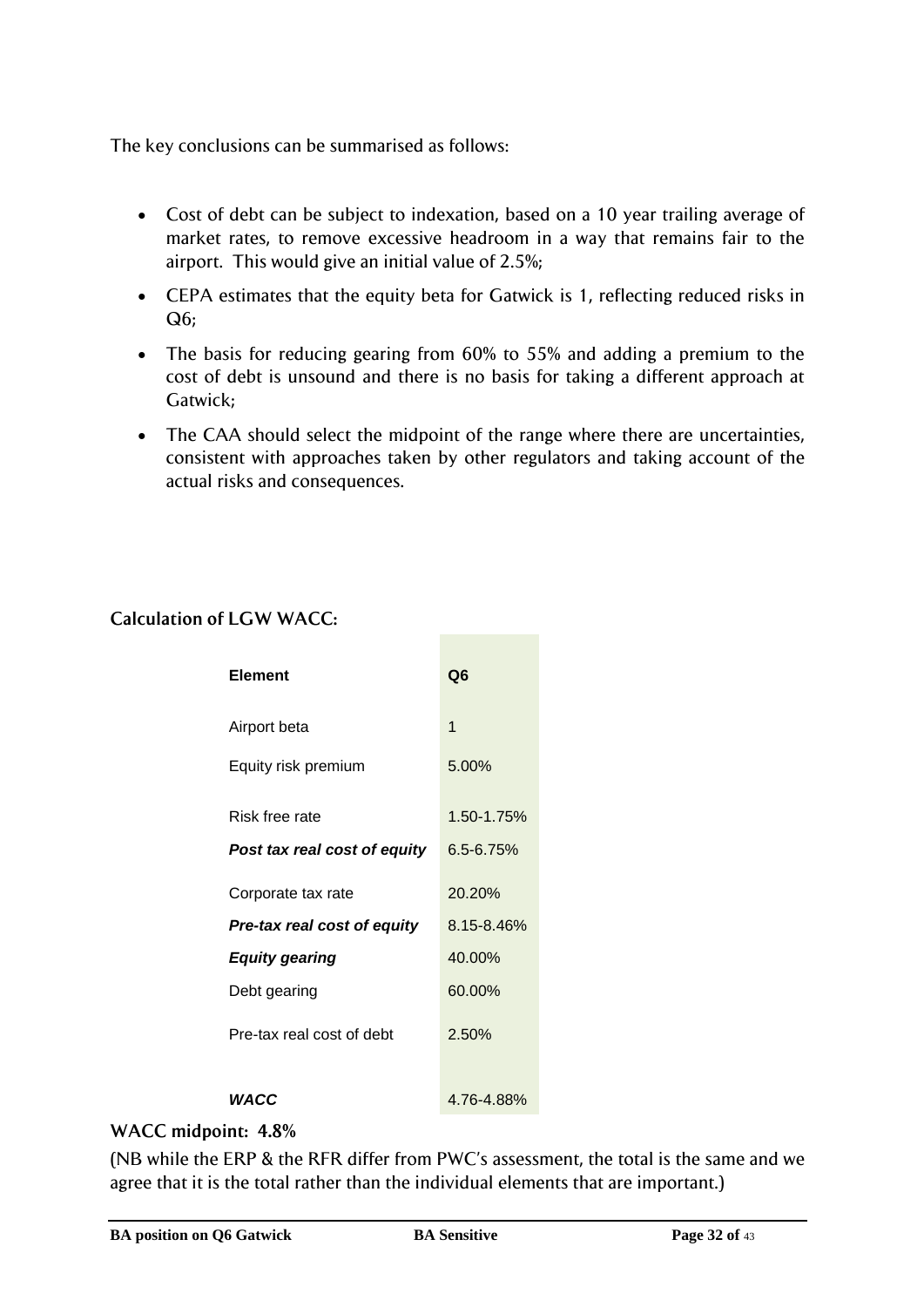# <span id="page-32-0"></span>**8. Passenger Forecasts**

BA welcomes the approach taken by the CAA in reviewing the GAL traffic forecasts, particularly given the lack of visibility the ACC was able to obtain regarding the SH&E process. BA was a significant contributor to the forecast produced by the ACC and believes that it is a fair representation of the traffic that will use Gatwick in the period.

Since the GAL forecast was produced by SH&E at the end of 2012, Gatwick have released traffic data highlighting that traffic is already exceeding the first year of the forecast and given the significance that out performance in the first year will have, the forecast has been updated to reflect this. Our estimate is that will increase passenger volumes by 200,000 passengers per year from the beginning of the Q.

Furthermore, since the ACC submitted its previous forecast other factors have changed that will likely impact on the overall number.

Medium term GDP forecast have improved and these also need to be reflected in the traffic forecasts.

easyJet has purchased 25 slot pairs from Flybe and BA has worked with easyJet to assess the impact that this will have on traffic volumes. As easyJet are yet to announce the size and type of aircraft they will introduce on these routes we cannot be sure of the capacity that will be available. Therefore using a mid-point approximation based upon their current mix of aircraft was deemed a sensible approach<sup>5</sup> and easyJet advised BA that a load factor of 149 pax is appropriate. Using this as a baseline and after reducing the forecast by the known Flybe passenger volumes $6$  we see that the upside in passenger volume is a positive of 1.6m passengers per year.

The business plan put forward by GAL in January clearly shows that they anticipate the airport remaining a predominantly short-haul point to point airport in the future and previous BA analysis on the London short-haul market has supported this as it shows that Gatwick has out-performed the other London airports consistently in the previous ten years. Taking a forward view of airline fleet orders for short-haul aircraft, there is no reason to expect that this will not continue in Q6.

All of these factors point to higher traffic forecasts from 2014 onwards, over the Q6 period and their impact on the appropriate traffic forecast is shown below.

#### **The revised traffic forecast**

l

<sup>5</sup> http://www.independent.co.uk/news/uk/home-news/budget-airline-easyJet-plans-airbus-fleetupgrade-8663139.html

<sup>6</sup> Data supplied by the Gatwick AOC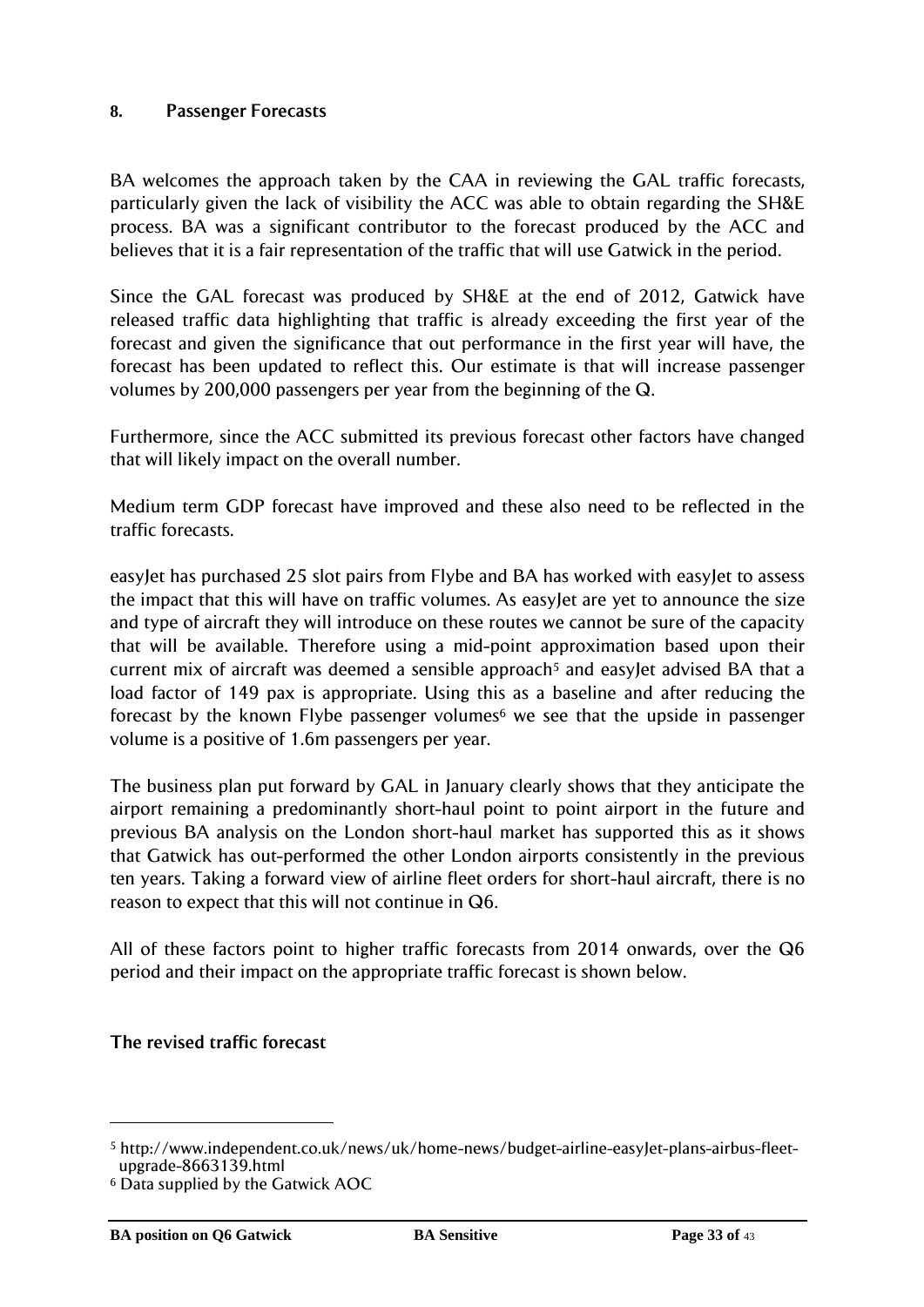These revisions combined result in a revised forecast for Q6 of 190.6m passengers over Q6, compared to a number of 181m in the CAA"s initial decision.

|                 | Passenger numbers<br>(millions) |
|-----------------|---------------------------------|
| 2012/13         | 34.3                            |
| 2013/14         | 34.8                            |
| 2014/15         | 36.8                            |
| 2015/16         | 37.3                            |
| 2016/17         | 38.1                            |
| 2017/18         | 38.8                            |
| 2018/19         | 39.6                            |
| <b>Total Q6</b> | 190.6                           |

# **Revised Q6 traffic forecasts**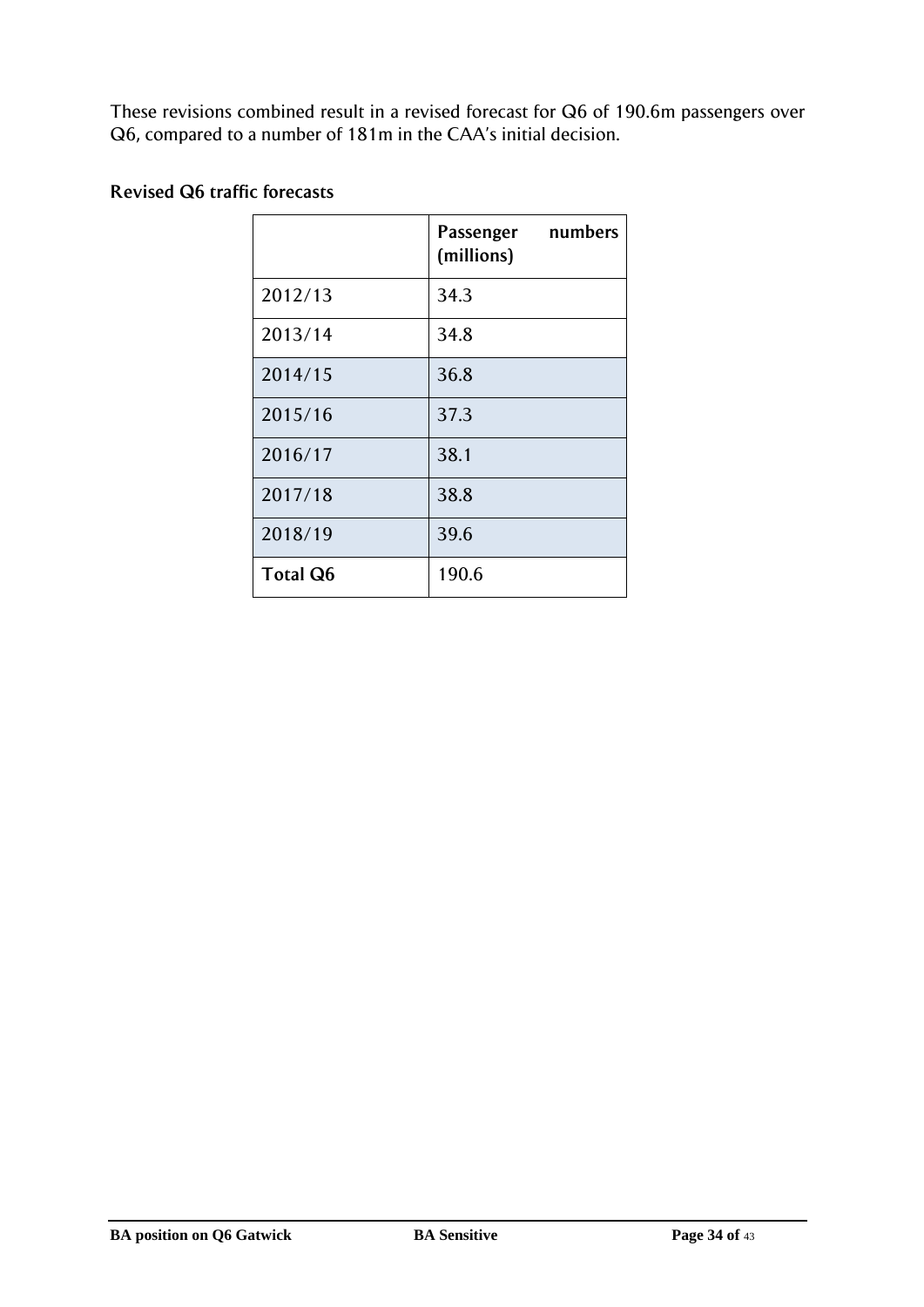# <span id="page-34-0"></span>**9. Operating Costs**

Operating costs have a significant impact on Gatwick"s price cap, and therefore the fares paid by passengers. Consequently, it is critical that operating costs are properly assessed as part of the regulatory process and that they are as efficient as possible, it is not in the passenger interest to subsidise inefficiency.

BA has been disappointed by the refusal by GAL to share a level of operating cost data that would have allowed a comprehensive analysis. BA does feel that intervention by the CAA and their efforts to ensure that a suitable level of data was provided were helpful but could have gone further. For these reasons BA has been unable to undertake an independent review of GAL"s operating costs and it has been difficult to assess the number put forward by the CAA in their April proposals as not enough clarity has been provided about where the CAA chose in the range for individual line items.

BA is supportive of the ACC work undertaken on operating costs and the operating cost proposal it has made, therefore BA will not seek to repeat these arguments in this paper. However, BA believes the operating costs assessment could have been taken further in a four areas and that in order to truly work in the passenger interests the CAA should ensure that the savings are made available; these will lower airport charges and reduce fares for passengers. The table below identifies where BA believes these incremental savings are available.

|                       | <b>CAA</b> | <b>ACC</b> | BA    |                                             | Incremental    |
|-----------------------|------------|------------|-------|---------------------------------------------|----------------|
|                       | 2018/19    | 2018/19    |       | 2018/19 Information                         | <b>Savings</b> |
| Frontier shift        | E7m        | £10m       | £14m  | Incremental £4m p.a glide pathed over the Q | £12m           |
| Sickness Improvements | N/A        | N/A        | £1.8m | Incremental savings from reducing sickness  | £5.4m          |
| Pensions Improvements | £5m        | £4m        | £5m   | Incremental £1m p.a not glide pathed        | £5m            |
| <b>M&amp;A</b>        | £4m        | £4m        | £8m   | Incremental £4m p.a not glide pathed        | £20m           |
|                       |            |            |       |                                             | £42.4m         |

# **Frontier shift**

The CAA consultants have identified that a company at the frontier of efficiency would be able to make 1% efficiency savings year on year. Previously the CAA have been clear that GAL is not an efficient company yet only proposes that GAL are tasked with half of the savings put forward by their the CAA"s own consultants. BA cannot see how this is in the passenger interest and is quite frankly illogical.

# **Sickness Improvements**

The CAA consultancy studies identified that sickness levels in GAL are running at 10days p.a versus an industry standard of 6 days p.a. BA along with other companies working in competitive markets have addressed sickness issues internally and GAL should be expected to do the same. Rewarding a poor sickness culture is not acceptable and should not happen.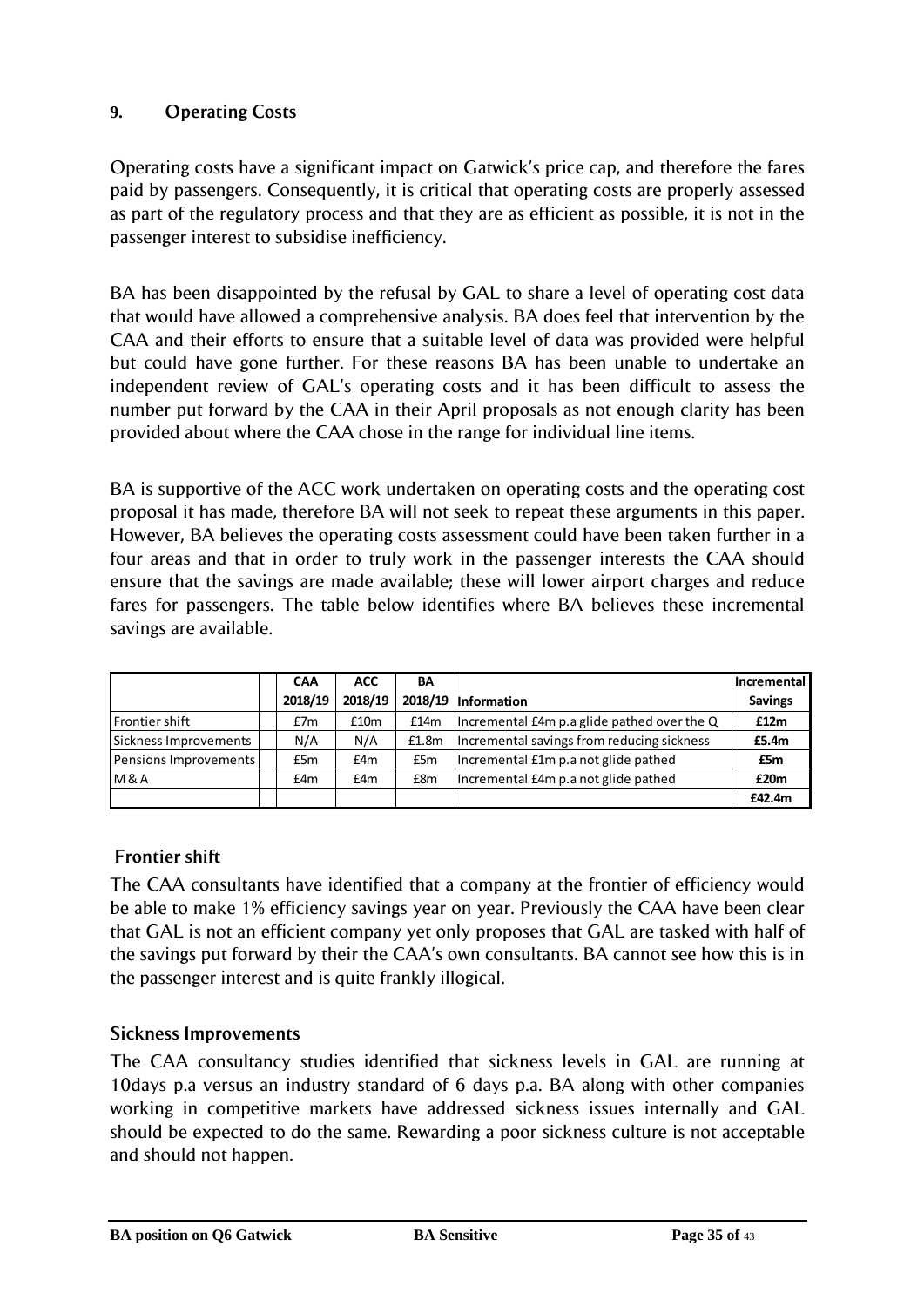# **Pensions Improvements**

The IDS study for the CAA has put forward a number of measures that could be taken to reduce the costs associated with the GAL pension scheme. These are measures that BA has taken previously as have the vast majority of public companies. Giving staff the opportunity to increase contribution rates to maintain current pensionable age or increase accrual rates are now common practice and should be implemented immediately.

# **M & A**

BA believes that GAL should fully close the gap to the benchmark comparators identified by its consultants and should not be insulated simply because iyt is a regulated company. In a competitive market GAL would have no option but to address any area where it did not operate efficiently.

Central Service cost data has not yet been provided however BA welcomes the CAA notification that BA and other airlines will be given a suitable amount of time to undertake analysis on the Helios outputs once they are published.

The table below shows how these savings would flow in to the operating costs as savings, to calculate a price BA has taken the figures put forward by the ACC and reduced these by the amounts below;

|                       | 2014/15 | 2015/16 | 2016/17 | 2017/18 | 2018/19 |        |
|-----------------------|---------|---------|---------|---------|---------|--------|
| Frontier shift        | E0.34   | £1.03   | £2.06   | E3.43   | E5.14   | £12.00 |
| Sickness Improvements | E0.15   | £0.46   | E0.93   | f1.54   | E2.31   | £5.40  |
| Pensions Improvements | £1.00   | £1.00   | £1.00   | £1.00   | £1.00   | £5.00  |
| M & A                 | £4.00   | £4.00   | £4.00   | £4.00   | £4.00   | £20.00 |
|                       | £5.50   | £6.49   | £7.98   | £9.97   | £12.46  | £42.40 |

#### **Updated BA operating costs table**

| $11/12$ prices                                              | <b>Dec-13</b> | 13/14        | 14/15 | 15/16 | 16/17 | 17/18 | 18/19 | Q6 Total |
|-------------------------------------------------------------|---------------|--------------|-------|-------|-------|-------|-------|----------|
| Actual costs from CAA<br>document                           | 282           |              |       |       |       |       |       |          |
| Baseline less 2.5%<br>efficiency & BA<br>incremental saving |               | 275          | 263   | 256   | 247   | 239   | 231   | 1,236    |
| Costs of traffic growth[1]                                  |               | $\mathbf{1}$ | 6     | 7     | 9     | 11    | 13    | 46       |
| Update BA Opex                                              |               | 276          | 269   | 263   | 256   | 250   | 244   | 1,282    |
| CAA projection                                              |               |              | 283   | 280   | 277   | 274   | 271   | 1,385    |
| Variance                                                    |               |              | -14   | $-17$ | $-21$ | $-24$ | $-27$ | $-103$   |

[1] Based on ACC projection of traffic and CAA Q5 assumption that opex grows with a traffic based on an elasticity of 0.3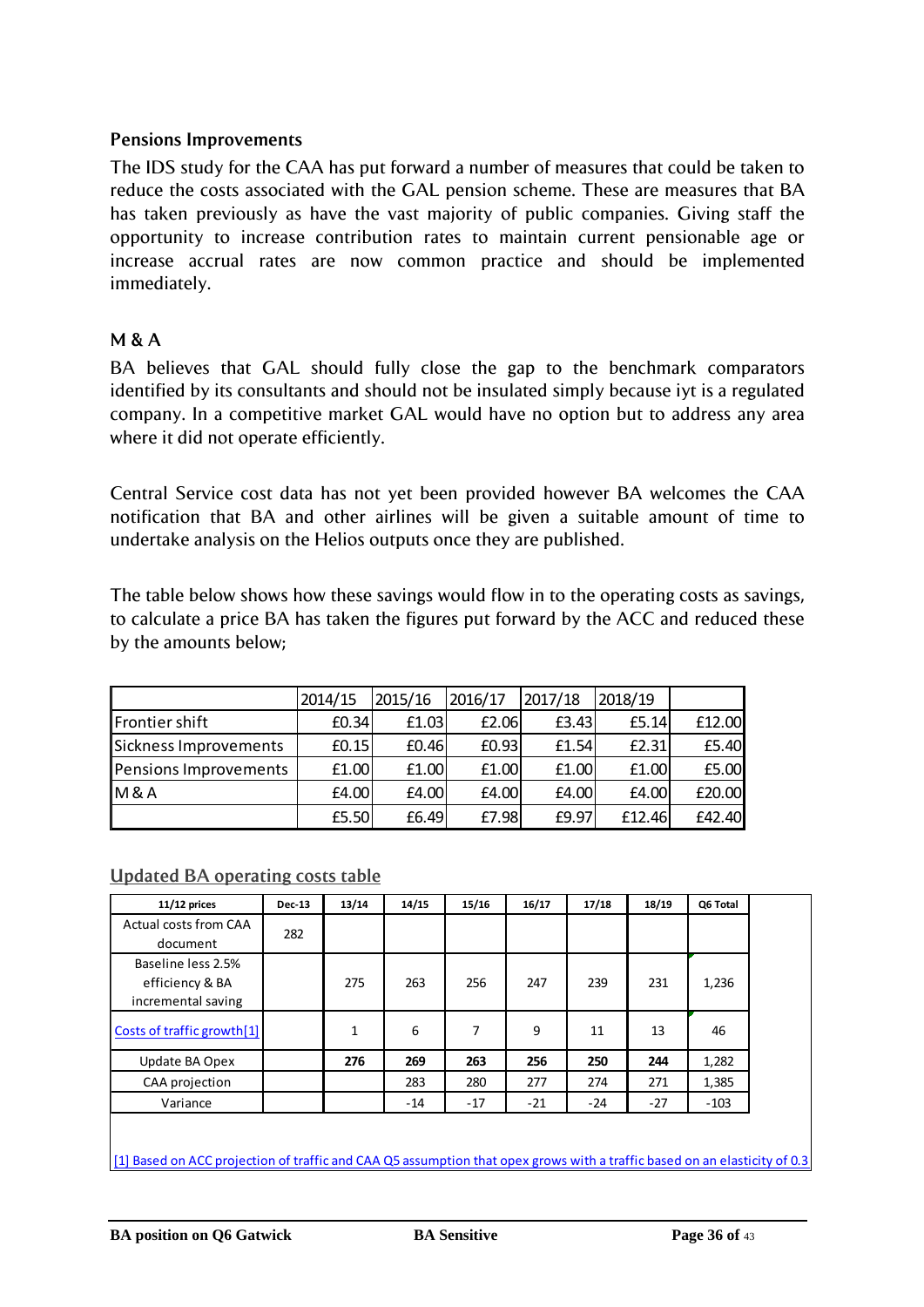# **CAA's scale of potential efficiencies, choice of point in range:**

However BA believe that there is a strong argument that says that that the range of savings available and the CAA"s choice of point within the range; are greater than that put forward in the CAA April proposals. This assessment is based upon the limited data made available to BA and we would welcome the opportunity to meet with the CAA to discuss this further. To assist the CAA in understanding our concerns on the range of savings available we have listed these out in the table.

When adding up all the areas that GAL could be challenged upon; BA estimates that the mid-point would have been far in excess of the range identified by the CAA and that the task presented by the CAA to GAL is lower than the  $25<sup>th</sup>$  percentile. BA would welcome the opportunity to meet with the CAA to discuss this further.

If we accept the argument that the range of efficiency savings is as put forward by the CAA then we must still question how only setting proposals at the  $25<sup>th</sup>$  percentile is supporting our passenger interests. GAL should be tasked to tackle inefficient Opex in the same way that competition ensures non-regulated are driven to improve efficiency.

BA does not believe that the CAA analysis should have been conducted using GAL's forecast for Q5+1 as the basis. GAL have inflated their forecasts for this period to ensure that any subsequent reduction due to the work undertaken by the CAA consultants has nothing more than the effect of counter balancing the realistic savings that are available. This leads to GAL being excessively compensated and higher charges for passengers, using the last year of GAL"s regulatory accounts and rolling forward with RPI would be a more practical and accurate way of assessing GAL"s Opex. Allowing GAL to base their Q6 forecasts on a forecast of their Q5 costs is effectively asking passengers to continue to pay for an inefficient airport operation; it is difficult to see how this can be in their interests.

The significant investment undertaken in Q5 should also have had a material impact on GAL"s operating costs. It is unclear that this has flown through as savings from the proposals put forward by the CAA.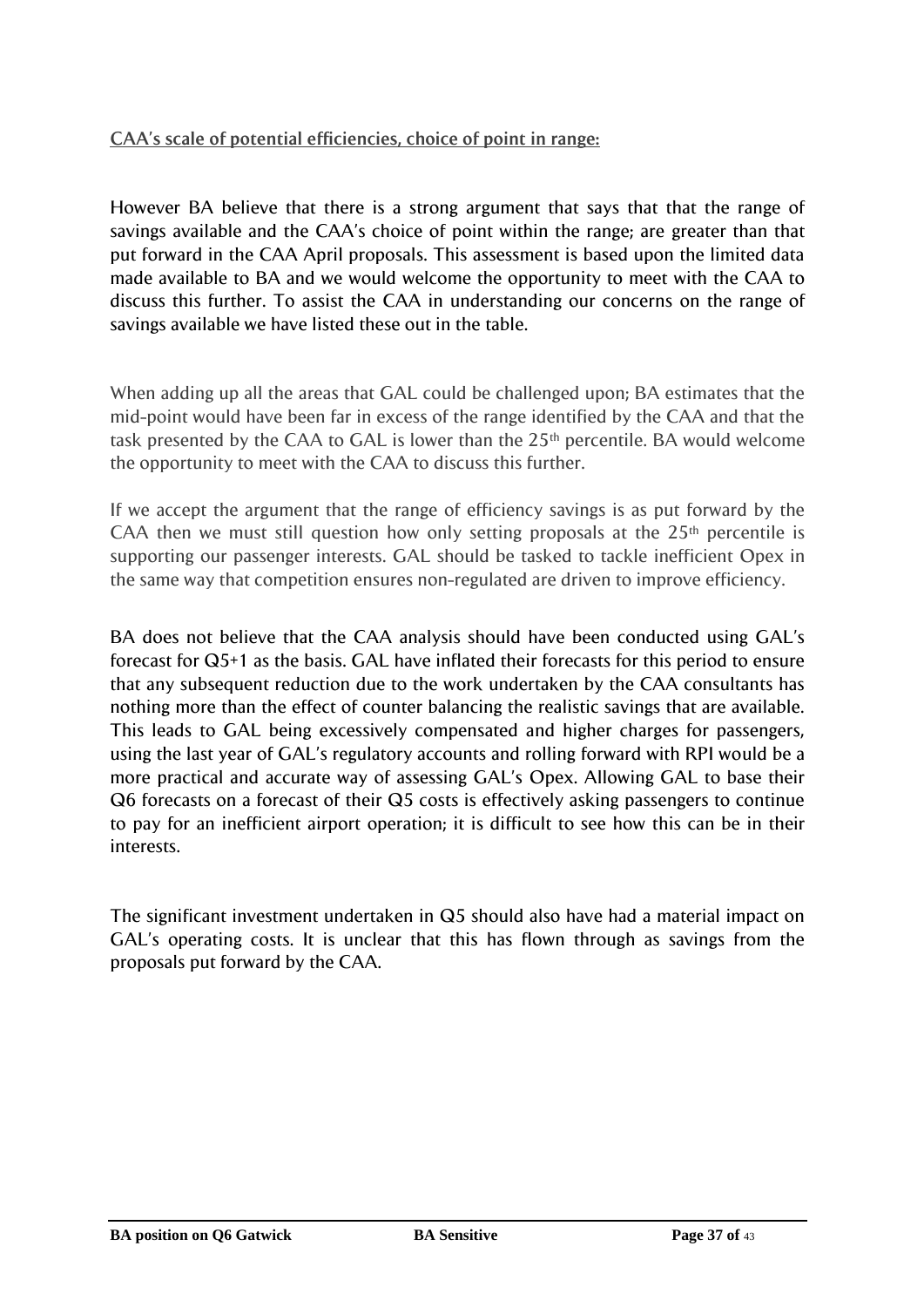# <span id="page-37-0"></span>**10. Commercial and other revenues**

BA has worked closely with the ACC and appointed Javelin to assess the scope for commercial revenues in Q6, addressing the SDG analysis that accompanied the CAA"s report, and new material that was not available at the time of their earlier report. We will not repeat the analysis here, but simply summarise the conclusions.

# **Retail, advertising and car parking**

Javelin found a strong basis to confirm their previous projections for retail revenues per passenger. They did concede that car park income per passenger could be lower than previously forecast, but did not believe it would not fall as low as SDG has suggested. The results of their assessments are shown below.

| 2011/12 prices                  | 2014/15 | 2015/16 | 2016/17 | 2017/18 | 2018/19 |
|---------------------------------|---------|---------|---------|---------|---------|
| SDG retail income/pax           | £3.68   | £3.52   | £3.69   | £3.68   | £3.82   |
| Javelin<br>retail<br>income/pax | £3.92   | £3.82   | £3.76   | £3.88   | £4.02   |
|                                 |         |         |         |         |         |
| SDG car parking/pax             | £1.09   | £1.06   | £1.02   | £1.00   | £1.00   |
| ACTM car parking/pax            | £1.09   | £1.09   | £1.09   | £1.09   | £1.09   |
|                                 |         |         |         |         |         |

BA agrees with the ACC that that there is plenty of upside potential if these forecasts were to be adopted and we would also note that baseline years have been affected by the loss of retail space during refurbishment works.

# **Property**

British Airways provided input to SDG before they provided their report to the CAA. We support the CAA's property projections and offer no further comment here.

#### **Non-regulated revenues**

BA also agrees with the ACC and CAA decisions to use GAL's forecast non-regulated revenues for the same reasons. We also strongly support the ACC position that existing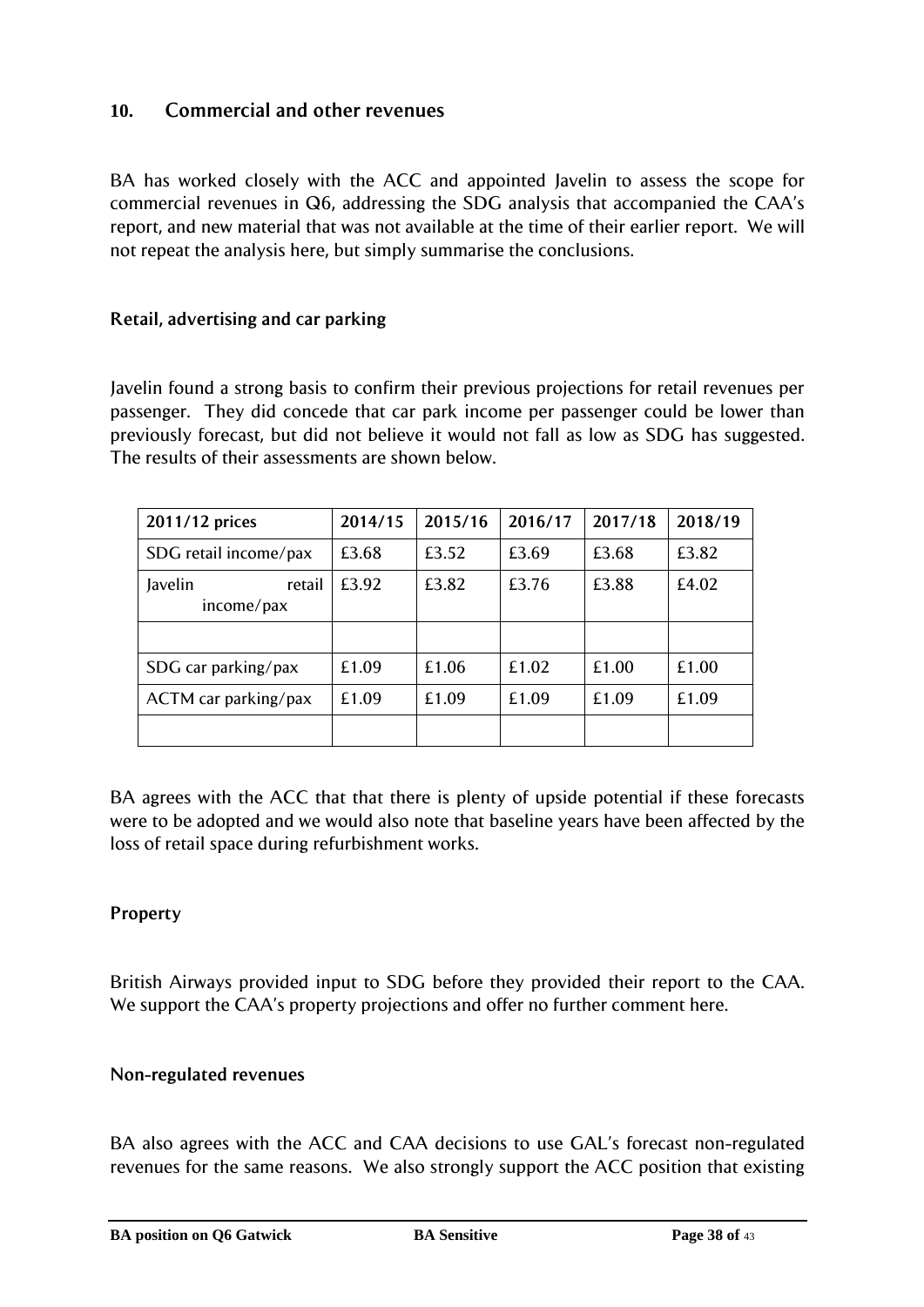Q5 protections for non-regulatory charges have worked well, did not create unreasonable burdens, and we would like them to continue. (Alternatively, there is no reason why some of the charges could not be included in the price cap, although there is no obvious reason to do this if the Q5 regime is extended).

Applying the ACC passenger forecasts to the Javelin/ACTM retail & car park income per passenger and adding property and non-regulated charges income gives the following updated Q6 projections for commercial revenues.

| $\vert$ £ '000 (2011/12 prices) |          | $\vert$ 2014/15 $\vert$ 2015/16 $\vert$ 2016/17                     | 2017/18 | 2018/19 |
|---------------------------------|----------|---------------------------------------------------------------------|---------|---------|
| <b>ACC</b> forecast             | £259,847 | $\vert$ £261,087 $\vert$ £265,238 $\vert$ £277,863 $\vert$ £287,855 |         |         |
| <b>CAA</b> forecast             |          | £242,200 £240,500 £250,400 £257,200 £266,800                        |         |         |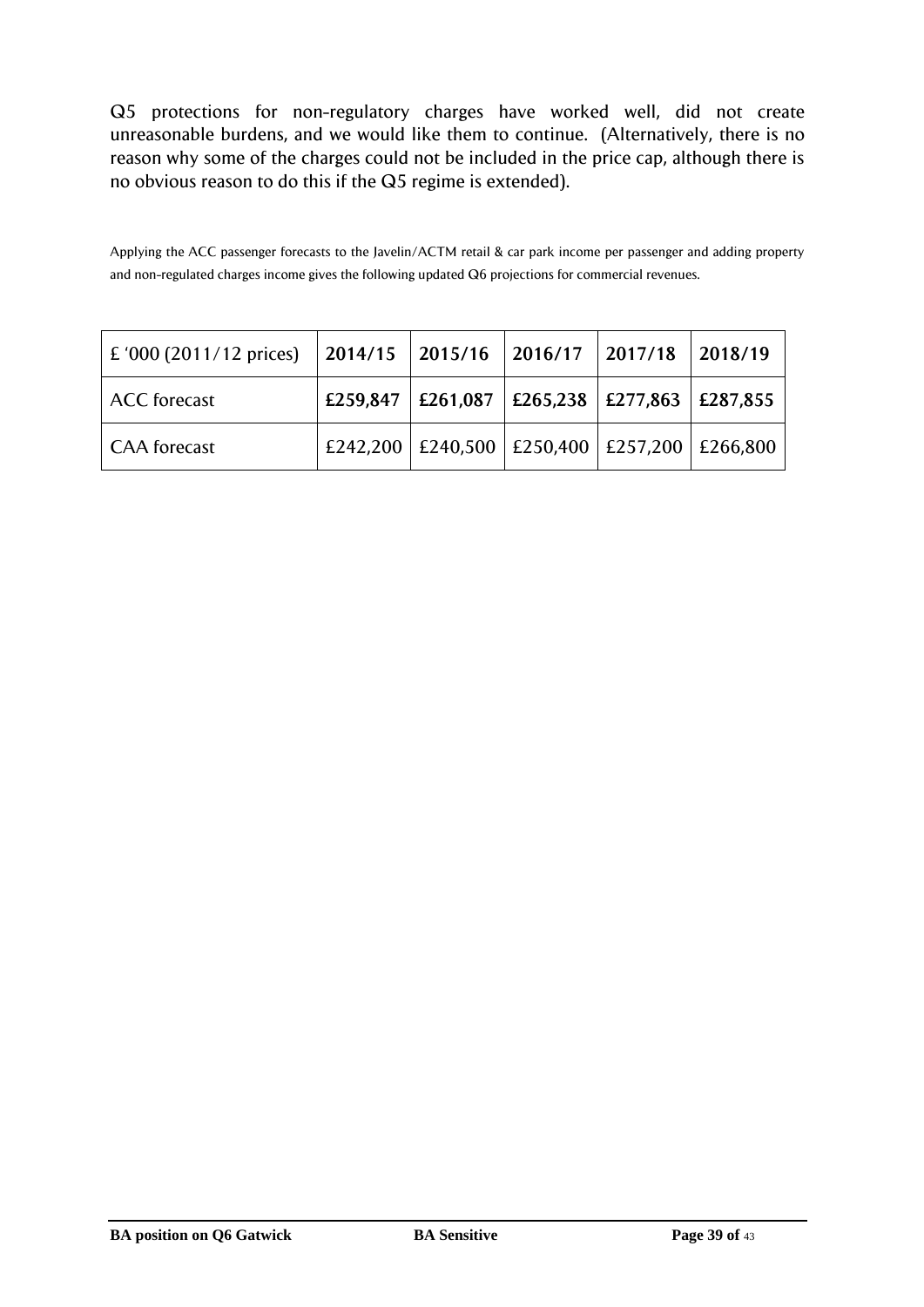# <span id="page-39-0"></span>**11. Service Quality**

BA has worked closely with other airlines to coordinate positions on the service quality regime and our position is therefore reflected in the ACC response. In summary, BA supports the evolutionary approach adopted by the CAA, subject to the following changes:

We propose that 14% of airport charges should be set as the maximum rebate;

We consider that bonuses are not in the passenger interest but suggest that GAL should be free to negotiate bonus payments with individual airlines where this is in the interests of both parties;

We support a revised weighting of individual elements which puts greater emphasis on measures that have the greatest effect on passengers and reduce the risks of disruption;

We identify areas of detail, especially measurement issues, where further work is needed among airlines and with GAL.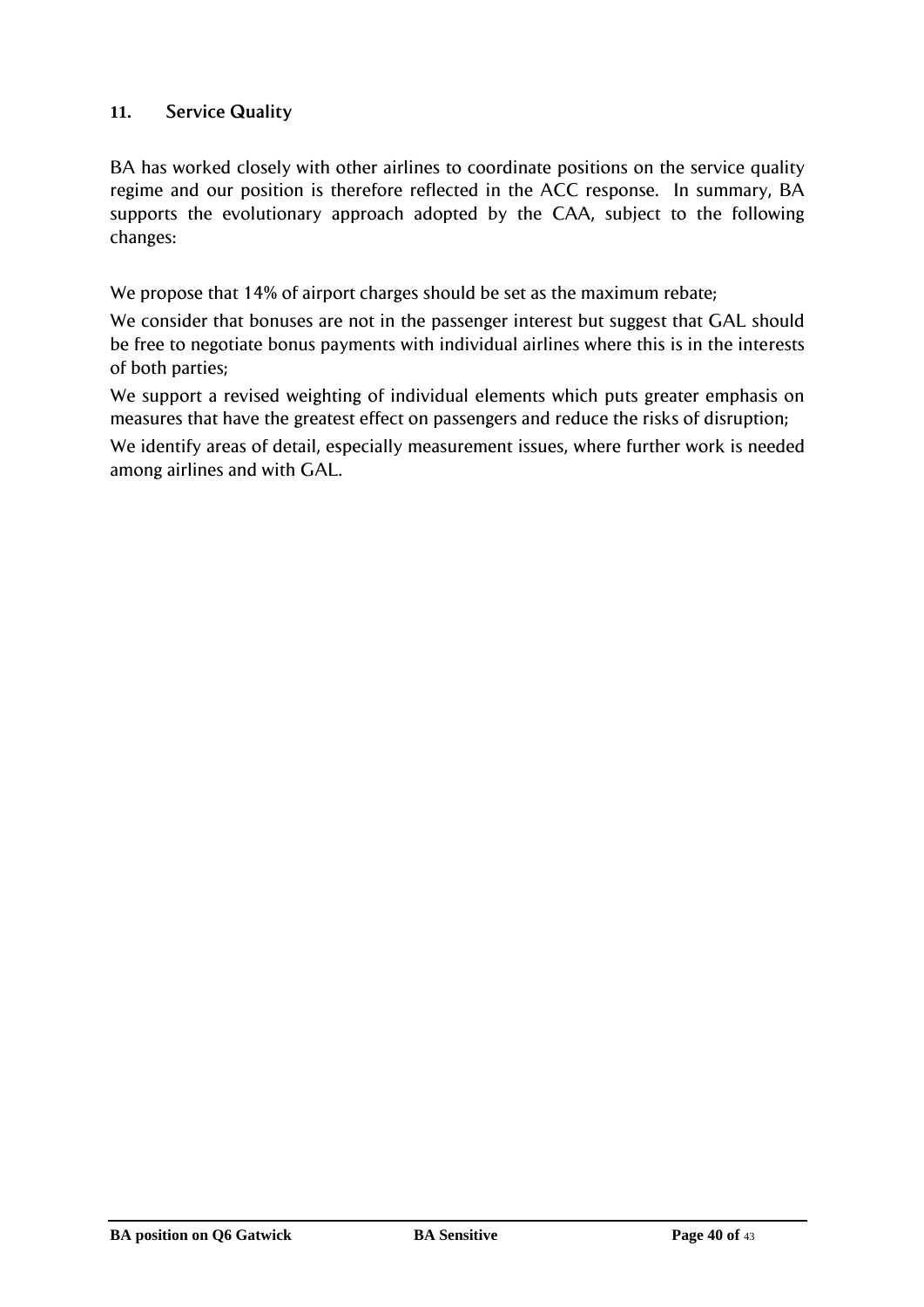# <span id="page-40-0"></span>**12. An affordable Q6 settlement at Gatwick**

| <b>Totals over Q6 period</b> | <b>BA</b> proposal     | <b>Notes</b>                                                                                 |  |  |
|------------------------------|------------------------|----------------------------------------------------------------------------------------------|--|--|
| <b>Opening RAB</b>           | £2,370m                | Opening RAB prices are based<br>on capital expenditure of<br>£1.172m in Q5                   |  |  |
| Capex                        | £433.7m                | BA Proposal is based upon the<br>Capex we support with easyJet<br>split terminal             |  |  |
| <b>WACC</b>                  | 4.8%                   | Based upon CEPA                                                                              |  |  |
| Depreciation                 | £610m+£67m<br>$=£677m$ | <b>Assumed Figures</b>                                                                       |  |  |
| Opex                         | £1,282m                | BA proposal is based upon<br>detailed work undertaken by the<br>ACC                          |  |  |
| <b>Commercial revenues</b>   | £1,351.9m              | BA proposal based on Javelin<br>consultancy estimates and<br>adjusted to ACC traffic figures |  |  |
| Pax forecasts                | 190.6m                 | The ACC believes GAL have<br>understated short haul growth in<br>the base forecast           |  |  |
| Price                        | <b>RPI-10%</b>         |                                                                                              |  |  |

BA proposes a Q6 settlement of RPI-10% at Gatwick based on the previous chapters.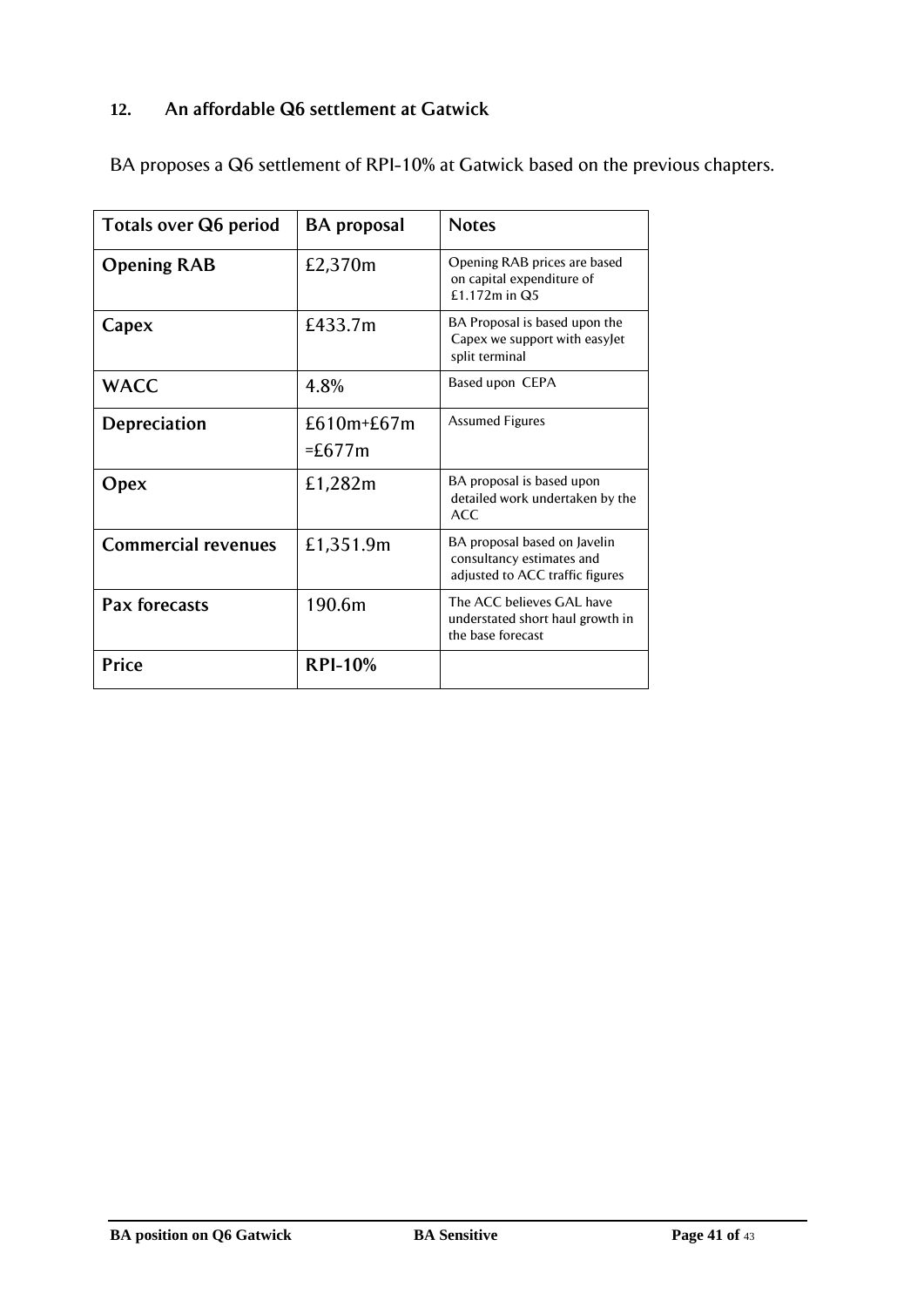#### <span id="page-41-0"></span>**13. Conclusions**

- BA has identified how Gatwick could achieve RPI–10% whilst maintaining sufficient investment in the airport.
- CAA & airline passenger research clearly identifies that after the significant investment in  $Q5$  (£1bn+), the passenger is happy with the experience and facilities offered at Gatwick.
- BA supports a capital programme of £433.7m for Q6, not including HBS.
- GAL's own analysis shows 95% pier service in North Terminal is achievable without Pier 6 south, GAL should focus on efficiency not infrastructure.
- CAA and ACC consultant analysis shows operating costs are significantly overstated and £103m savings are readily available, allowing GAL to retain this inefficiency is not in the passenger interest.
- Javelin has shown that the CAA has under estimated commercial revenues by £95m across the period, the under estimation is across retail, car parking and property revenues.
- CEPA has shown that a WACC of 4.8% is appropriate for GAL, using an indexation approach.
- Commitments are not legally founded and offer no protection for passengers or airlines.